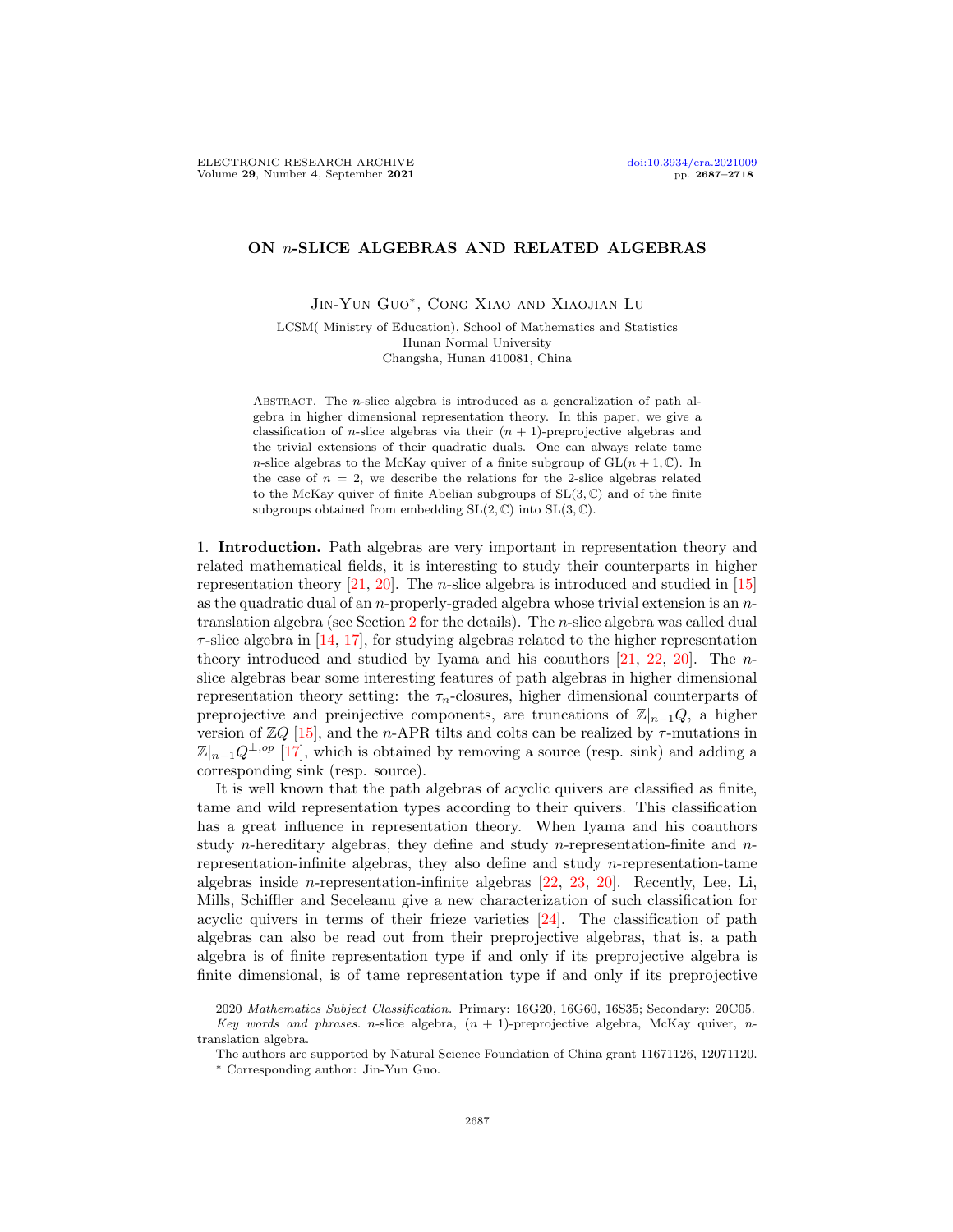algebra is of finite Gelfand-Kirilov dimension, and is of wild representation type if and only if its preprojective algebra is of infinite Gelfand-Kirilov dimension [\[9\]](#page-30-6).

Regarding n-slice algebra as a higher version of path algebra, in this paper, we generalize the classification of path algebras via  $(n + 1)$ -preprojective algebras and related *n*-translation algebras. By using the results in  $[18]$ , we get that for an *n*-slice algebra, its  $(n + 1)$ -preprojective algebra is either of finite dimension, of finite Gelfand-Kirilov dimension or of infinite Gelfand-Kirilov dimension. The trivial extension of the quadratic dual of an n-slice algebra is a stable n-translation algebra, so it is either weakly periodic, of finite complexity and of infinite complexity, accordingly. In this way we classify the  $n$ -slice algebras as finite type, tame type or wild type according to their  $(n + 1)$ -preprojective algebras or according to the trivial extensions of their quadratic duals.

McKay quiver for a finite subgroup of a general linear group is introduced in [\[27\]](#page-31-2), which connects representation theory, singularity theory and many other mathematical fields. McKay quiver is also very interesting in studying higher representation theory of algebras [\[20,](#page-30-1) [15\]](#page-30-2). Over the algebraically closed field of characteristic zero, the preprojective algebras of path algebras of tame type are Morita equivalent to the skew group algebras of finite subgroups of  $SL(2,\mathbb{C})$  over the polynomial algebra of two variables  $[29, 8]$  $[29, 8]$ . Inspired by this results, it is observed in  $[16]$  that the skew group algebras of a finite subgroup G of  $GL(n+1,\mathbb{C})$  over the exterior algebra of an  $(n + 1)$ -dimensional vector space, and over polynomial algebra of n variables, have the McKay quiver of  $G$  as their Gabriel quivers. The former of these algebras is an n-translation algebra and the later is a Noetherian Artin-Schelter regular algebra of Gelfand-Kirilov dimension  $n + 1$ . In this paper, we show that by constructing universal cover, taking  $\tau$ -slices, and then taking quadratic duals, we obtain tame n-slice algebras associate to the McKay quiver of a finite subgroup of  $GL(n+1,\mathbb{C})$ . In this process, we get three pairs of quadratic dual algebras related to a McKay quiver. We present some interesting equivalences of triangulate categories related to these algebras, among them we get a version of Beilinson correspondence and a version of Bernstein-Gelfand-Gelfand correspondences related to McKay quivers.

We also describe the quivers and relations for the tame 2-slice algebras related to McKay quivers. We characterized the relations for 2-slice algebras associated to the McKay quivers of finite Abelian subgroup of  $SL(3,\mathbb{C})$  and of finite subgroup of  $SL(3,\mathbb{C})$  obtained by embedding  $SL(2,\mathbb{C})$  into  $SL(3,\mathbb{C})$ . The relations of the 2-translation algebras and AS-regular algebras related to the McKay quivers are described first, and the quivers and relations for the associated 2-slice algebras follow immediately.

The paper is organized as follows. In Section [2,](#page-2-0) concepts and results needed in this paper are recalled. We recall the constructions of the *n*-translation quivers related to an *n*-properly-graded quiver, and the algebras related to an *n*-slice algebra. We also recalled notions and results in [\[18\]](#page-30-7) needed in Section [3.](#page-9-0) In Sec-tion [3,](#page-9-0) we discuss the classification of *n*-slice algebras via the stable *n*-translation algebras and the  $(n + 1)$ -preprojective algebras related to them. In Section [4,](#page-11-0) we discuss the McKay quivers of some finite subgroups of  $SL(n+1, \mathbb{C})$ . We also discuss the tame n-slice algebras associated to the McKay quivers of the finite subgroups in  $SL(n + 1, \mathbb{C})$  and present the equivalences of the related triangulate categories. In the last section, we describe the relations for the stable 2-translation algebra,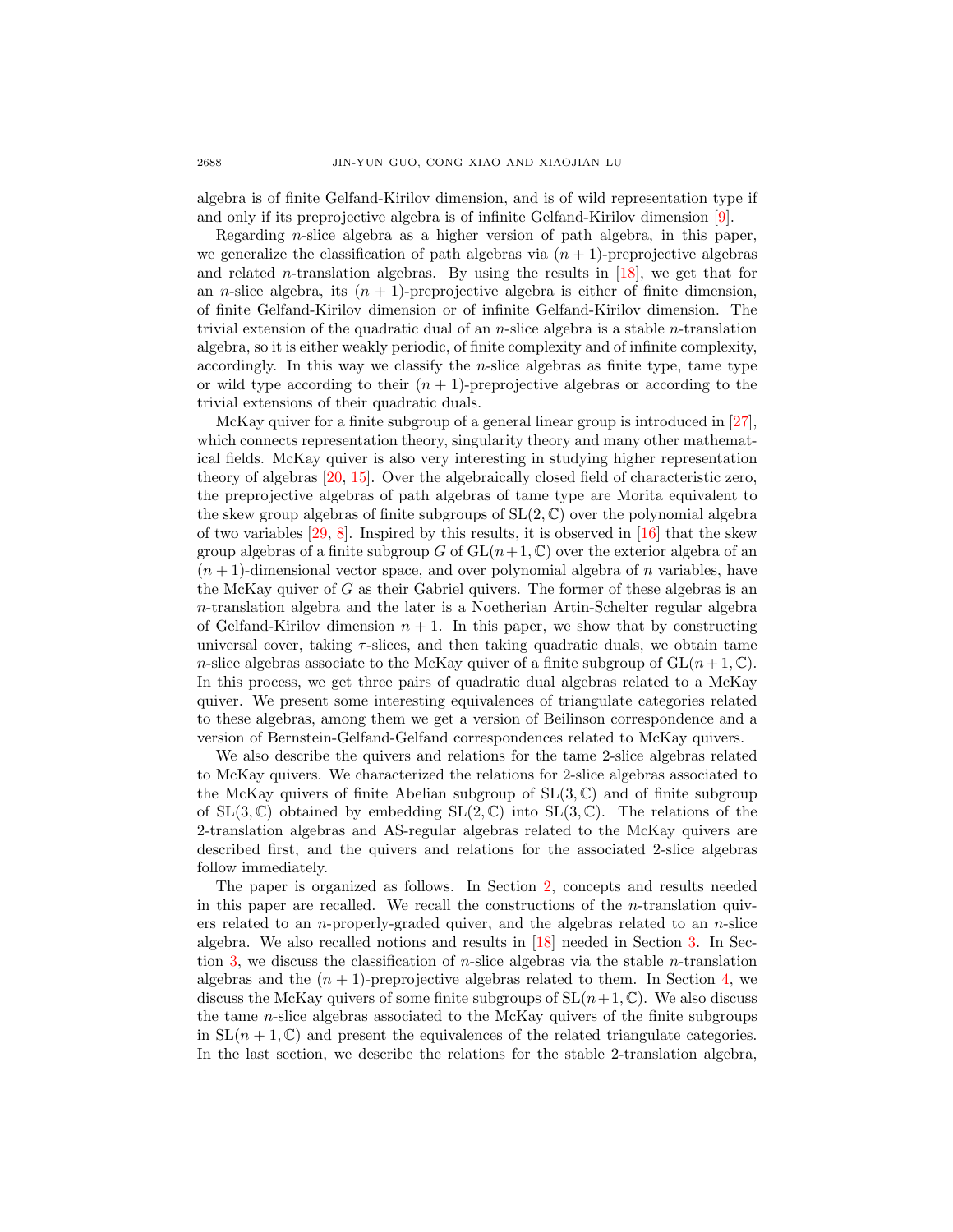the AS-regular algebras and 2-slice algebras related to the McKay quivers of finite Abelian subgroups of  $SL(3, \mathbb{C})$  and finite subgroups of  $SL(3, \mathbb{C})$  obtained by embedding  $SL(2, \mathbb{C})$  into  $SL(3, \mathbb{C})$ .

<span id="page-2-0"></span>2. **Preliminary.** In this paper, we assume that k is a field, and  $\Lambda = \Lambda_0 + \Lambda_1 + \cdots$  is a graded algebra over k with  $\Lambda_0$  a direct sum of copies of k such that  $\Lambda$  is generated by  $\Lambda_0$  and  $\Lambda_1$ . Such algebra is determined by a bound quiver  $Q = (Q_0, Q_1, \rho)$  [\[13\]](#page-30-10).

Recall that a bound quiver  $Q = (Q_0, Q_1, \rho)$  is a quiver with  $Q_0$  the set of vertices,  $Q_1$  the set of arrows and  $\rho$  a set of relations. The arrow set  $Q_1$  is usually defined with two maps s, t from  $Q_1$  to  $Q_0$  to assign an arrow  $\alpha$  its starting vertex  $s(\alpha)$  and its ending vertex  $t(\alpha)$ . Write  $Q_t$  for the set of paths of length t in the quiver  $Q$ , and write  $kQ_t$  for space spanned by  $Q_t$ . Let  $kQ = \bigoplus_{t \geq 0} kQ_t$  be the path algebra of the quiver Q over k. We also write  $s(p)$  for the starting vertex of a path p and  $t(p)$  for the terminating vertex of p. Write  $s(x) = i$  if x is a linear combination of paths starting at vertex i, and write  $t(x) = j$  if x is a linear combination of paths ending at vertex j. The relation set  $\rho$  is a set of linear combinations of paths of length  $\geq 2$ . We may assume that the paths appearing in each of the element in  $\rho$  have the same length, since we deal with graded algebra. Through this paper, we assume that the relations are normalized such that each element in  $\rho$  is a linear combination of paths of the same length starting at the same vertex and ending at the same vertex. Conventionally, modules are assumed to be finitely generated left module in this paper.

Let  $\Lambda_0 = \bigoplus k_i$ , with  $k_i \simeq k$  as algebras, and let  $e_i$  be the image of the identity in  $i \in Q_0$ the *i*th copy of k under the canonical embedding. Then  $\{e_i | i \in Q_0\}$  is a complete set

of orthogonal primitive idempotents in  $\Lambda_0$  and  $\Lambda_1 = \oplus$  $\bigoplus_{i,j\in Q_0} e_j\Lambda_1e_i$  as  $\Lambda_0$ -bimodules.

Fix a basis  $Q_1^{ij}$  of  $e_j \Lambda_1 e_i$  for any pair  $i, j \in Q_0$ , take the elements of  $Q_1^{ij}$  as arrows from *i* to *j*, and let  $Q_1 = \bigcup_{(i,j)\in Q_0\times Q_0} Q_1^{ij}$ . Thus  $\Lambda \simeq kQ/(\rho)$  as algebras for some relation set  $\rho$ , and  $\Lambda_t \simeq kQ_t/((\rho) \cap kQ_t)$  as  $\Lambda_0$ -bimodules. A path whose image is nonzero in  $\Lambda$  is called a bound path.

A bound quiver  $Q = (Q_0, Q_1, \rho)$  is called *quadratic* if  $\rho$  is a set of linear combination of paths of length 2. In this case,  $\Lambda = kQ/(\rho)$  is called an *quadratic* algebra. Regard the idempotents  $e_i$  as the linear functions on  $\bigoplus_{i\in Q_0} ke_i$  such that  $e_i(e_j) = \delta_{i,j}$ , and for  $i, j \in Q_0$ , arrows from i to j are also regarded as the linear functions on  $e_j kQ_1 e_i$  such that for any arrows  $\alpha, \beta$ , we have  $\alpha(\beta) = \delta_{\alpha,\beta}$ . By defining  $\alpha_1 \cdots \alpha_r (\beta_1, \cdots, \beta_r) = \alpha_1(\beta_1) \cdots \alpha_r(\beta_r), e_j k Q_r e_i$  is identified with its dual space for each r and each pair  $i, j$  of vertices, and the set of paths of length r is regarded as the dual basis to itself in  $e_j kQ_r e_i$ . Take a spanning set  $\rho_{i,j}^{\perp}$  of orthogonal subspace of the set  $e_j k \rho e_i$  in the space  $e_j k Q_2 e_i$  for each pair  $i, j \in Q_0$ , and set

$$
\rho^{\perp} = \bigcup_{i,j \in Q_0} \rho_{i,j}^{\perp}.
$$
\n(1)

The quadratic dual quiver of Q is defined as the bound quiver  $Q^{\perp} = (Q_0, Q_1, \rho^{\perp}),$ and the *quadratic dual algebra* of  $\Lambda$  is the algebra  $\Lambda^{!,op} \simeq kQ/(\rho^{\perp})$  defined by the bound quiver  $Q^{\perp}$  (see [\[14\]](#page-30-3)).

2.1. *n*-properly-graded quiver and related *n*-translation quivers. To define and study n-slice and n-slice algebra, we need n-properly-graded quiver and related quivers.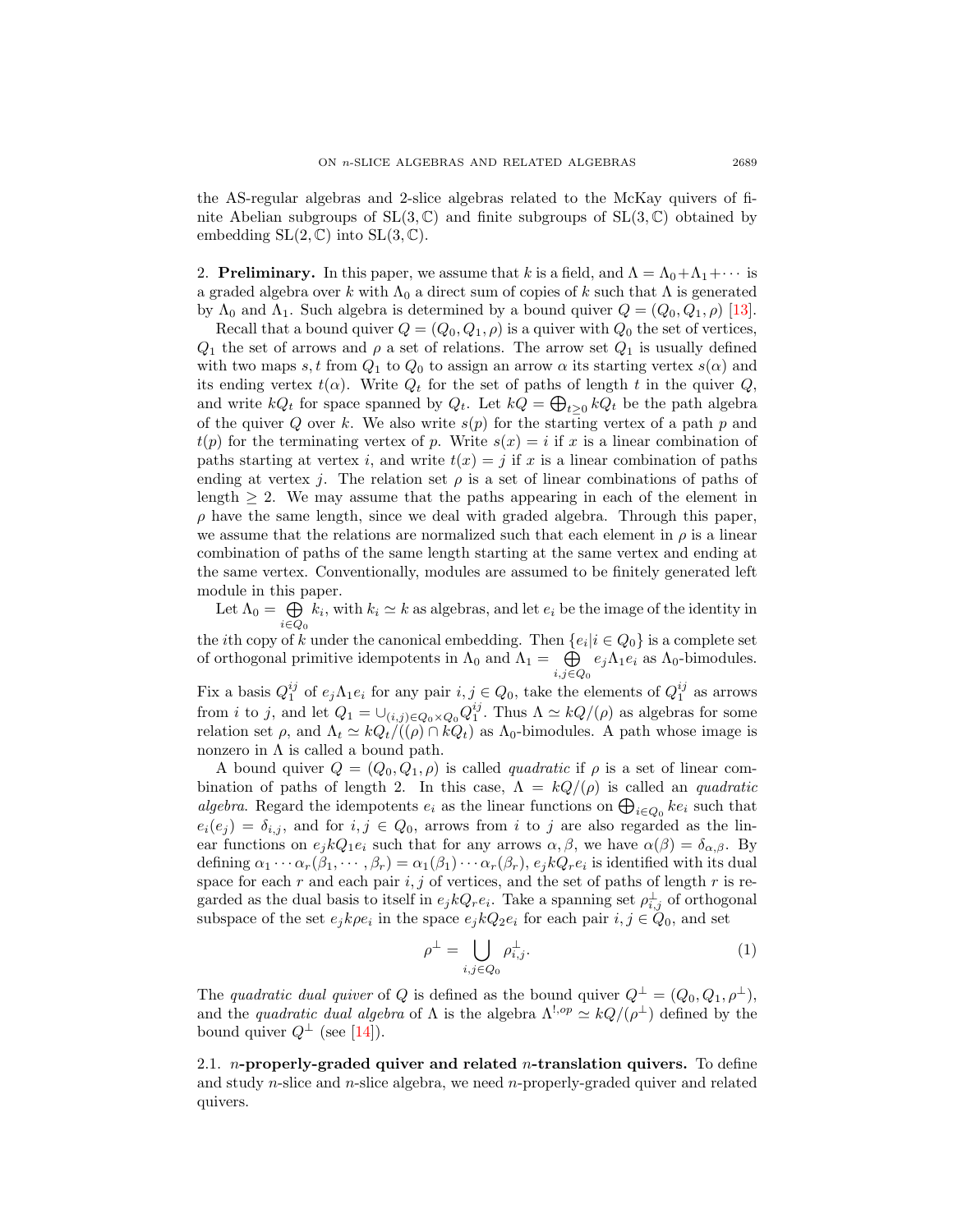Recall that a bound quiver  $Q = (Q_0, Q_1, \rho)$  is called *n-properly-graded* if all the maximal bound paths have the same length n. The graded algebra  $\Lambda = kQ/(\rho)$ defined by an *n*-properly-graded quiver is called an *n-properly-graded algebra*.

Let  $Q$  be an *n*-properly-graded quiver with *n*-properly-graded algebra  $\Lambda$ , let  $M = M_Q$  be a maximal linearly independent set of maximal bound paths in Q. Define the returning arrow quiver  $\tilde{Q} = (\tilde{Q}_0, \tilde{Q}_1)$  with vertex set  $\tilde{Q}_0 = Q_0$ , arrow set  $\widetilde{Q}_1 = Q_1 \cup Q_{1,\mathcal{M}}$ , with  $Q_{1,\mathcal{M}} = {\beta_p : t(p) \rightarrow s(p)|p \in \mathcal{M}}$ . By proposition 3.1 of [\[14\]](#page-30-3),  $\tilde{Q}$  is the quiver of the trivial extension  $\Delta\Lambda$  of  $\Lambda$ . So there is a relation set  $\tilde{\rho}$ , such that  $\Delta \Lambda \simeq k\tilde{Q}/(\tilde{\rho})$ . We use the same notation  $\tilde{Q}$  for the bound quiver  $\widetilde{Q}=(\widetilde{Q}_0,\widetilde{Q}_1,\widetilde{\rho})$ . By Lemma 3.2 of [\[14\]](#page-30-3), the relation set  $\widetilde{\rho}$  can be chosen as a union  $\rho \cup \rho_M \cup \rho_0$  of three sets, the relation set  $\rho$  of Q, the set  $\rho_M$  of all paths formed by two returning arrows from  $Q_{1,\mathcal{M}}$ , and a set  $\rho_0$  of linear combinations of paths containing exactly one returning arrow.

The n-translation quiver and n-translation algebra are introduced to study higher representation theory related to graded self-injective algebras in [\[13\]](#page-30-10). The bound quivers of a graded self-injective algebras are exactly the stable n-translation quivers, with the Nakayama permutation  $\tau$  as its *n*-translation [\[13\]](#page-30-10) (called stable bound quiver of Loewy length  $n + 2$  in [\[12\]](#page-30-11)). Since  $\Delta\Lambda$  is a graded symmetric algebra, the returning arrow quiver  $Q$  is a stable *n*-translation quiver with trivial *n*-translation.

With an *n*-properly-graded quiver  $Q$ , we can also define an acyclic stable *n*translation quiver  $\mathbb{Z}|_{n-1}Q$ , via its returning arrow quiver Q, as the bound quiver with vertex set

$$
(\mathbb{Z}|_{n-1}Q)_0 = \{(u,t)|u \in Q_0, t \in \mathbb{Z}\}\
$$

and arrow set

$$
(\mathbb{Z}|_{n-1}Q)_1 = \mathbb{Z} \times Q_1 \cup \mathbb{Z} \times Q_{1,\mathcal{M}},
$$

with

$$
\mathbb{Z} \times Q_1 = \{(\alpha, t) : (i, t) \longrightarrow (i', t) | \alpha : i \longrightarrow i' \in Q_1, t \in \mathbb{Z}\},\
$$

and

$$
\mathbb{Z} \times Q_{1,\mathcal{M}} = \{(\beta_p, t) : (i', t) \longrightarrow (i, t+1)|p \in \mathcal{M}, s(p) = i, t(p) = i'\}.
$$

The relation set of  $\mathbb{Z}_{n-1}Q$  is defined as  $\rho_{\mathbb{Z}_{n-1}Q} = \mathbb{Z}\rho \cup \mathbb{Z}\rho_{\mathcal{M}} \cup \mathbb{Z}\rho_0$ , where

$$
\mathbb{Z}\rho = \{\sum_{s} a_{s}(\alpha_{s}, t)(\alpha'_{s}, t)| \sum_{s} a_{s}\alpha_{s}\alpha'_{s} \in \rho, t \in \mathbb{Z}\},
$$
  

$$
\mathbb{Z}\rho_{\mathcal{M}} = \{(\beta_{p'}, t)(\beta_{p}, t+1)| \beta_{p'}\beta_{p} \in \rho_{\mathcal{M}}, t \in \mathbb{Z}\},
$$

and

$$
\mathbb{Z}\rho_0 = \{\sum_{s'} a_{s'}(\beta_{p'_{s'}}, t)(\alpha'_{s'}, t+1) + \sum_s b_s(\alpha_s, t)(\beta_{p_s}, t)| \sum_{s'} a_{s'}\beta_{p'_{s'}}\alpha'_{s'} + \sum_s b_s \alpha_s \beta_{p_s} \in \rho_0, t \in \mathbb{Z}\},\
$$

when the returning arrow quiver  $\tilde{Q}$  is quadratic. The quiver  $\mathbb{Z}|_{n-1}Q$  is a locally finite infinite quiver if  $Q$  is locally finite. It is a quiver with infinite copies of  $Q$ with successive two neighbours connected by the returning arrows. With the  $n$ translation  $\tau$  defined by sending each vertex  $(i, t)$  to  $(i, t - 1)$ ,  $\mathbb{Z}|_{n-1}Q$  is a stable n-translation quiver.

Recall a *complete*  $\tau$ -slice in an acyclic stable *n*-translation quiver is a convex full bound sub-quiver which intersect each  $\tau$ -orbit exactly once. It is obvious that each copy of Q in  $\mathbb{Z}|_{n-1}Q$  is a complete  $\tau$ -slice.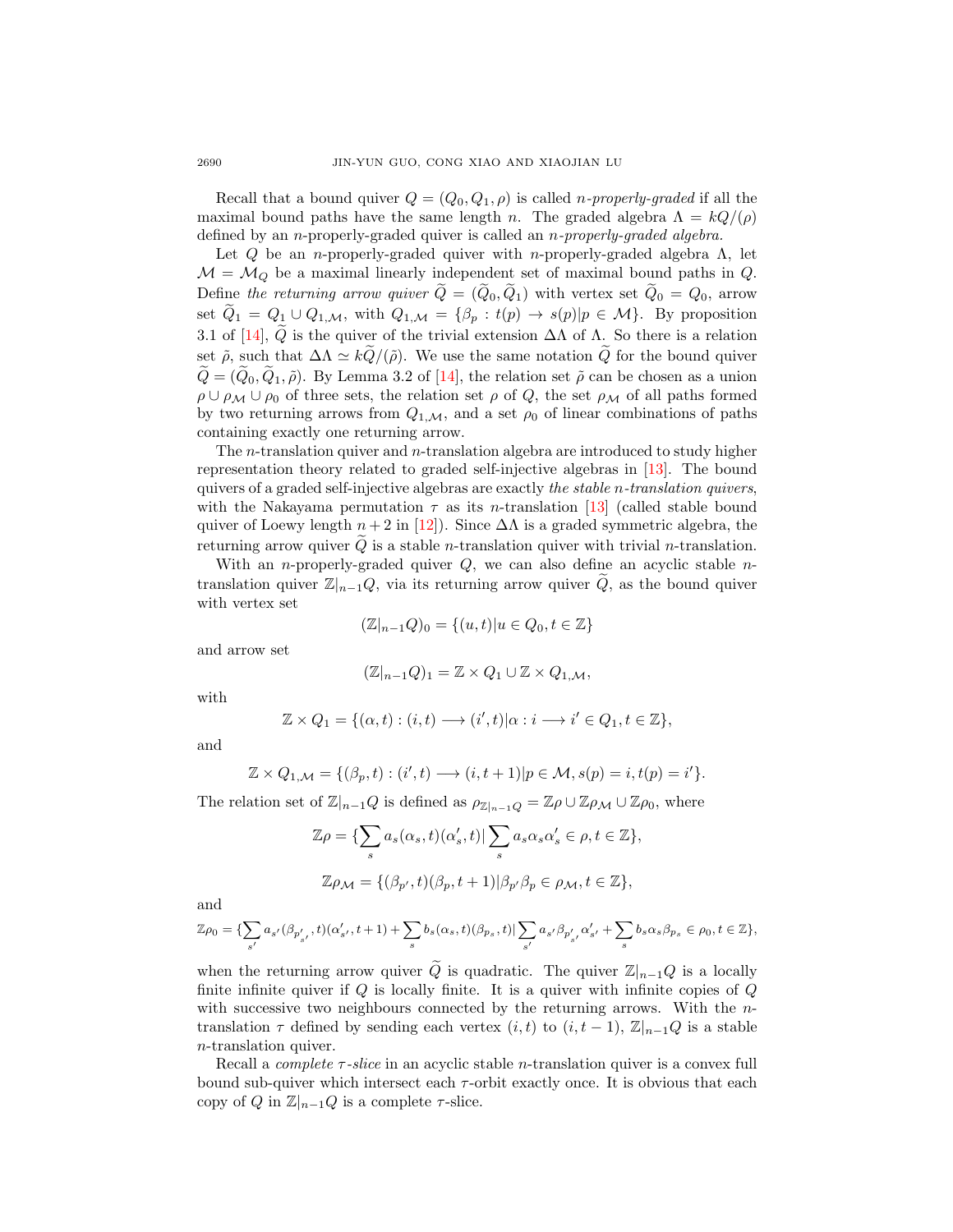Given a finite stable *n*-translation quiver  $\tilde{Q}$ , we can construct another infinite acyclic stable *n*-translation quiver  $\mathbb{Z}_{\infty}\widetilde{Q} = (\mathbb{Z}_{\infty}\widetilde{Q}_0, \mathbb{Z}_{\infty}\widetilde{Q}_1, \rho_{\mathbb{Z}_{\infty}\widetilde{Q}})$  as follows (denoted by  $\overline{Q}$  and called separated directed quiver in [\[12\]](#page-30-11)) with the vertex set

$$
\mathbb{Z}_{\diamond}\widetilde{Q}_0 = \{(i,n)|i \in Q_0, n \in \mathbb{Z}\};
$$

and the arrow set

$$
\mathbb{Z}_{\circ}\widetilde{Q}_1 = \{(\alpha, n) : (i, n) \to (j, n+1)|\alpha : i \to j \in Q_1, n \in \mathbb{Z}\}.
$$

If  $p = \alpha_s \cdots \alpha_1$  is a path in  $\tilde{Q}$ , define  $p[m] = (\alpha_s, m+s-1) \cdots (\alpha_1, m)$ , and for an element  $z = \sum_{t} a_t p_t$  with each  $p_t$  a path in  $Q, a_t \in k$ , define  $z[m] = \sum_{t} a_t p_t[m]$  for each  $m \in \mathbb{Z}$ . Define relations

<span id="page-4-0"></span>
$$
\rho_{\mathbb{Z}_\circ \widetilde{Q}} = \{ \zeta[m] | \zeta \in \widetilde{\rho}, m \in \mathbb{Z} \}
$$
\n(2)

here  $\zeta[m] = \sum_t a_t p_t[m]$  for each  $\zeta = \sum_t a_t p_t \in \rho$ .  $\mathbb{Z}_\infty \widetilde{Q}$  is a locally finite bound quiver if  $Q$  is so.

A connected quiver Q is called *nicely-graded* if there is a map d from  $Q_0$  to  $\mathbb{Z}$ such that  $d(j) = d(i) + 1$  for any arrow  $\alpha : i \rightarrow j$ .

Clearly, a nicely graded quiver is acyclic.

# **Proposition 2.1.** 1. Let d be the greatest common divisor of the length of cycles in  $\widetilde{Q}$ , then  $\mathbb{Z}_{\diamond}\widetilde{Q}$  has d connected components.

- 2. All the connected components of  $\mathbb{Z}_\diamond \widetilde{Q}$  are isomorphic.
- 3. Each connected component of  $\mathbb{Z}_p\widetilde{Q}$  is nicely graded quiver.

Proof. The first and the second assertions follow from Proposition 4.3 and Propo-sition 4.5 of [\[12\]](#page-30-11), respectively. The last follows from the definition of  $\mathbb{Z}_9\widetilde{Q}$ .  $\Box$ 

An *n*-properly-graded quiver is called *n*-nicely-graded quiver if it is nicely-graded.

**Proposition 2.2.** Assume that Q is an n-nicely-graded quiver. Let  $\widetilde{Q}$  be the returning arrow quiver of Q. Then  $\mathbb{Z}|_{n-1}Q$  is isomorphic to a connected component of  $\mathbb{Z}_{\diamond} Q$ , hence is also nicely graded.

*Proof.* Let  $d: Q_0 \to \mathbb{Z}$  be the function such that  $d(j) = d(i) + 1$  for an arrow  $\alpha : i \to j$  in Q. Fix an vertex  $i_0 \in Q_0$ , define  $\phi : \mathbb{Z}_{n-1}Q_0 \to \mathbb{Z}_{\diamond}Q$  by

$$
\phi(i,t) = (i, t(n+1) + d(i) - d(i_0)).
$$

It is easy to see that  $\phi$  is an isomorphism from  $\mathbb{Z}|_{n-1}Q$  to the connected component of  $\mathbb{Z}_\infty\widetilde{Q}$  containing the vertex  $(i_0, 0)$ .  $\Box$ 

By definition, an *n*-translation quiver is an  $(n + 1)$ -properly graded quiver. The bound quiver  $\mathbb{Z}|_{n-1}Q$  is an  $(n+1)$ -nicely graded quiver and the *n*-translation sends the ending vertex of a maximal bound path of length  $n + 1$  to its starting vertex. So by the definition of complete  $\tau$ -slice, we immediately have the following.

**Proposition 2.3.** If  $\tilde{Q}$  is a stable n-translation quiver. Then any complete  $\tau$ -slice in  $\mathbb{Z}_\diamond \widetilde{Q}$  is an n-nicely-graded quiver.

Let  $m \leq l$  be two integers, write  $\mathbb{Z}_{\diamond}Q[m, l]$  for the full subquiver of  $\mathbb{Z}_{\diamond}\widetilde{Q}$  with vertex set

$$
\mathbb{Z}_{\diamond} Q_0[m, l] = \{(i, t) | m \le t \le l\}.
$$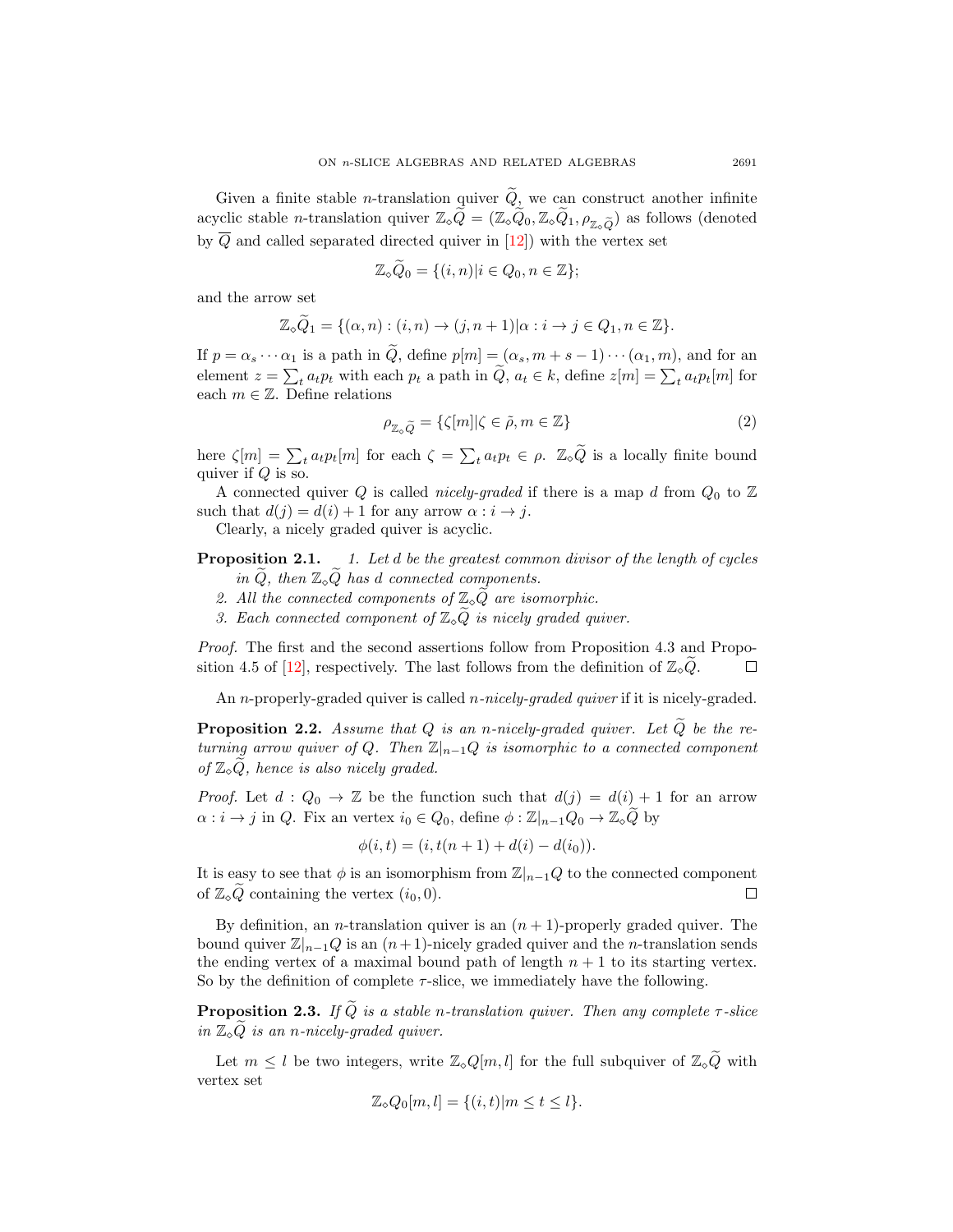$\mathbb{Z}_{\diamond}Q[m,l]$  is a convex subquiver of  $\mathbb{Z}_{\diamond}\widetilde{Q}$ , so it is regarded as a bounded subquiver by taking

$$
\rho_{\mathbb{Z}_\circ\widetilde{Q}}[m,l] = \{x|x \in \rho_{\mathbb{Z}_\circ\widetilde{Q}}, s(x), t(x) \in \mathbb{Z}_\circ Q_0[m,l]\}.
$$
\n(3)

By Proposition 6.2 of  $[12]$ , we get the following for any m.

**Proposition 2.4.**  $\mathbb{Z}_{\diamond} Q[m, m+n]$  is a complete  $\tau$ -slice of  $\mathbb{Z}_{\diamond} \widetilde{Q}$ .

The complete  $\tau$ -slice  $\mathbb{Z}_{\diamond}Q[0,n]$  is called an initial  $\tau$ -slice in [\[12\]](#page-30-11). If the quiver  $Q$  is nicely graded, by Lemma 6.5 of [\[12\]](#page-30-11), we can recover our quiver  $Q$  by using  $\tau$ -mutations on a connected component of  $\mathbb{Z}_{\diamond}Q[m,m+n].$ 

Starting with an acyclic *n*-properly-graded quiver  $Q$ , we construct its returning arrow quiver  $\tilde{Q}$ , which is a stable *n*-translation quiver. With  $\tilde{Q}$ , we construct a universal cover  $\mathbb{Z}|_{n-1}Q$ , which is an acyclic stable *n*-translation quiver, or construct a universal cover  $\mathbb{Z}_{\diamond}Q$ , which is a nicely-graded stable *n*-translation quiver. We can recover Q as a complete  $\tau$ -slice of  $\mathbb{Z}_{n-1}Q$ , and when Q is a nicely-graded, we can recover it as a connected component of complete a  $\tau$ -slice of  $\mathbb{Z}_\circ Q$ .

We have the following picture to illustrate the relationship among these quivers.

(4)

<span id="page-5-0"></span>

2.2. *n*-slice algebras and related algebras. The quadratic dual quiver  $Q^{\perp}$  =

 $(Q_0, Q_1, \rho^{\perp})$  of an acyclic quadratic *n*-properly-graded quiver Q is called an *n*-slice. Recall that a graded algebra  $\Lambda = \sum_{t\geq 0} \Lambda_t$  is called a  $(p, q)$ -Koszul algebra if  $\widetilde{\Lambda}_t = 0$  for  $t > p$  and  $\widetilde{\Lambda}_0$  has a graded projective resolution

<span id="page-5-1"></span>
$$
\cdots \longrightarrow P^t \xrightarrow{f_t} \cdots \longrightarrow P^1 \xrightarrow{f_1} P^0 \xrightarrow{f_0} \widetilde{\Lambda}_0 \longrightarrow 0,
$$
\n
$$
(5)
$$

such that  $P<sup>t</sup>$  is generated by its degree t part for  $t \leq q$  and ker  $f_q$  is concentrated in degree  $q + p$  [\[6,](#page-30-12) [13\]](#page-30-10). A graded algebra defined by an *n*-translation quiver  $\tilde{Q}$  is called an *n*-translation algebra, if there is a  $q \geq 2$  or  $q = \infty$  such that  $\tilde{\Lambda}$  is an  $(n+1, q)$ -Koszul algebra [\[13\]](#page-30-10). A stable n-translation algebra  $\Lambda$  is a  $(n+1, q)$ -Koszul self-injective algebra for some  $q \ge 2$  or  $q = \infty$ , and we call q the Coxeter index of  $\Lambda$ .

Let  $\Lambda$  be the *n*-properly-graded algebra defined by Q, if the trivial extension  $\Delta\Lambda$ is a stable *n*-translation algebra, the algebra  $\Gamma = kQ/(\rho^{\perp})$  defined by the *n*-slice  $Q^{\perp}$  is called an *n*-slice algebra.

The following Proposition justifies the name  $n$ -slice.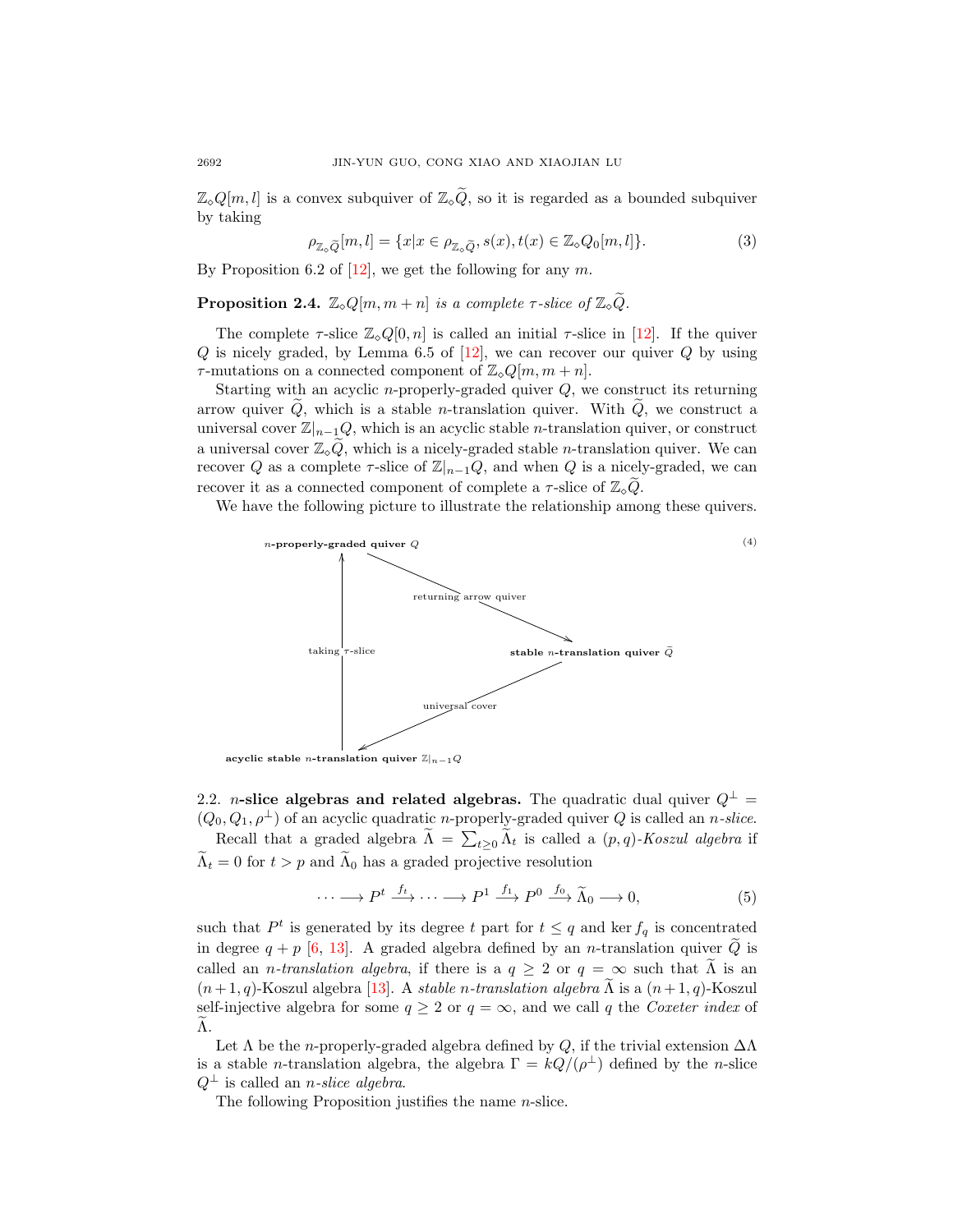**Proposition 2.5.** Let  $\Gamma$  be an acyclic n-slice algebra with bound quiver  $Q^{\perp}$ , then Q is a complete  $\tau$ -slice of the n-translation quiver  $\mathbb{Z}|_{n-1}Q$  and  $\Lambda = \Gamma^{!,op}$  is a  $\tau$ -slice algebra.

Starting with a quadratic acyclic *n*-properly-graded quiver  $Q$ , let  $\Lambda$  be the *n*properly-graded algebra defined by Q and let  $\Gamma$  be the algebra defined by the n-slice  $Q^{\perp}$ . If  $\tilde{Q}$  is a quadratic quiver, write  $\tilde{Q}^{\perp}$  for its quadratic dual quiver. In this case,  $\mathbb{Z}|_{n-1}Q$  and  $\mathbb{Z}_{\diamond}Q$  are also quadratic quivers, write  $\mathbb{Z}|_{n-1}Q^{\perp}$  and  $\mathbb{Z}_{\diamond}Q^{\perp}$  for their quadratic dual quivers, respectively.

With the quivers related to  $Q$  defined above and their quadratic duals, we have interesting algebras. We associate the trivial extension  $\Lambda = \Delta \Lambda$  of  $\Lambda$  to the returning arrow quiver  $\tilde{Q}$ . If  $\Gamma$  is an *n*-slice algebra, we associate the  $(n + 1)$ -preprojective algebra  $\widetilde{\Gamma} = \Pi(\Gamma)$  of  $\Gamma$  to a twist  $\widetilde{Q}^{\perp,\nu}$  of its quadratic dual, by Corollary 5.4 of [\[14\]](#page-30-3).

We also associate algebras to the bound quivers  $\mathbb{Z}|_{n-1}Q$  and  $\mathbb{Z}_{\diamond}\widetilde{Q}$  by constructing smash products over  $\Lambda$ . Note that  $\Lambda$  is generated by the returning arrows over  $\Lambda$ . Taking  $\Lambda$  as degree zero component and taking the returning arrows as degree 1 generators, we get a  $\mathbb{Z}$ -grading on  $\Lambda$  induced by the *n*-translation. Construct the smash product  $\widetilde{\Lambda} \# k \mathbb{Z}^*$  of  $\widetilde{\Lambda}$  with respect to this grading. It is shown in Section 5 of [\[13\]](#page-30-10) that  $\mathbb{Z}_{n-1}Q$  is the bound quiver of  $\widetilde{\Lambda} \# k \mathbb{Z}^*$ .

Taking the usual path grading on  $\Lambda$ , that is, taking  $\Lambda_0$  as the degree 0 component and taking the arrows in Q as degree 1 generators, we get a Z-grading on  $\Lambda$  induced by the lengths of the paths of  $k\tilde{Q}$ . Construct the smash product of  $\tilde{\Lambda}$ #' $k\mathbb{Z}^*$  with respect to this grading. By Theorem 5.12 of [\[12\]](#page-30-11),  $\mathbb{Z}_9 \widetilde{Q}$  is the bound quiver of  $\widetilde{\Lambda} \#^{\prime} k \mathbb{Z}^{*}.$ 

So we can get criteria for  $\Gamma$  to be *n*-slice algebra using  $\widetilde{\Lambda} \# k \mathbb{Z}^*$  and  $\widetilde{\Lambda} \# 'k \mathbb{Z}^*$ . Note that Q is always an n-translation quiver, so  $\Lambda$  is n-translation algebra if and only if there is a  $q \ge 2$  or  $q = \infty$ , such that  $\Lambda$  is  $(n + 1, q)$ -Koszul. By Propositions 2.2 and 2.6 of [\[13\]](#page-30-10),  $\tilde{\Lambda}$  is  $(n+1,q)$ -Koszul if and only if  $\tilde{\Lambda}^{1,op}$  is  $(q, n+1)$ -Koszul. We also get the following criterion for  $\Gamma$  to be an *n*-slice algebra.

**Proposition 2.6.** Let  $\Gamma$  be the algebra defined by an n-slice  $Q^{\perp}$ . Then  $\Gamma$  is an n-slice algebra if and only if there is a  $q \geq 2$  or  $q = \infty$ , such that the  $(n + 1)$ preprojective algebra  $\Pi(\Gamma)$  is  $(q, n + 1)$ -Koszul.

Write  $\mathbb{Z}|_{n-1}Q^{\perp}$  and  $\mathbb{Z}_{\circ}\widetilde{Q}^{\perp}$  for the quadratic duals of  $\mathbb{Z}|_{n-1}Q$  and  $\mathbb{Z}_{\circ}\widetilde{Q}$ , respectively. Write  $\widehat{\Lambda}$  for the algebra defined by  $\mathbb{Z}|_{n-1}Q$  or  $\mathbb{Z}_{\diamond}\widetilde{Q}$ , and write  $\widehat{\Gamma}$  for the algebra defined by  $\mathbb{Z}_{n-1}Q^{\perp}$  or  $\mathbb{Z}_{\infty}\tilde{Q}^{\perp}$ . We have the following picture depicting the relationship of these algebras:

<span id="page-6-0"></span>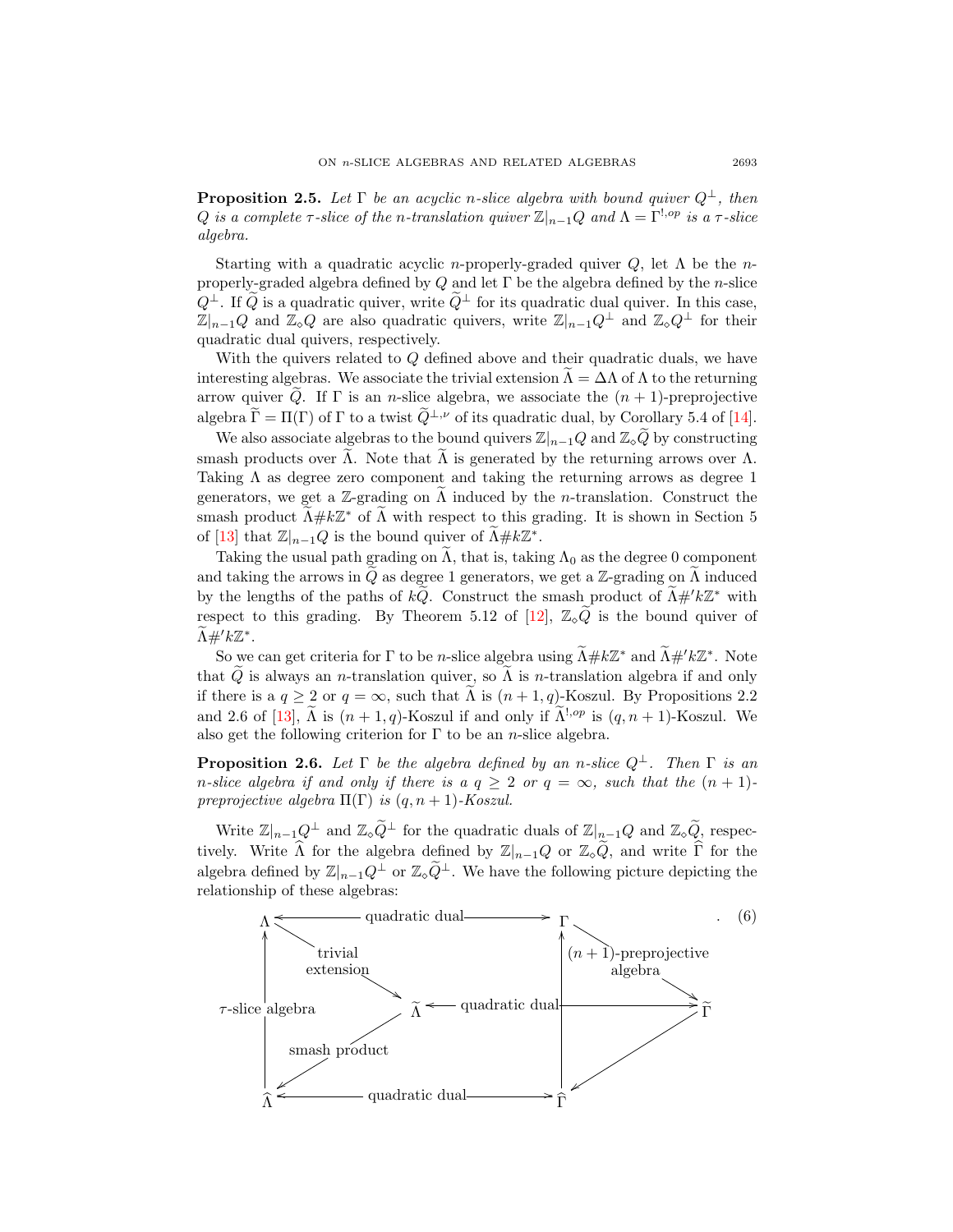The left triangle is induced by the picture  $(4)$  depicting quivers. The left vertically up arrow indicate taking a  $\tau$ -slice algebra when  $\widehat{\Lambda} = \widetilde{\Lambda} \# k \mathbb{Z}^*$ , and indicate taking a direct summand of  $\tau$ -slice algebra when  $\widehat{\Lambda} = \widetilde{\Lambda} \#^{\prime} k \mathbb{Z}^*$ .

2.3. Loewy matrix and Koszul cone of stable  $n$ -translation algebra. Now we assume that  $\tilde{\Lambda} = \sum_{t=0}^{n+1} \tilde{\Lambda}_t$  is a stable *n*-translation algebra, that is, it is an  $(n + 1, q)$ -Koszul self-injective algebra, with finite bound quiver  $\ddot{Q}$ . Let  $\ddot{Q}_0$  =  $\{1, 2, \ldots, m\}$ . Then  $\tilde{\Lambda}$  is unital with  $1 = e_1 + \cdots + e_m$ . We need some results in [\[18\]](#page-30-7) concerning the complexities of  $\Lambda$  and the Gelfand-Kirilov of its quadratic dual  $\tilde{\Lambda}^{!,op}.$ 

For  $0 \le t \le n + 1$ , define

$$
A_t(\widetilde{\Lambda}) = \left( \begin{array}{cccc} \dim_k e_1 \widetilde{\Lambda}_t e_1 & \dim_k e_2 \widetilde{\Lambda}_t e_1 & \cdots & \dim_k e_m \widetilde{\Lambda}_t e_1 \\ \dim_k e_1 \widetilde{\Lambda}_t e_2 & \dim_k e_2 \widetilde{\Lambda}_t e_2 & \cdots & \dim_k e_m \widetilde{\Lambda}_t e_2 \\ \cdots & \cdots & \cdots & \cdots \\ \dim_k e_1 \widetilde{\Lambda}_t e_m & \dim_k e_2 \widetilde{\Lambda}_t e_m & \cdots & \dim_k e_m \widetilde{\Lambda}_t e_m \end{array} \right).
$$

Let E be the  $m \times m$  identity matrix, then  $A_0(\widetilde{\Lambda}) = E$ .

The Loewy matrix  $L(\Lambda)$  for  $\Lambda$  is defined in [[18\]](#page-30-7) as a matrix

$$
L(\widetilde{\Lambda}) = \left(\begin{array}{cccccc} A_1(\widetilde{\Lambda}) & -E & 0 & \cdots & 0 & 0 \\ A_2(\widetilde{\Lambda}) & 0 & -E & \cdots & 0 & 0 \\ \cdot & \cdot & \cdot & \cdots & \cdot & \cdot \\ A_n(\widetilde{\Lambda}) & 0 & 0 & \cdots & 0 & -E \\ A_{n+1}(\widetilde{\Lambda}) & 0 & 0 & \cdots & 0 & 0 \end{array}\right) \tag{7}
$$

with size  $(n+1)m \times (n+1)m$ .

Let  $M = M_h + \cdots + M_{h+n}$  be a graded  $\tilde{\Lambda}$ -module of Loewy length  $\leq n+1$ generated in degree h. The level dimensional vector  $\lambda$  dim M is defined as

$$
1.\dim M = \begin{pmatrix} \dim M_h \\ \vdots \\ \dim M_{h+n} \end{pmatrix},
$$
\n(8)

where  $\dim M_t$  is the dimensional vector of  $M_t$  as a  $\Lambda_0$ -module. Recall the syzygy  $\Omega M$  of M is the kernel of the projective cover  $P(M) \to M$ . Thus  $\Omega M = 0$  if M is projective, and there is an exact sequence  $0 \to \Omega M \to P(M) \to M \to 0$  if M is not projective. Write  $\Omega^{t+1}M = \Omega(\Omega^tM)$ .

Assume that  $\Lambda$  is graded self-injective, if a finitely generated graded  $\Lambda$ -module M without projective summands has a minimal projective resolution

 $\longrightarrow P^s \longrightarrow \cdots \longrightarrow P^1 \longrightarrow P^0 \longrightarrow M \longrightarrow 0$ 

such that  $P<sup>t</sup>$  is generated in degree  $h+t$  for  $t \leq s$ , then the level dimensional vector for  $\Omega^s M$  is defined and we have

<span id="page-7-0"></span>
$$
1. \dim \Omega^s M = L^s(\widetilde{\Lambda}) 1. \dim M \tag{9}
$$

by Proposition 1.1 of [\[18\]](#page-30-7).

Write  $\bf{0}$  for the zero vector or zero matrix. We call a matrix (vector) nonnegative if all the entries are  $\geq 0$ , *positive* if it is nonnegative and at least one entry is  $> 0$ . We call a matrix (vector) *negative* if its opposite is positive. For two vectors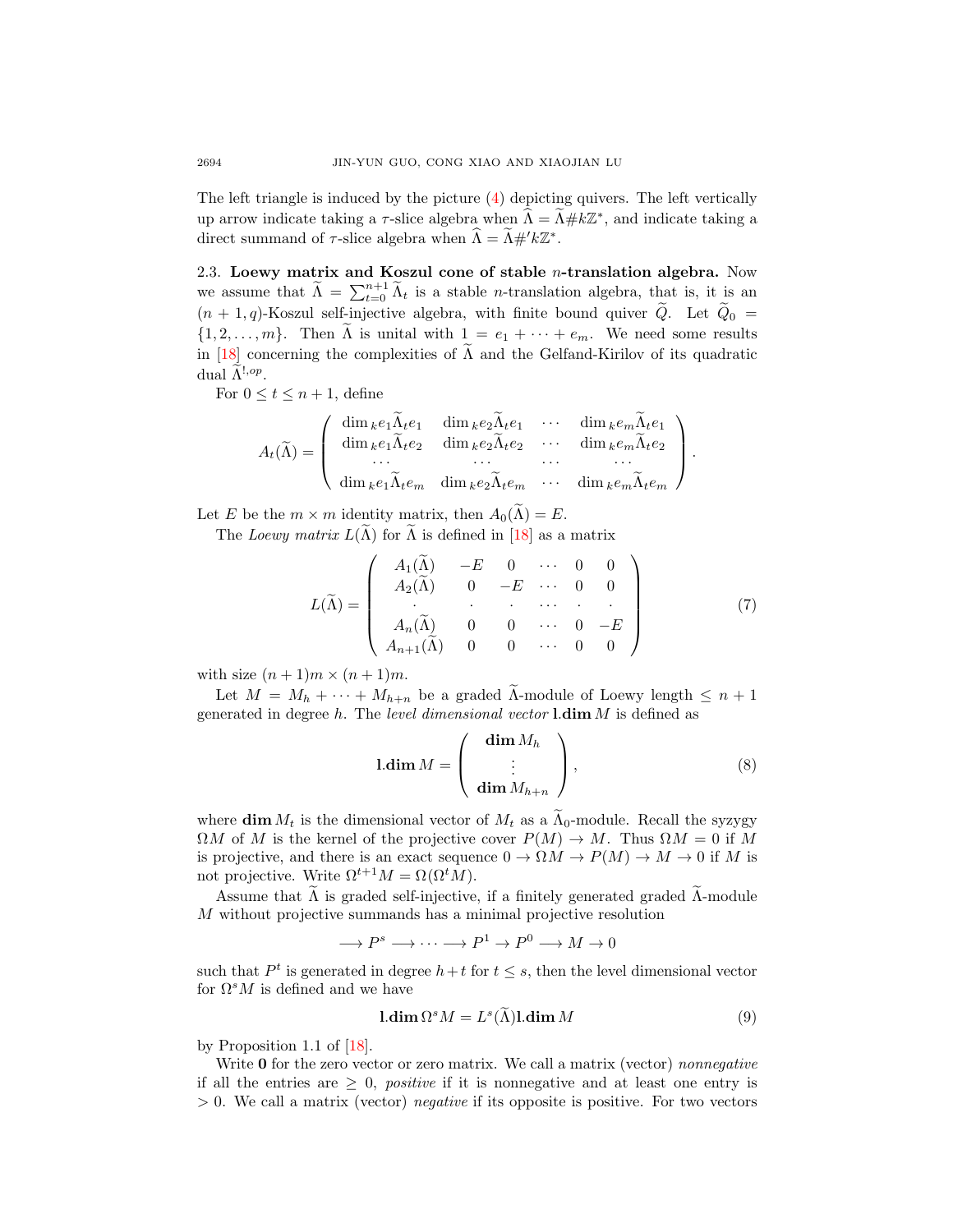(matrices) **v** and **v'**, write  $\mathbf{v} \leq \mathbf{v}'$  if  $\mathbf{v}' - \mathbf{v}$  is nonnegative and write  $\mathbf{v} < \mathbf{v}'$  if  $\mathbf{v}' - \mathbf{v}$ is positive. Write

.

$$
\mathbf{V}_0 = \left( \begin{array}{c} E \\ 0 \\ \vdots \\ 0 \end{array} \right)_{m(n+1)\times m}
$$

The following Proposition follows from  $(9)$  and the definition of the  $(p, q)$ -Koszul algebra.

<span id="page-8-1"></span>**Proposition 2.7.** Assume that  $\widetilde{\Lambda}$  is a stable n-translation algebra with Coxeter index q. Then q is finite if and only if  $L^{q+1}(\tilde{\Lambda})\mathbf{V}_0$  is negative.

Now assume that  $q = \infty$ , then  $\tilde{\Lambda}$  is a Koszul self-injective algebra of Loewy length  $n + 2$ . Write K for the real cone spanned by the level dimensional vectors of finitely generated Koszul Λ-modules, called Koszul cone in [[18\]](#page-30-7), and  $K$  is contained in the positive cone in the real space  $\mathbb{R}^{(n+1)m}$ . Let  $\varrho = \varrho_{L(\tilde{\Lambda})}$  be the spectral radius of  $L(\tilde{\Lambda})$ , that is, the maximal norm of its (complex) eigenvalues, which is called the size of the biggest Jordan block of the eigenvalue  $\lambda_i$  the algebraic degree of  $\lambda_i$ .

We can restate the Theorems 2.4 and 2.5 of [\[18\]](#page-30-7) as follows.

<span id="page-8-2"></span>**Proposition 2.8.** K is a solid cone invariant under the linear transformation defined by  $L(\Lambda)$ .

Then by Theorem 3.1 of [\[30\]](#page-31-4),  $\rho$  is an eigenvalue of  $L(\tilde{\Lambda})$  with maximal algebraic degree among the eigenvalues with norm  $\rho$ . By Theorem 2.7 of [\[18\]](#page-30-7), we have  $\rho \geq 1$ . The following is part (a) of Proposition 2.9 of [\[18\]](#page-30-7).

<span id="page-8-0"></span>**Proposition 2.9.** Let  $\Lambda$  be a Koszul stable n-translation algebra. Let  $\rho$  be the spectral radius of the Loewy matrix  $L(\tilde{\Lambda})$  with algebraic degree d. Then for any vector  $\mathbf{v} \in \mathcal{K}$ , there exists an integer  $1 \leq d' \leq d$ , such that  $L(\mathbf{v}, d') = \{\frac{L^r(\tilde{\Lambda})\mathbf{v}}{r^{d'-1}e^r} | r \in \mathbb{N}\}\$ is a compact set in K and there exists a sequence  $r_1 < r_2 < \cdots$  of integers and a vector  $\mathbf{v}_0$  with nonnegative entries such that  $\lim_{j\to\infty}\frac{L^{r_j}(\tilde{\Lambda})\mathbf{v}}{r_j^{d'-1}\cdot e^{r_j}}=\mathbf{v}_0.$ 

Let M be a  $\widetilde{\Lambda}$ -module. Recall that the *complexity*  $c_{\widetilde{\Lambda}}(M)$  of M is defined as the least non-negative number d such that there exists  $\lambda > 0$  with  $\dim_k \Omega^{(t)} M \leq \lambda \cdot t^{d-1}$ for almost all t, or infinite if no such t exist. The *complexity*  $c(\tilde{\Lambda})$  of an algebra  $\tilde{\Lambda}$ is defined as the supremum of the complexities of finitely generated  $\widetilde{\Lambda}$ -modules.

By applying Proposition [2.9,](#page-8-0) the following is proved as Theorem 2.10 in [\[18\]](#page-30-7).

<span id="page-8-3"></span>**Proposition 2.10.** If  $\varrho > 1$ , then  $c_{\tilde{\Lambda}}(M) = \infty$  for any non-projective Koszul  $\widetilde{\Lambda}$ -module  $M$ .

Recall that for a graded algebra  $\Gamma = \Gamma_0 + \Gamma_1 + \cdots$  generated by  $\Gamma_0$  and  $\Gamma_1$ , the Gelfand-Kirilov dimension GKdim Γ is defined as

$$
\text{GKdim}\,\Gamma = \overline{\lim}_{m \to \infty} \log_m \bigoplus_{t=1}^m \dim_k \Gamma_t. \tag{10}
$$

By using Koszul duality, the Gelfand-Kirilov dimension of the quadratic dual  $\widetilde{\Gamma} =$  $\widetilde{\Lambda}^{1,op}$  is also discussed in [\[18\]](#page-30-7).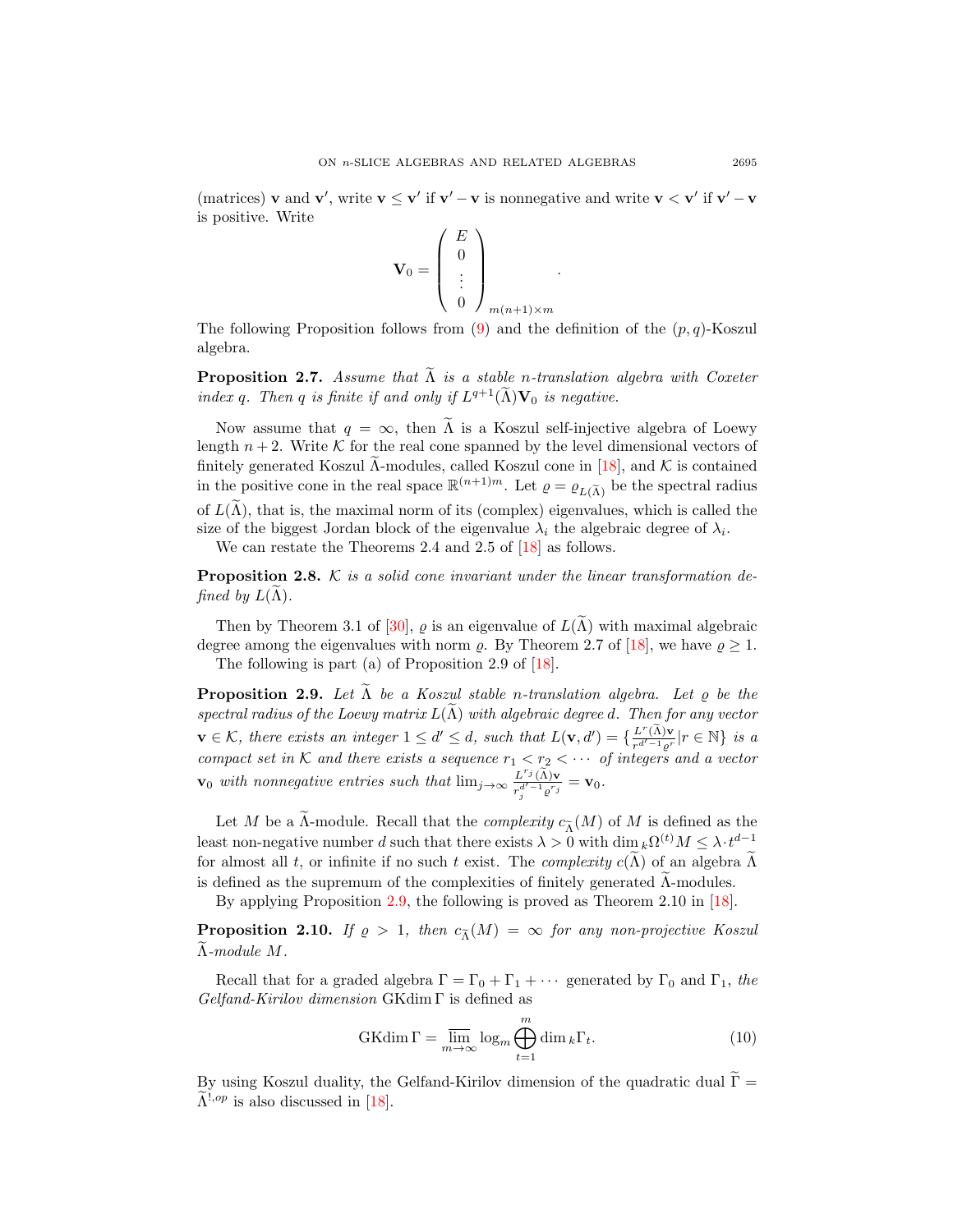The following is Theorem 3.2 in [\[18\]](#page-30-7). Let  $\tilde{\Lambda}$  be a Koszul stable *n*-translation algebra, and write  $\widetilde{\Gamma} = \widetilde{\Lambda}^{!, op}.$ 

<span id="page-9-2"></span>**Theorem 2.11.** If  $\rho = 1$  and d is the algebraic degree of the spectral radius, then  $GKdim \Gamma = d.$ 

If  $\varrho > 1$ , then GKdim  $\widetilde{\Gamma} = \infty$ .

The following is Theorem 3.1 in [\[18\]](#page-30-7).

<span id="page-9-4"></span>**Theorem 2.12.** If  $\widetilde{\Gamma}$  is Noetherian, then  $\rho = 1$ .

<span id="page-9-0"></span>3. Classification of *n*-slice algebras. By picture  $(6)$ , we see an *n*-slice algebra Γ is related to a stable *n*-translation algebra  $\tilde{\Lambda} = (\Pi(\Gamma))^{!, op}$ .

To classify the n-slice algebras, we first discuss a classification of the stable n-translation algebras, by expanding the theory developed in [\[18\]](#page-30-7). Let  $L(\tilde{\Lambda})$  be the Loewy matrix of  $\Lambda$ , and  $\rho$  be the spectral radius of  $L(\Lambda)$ .

We call an algebra  $\tilde{\Lambda}$  weakly periodic if there is an integer l such that  $\Omega^l \tilde{\Lambda}_0 \simeq \tilde{\Lambda}_0$ as  $\tilde{\Lambda}$ -module. We remark that in the literature, an algebra  $\tilde{\Lambda}$  is called *periodic* algebra if there is an integer l such that  $\Omega_{\tilde{\Lambda}^e}^l \tilde{\Lambda} \simeq \tilde{\Lambda}$  as  $\tilde{\Lambda}^e$ -module for the envelop algebra  $\widetilde{\Lambda}^e = \widetilde{\Lambda}^{op} \otimes \widetilde{\Lambda}$ .

<span id="page-9-1"></span>**Lemma 3.1.** A stable n-translation algebra  $\tilde{\Lambda}$  is weakly periodic if and only if its Coxeter index q is finite.

*Proof.* For stable n-translation algebra  $\tilde{\Lambda}$  with finite q, the  $(q+1)$ th syzygy  $\Omega^{q+1}\tilde{\Lambda}_0e_i$ of a simple  $\Lambda$ -module  $\Lambda_0e_i$  is a module concentrated in degree  $n+1+q$ , by the definition. So  $\Omega^{q+1}\tilde{\Lambda}_0e_i$  is semi-simple. Since  $\tilde{\Lambda}$  is self-injective, the syzygies of an indecomposable module are all indecomposable. Thus  $\Omega^{q+1} \tilde{\Lambda}_0 e_i$  is simple, and action of  $\Omega^{q+1}$  permutes the simples. This implies that there is a  $l > 0$  such that  $\Omega^{l(q+1)}$  acts trivially on the simples and  $\widetilde{\Lambda}$  is weakly periodic.

Now assume that  $\tilde{\Lambda}$  is weakly periodic with minimal period  $q' + 1$ , then by the definition  $\Omega^{q'+1}\widetilde{\Lambda}_0 \simeq \widetilde{\Lambda}_0$  with finite q'. So it is semi-simple and hence concentrated in degree  $n + 1 + q'$ , since all the projective modules have the Loewy length  $n + 1$ . Since  $\widetilde{\Lambda}$  is  $(n+1, q)$ -Koszul, so  $q' \geq 2$  and we see in the projective resolution [\(5\)](#page-5-1) of  $\widetilde{\Lambda}_0$ ,  $P^t$  is generated in degree t for  $t \leq q'$  and ker  $f_q = \Omega^{q'+1} \widetilde{\Lambda}_0$  is concentrated in degree  $n + 1 + q'$ . So  $q = q'$  is finite.

Clearly, being weakly periodic is a special case of complexity 1.

We have the following characterization of the periodicity and of the complexities for stable n-translation algebras using Loewy matrices.

<span id="page-9-3"></span>**Theorem 3.2.** Let  $\widetilde{\Lambda}$  be a stable n-translation algebra with Coxeter index q and Loewy matrix  $L(\widetilde{\Lambda})$ . Then

- 1. The algebra  $\tilde{\Lambda}$  is weakly periodic if and only if there is an positive integer h, such that  $L^h(\widetilde{\Lambda})\mathbf{V}_0$  is negative;
- 2. The algebra  $\Lambda$  is of finite complexity if and only if q is infinite and the spectral radius of  $L(\Lambda)$  is 1;
- 3. The algebra  $\tilde{\Lambda}$  is of infinite complexity if and only if q is infinite and the spectral radius of  $L(\Lambda)$  is larger than 1.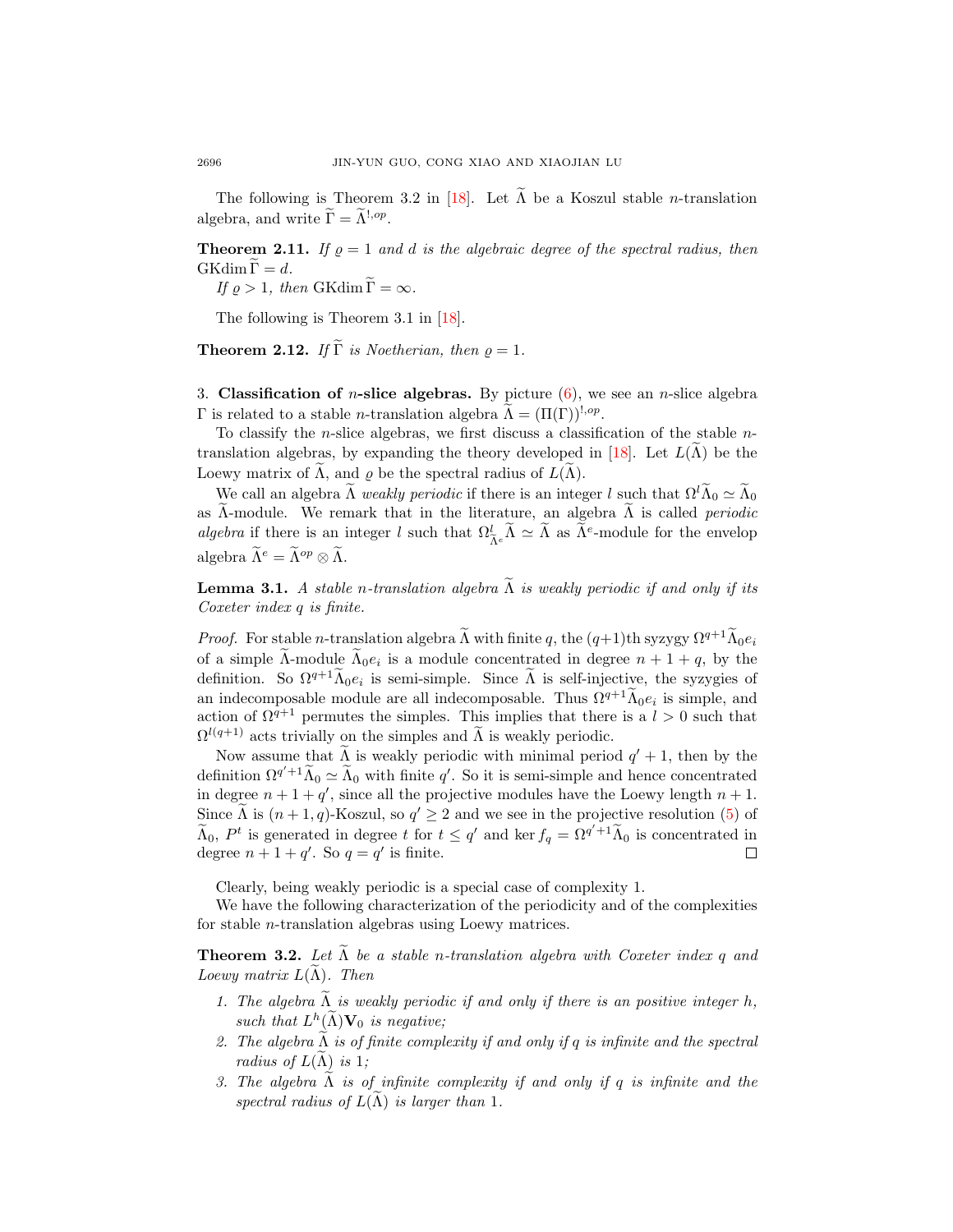*Proof.* Assume that  $\widetilde{\Lambda}$  is  $(n + 1, q)$ -Koszul algebra. By Lemma [3.1,](#page-9-1)  $\widetilde{\Lambda}$  is weakly periodic if and only if  $q$  is finite. By Proposition [2.7,](#page-8-1)  $q$  is finite if and only if  $L^h(\tilde{\Lambda})\mathbf{v}_0$  is negative for  $h = q + 1$ . This proves the first assertion.

Now assume that q is infinite, then  $\Lambda$  is Koszul. By proposition [2.8,](#page-8-2) K is a solid cone invariant under the action of Loewy matrix  $L(\Lambda)$ . By Theorem 3.1 of [[30\]](#page-31-4), the spectral radius  $\rho$  is an eigenvalue of  $L(\Lambda)$  with maximal algebraic degree among the eigenvalues with norm  $\rho$ . Note that the constant term of the characteristic polynomial of  $L(\Lambda)$  is 1 (see also Theorem 2.7 of [[18\]](#page-30-7)). So  $\rho \geq 1$ .

If  $\rho > 1$ , by Proposition [2.10,](#page-8-3)  $\Lambda$  is of infinite complexity.

Now assume that  $\rho = 1$ , then by Proposition [2.9,](#page-8-0) there exists an integer  $1 \le d' \le$ d, such that  $\{\frac{L^r(\tilde{\Lambda})! \dim M}{r^{d'-1}} | r \in \mathbb{N}\}\$ is bounded set for any finitely generated Koszul  $\Lambda$ -module M. So  $\text{ldim }\Omega^r M = L^r(\tilde{\Lambda})\text{ldim }M \leq r^{d-1}\mathbf{v}$  for some positive vector  $\mathbf{v}$ . This implies that for sufficient large r, dim  $_k\Omega^r M \leq \lambda r^{d-1}$  for some positive  $\lambda$ . So the complexity of M is  $\leq d$ . This proves that  $\Lambda$  has finite complexity.  $\Box$ 

Let  $\Gamma$  be the quadratic dual of a stable *n*-translation algebra  $\Lambda$ , then  $\Gamma$  is a  $(q, n+1)$ -algebra. We can characterize the growth of  $\tilde{\Gamma}$  as follows.

<span id="page-10-0"></span>**Theorem 3.3.** Let  $\tilde{\Lambda}$  be a stable n-translation algebra with Coxeter index q and spectral radius  $\rho$  and let  $\widetilde{\Gamma} = \widetilde{\Lambda}^{!,op}$  be its quadratic dual. Then

- 1.  $\widetilde{\Gamma}$  is finite dimensional if and only if q is finite;
- 2.  $\widetilde{\Gamma}$  is of finite Gelfand-Kirilov dimension if and only if q is infinite and  $\rho = 1$ ;
- 3. Γ is of infinite Gelfand-Kirilov dimension if and only if q is infinite and  $\rho > 1$ .

*Proof.* If q is finite, then  $\tilde{\Lambda}$  is an almost Koszul algebra of type  $(n+1,q)$ , by the definition. So Γ is almost Koszul of type  $(q, n + 1)$  by Propositions 3.11 and 3.4 of [\[6\]](#page-30-12). Thus it is of finite Loewy length, and hence is finite dimensional. This proves the first assertion.

If q is infinite, then  $\tilde{\Lambda}$  is a Koszul self-injective algebra, and  $\tilde{\Gamma}$  is an infinite dimensional AS-regular algebra. The rest of the theorem follows from Theorem [2.11.](#page-9-2) П

Combine Theorems [3.2](#page-9-3) and [3.3,](#page-10-0) we get the following.

<span id="page-10-1"></span>**Theorem 3.4.** Let  $\widetilde{\Lambda}$  be a stable n-translation algebra and let  $\widetilde{\Gamma} = \widetilde{\Lambda}^{!,op}$  be its quadratic dual. Then

- 1.  $\widetilde{\Lambda}$  is weakly periodic if and only if  $\widetilde{\Gamma}$  is finite dimensional;
- 2. A is of finite complexity if and only if  $\widetilde{\Gamma}$  is of finite Gelfand-Kirilov dimension;
- 3. Λ is of infinite complexity if and only if  $\overline{\Gamma}$  is of infinite Gelfand-Kirilov dimension.

By Theorem [2.12,](#page-9-4) we also have the following.

**Theorem 3.5.** If  $\widetilde{\Gamma}$  is Noetherian, then  $\widetilde{\Gamma}$  is of finite Gelfand-Kirilov dimension.

Assume that  $\Gamma$  is an acyclic *n*-slice algebra with quiver  $Q^{\perp}$ , let  $\Lambda = \Gamma^{!,op}$  be its quadratic dual. Let  $\nu$  be the automorphism of  $\Lambda$  defined by sending each arrow  $\alpha$ in Q to  $(-1)^n \alpha$ . By Theorem 6.6 of [\[14\]](#page-30-3), we have that

$$
\Delta_{\nu}\Lambda = \Delta_{\nu}\Gamma^{!,op} \simeq \Pi(\Gamma)^{!,op},
$$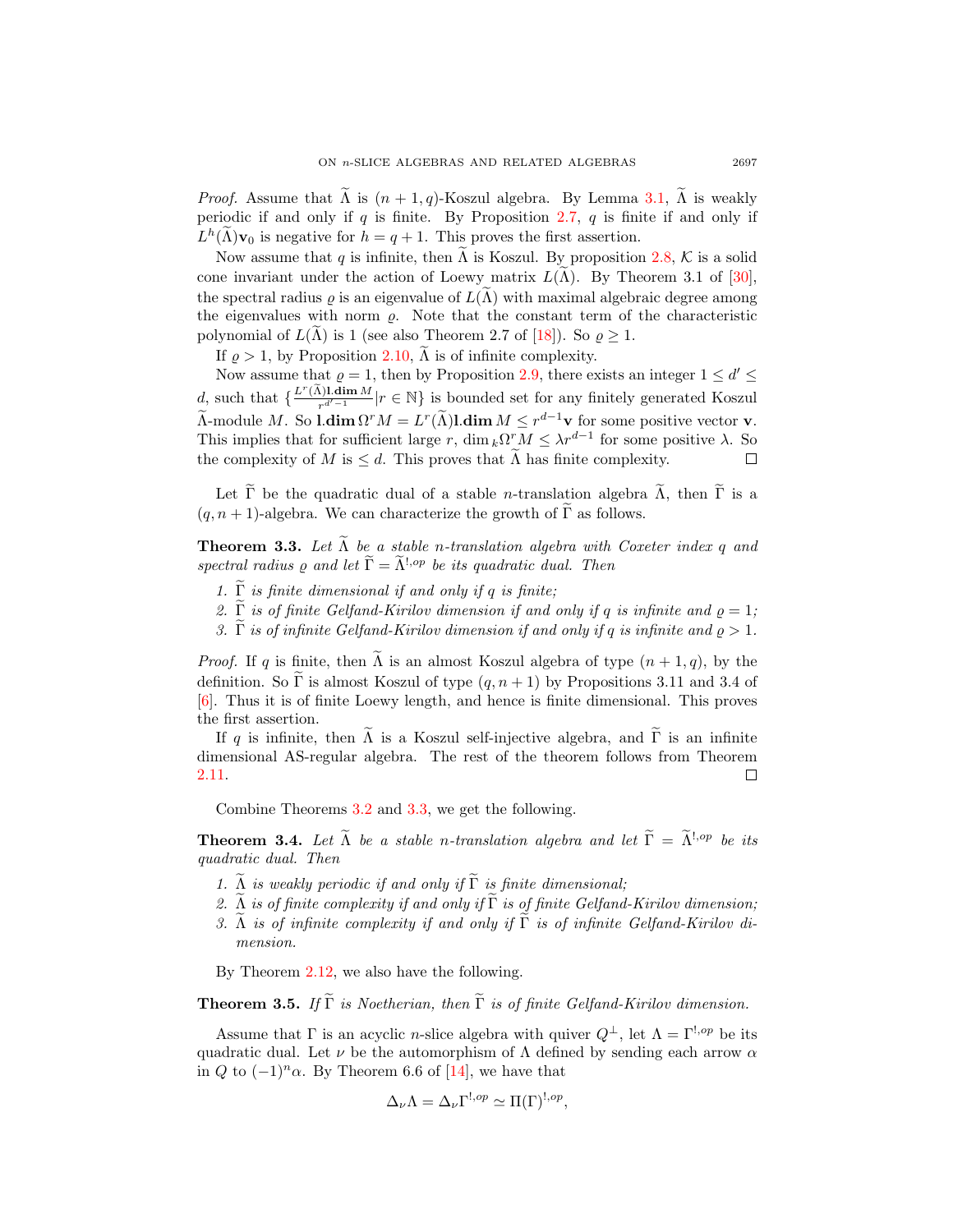where  $\Pi(\Gamma)$  be the  $(n + 1)$ -preprojective algebra, and  $\Delta_{\nu} \Lambda$  be a twisted trivial extension of  $\Lambda$  with respect  $\nu$ . Let  $\widetilde{\Gamma} = \Pi(\Gamma)$  and  $\widetilde{\Lambda} = \Delta_{\nu} \Lambda$ .  $\widetilde{\Lambda}$  is a stable *n*translation algebra with trivial n-translation, and  $\Gamma$  is an AS-regular algebra. We have classification for  $\Lambda$  and  $\Gamma$ , using numerical invariants such as complexity and Gelfand-Kirilov dimension, respectively.

When  $n = 1$ , Γ is an hereditary algebra, then  $\Gamma = kQ$  is the path algebra of a quiver Q. It is well known that the path algebras are classified, according to their representation type, as finite, tame and wild ones. This classification can be done using the underlying graphs of the quivers. That is, a path algebra  $kQ$  is of finite type if the underlying graph of Q is a Dynkin diagram, of tame type if the underlying graph of Q is an Euclidean diagram and of wild type otherwise. This classification can also be read out from the preprojective algebra  $\Pi(Q)$  of the path algebra kQ. The path algebra kQ is of finite representation type if  $\Pi(Q)$  is finite dimensional, of tame type if  $\Pi(Q)$  is of Gelfand-Kirilov dimension 2 and of wild type if  $\Pi(Q)$  is of infinite Gelfand-Kirilov dimension [\[9\]](#page-30-6).

Now we define that an *n*-slice algebra  $\Gamma$  is of *finite type* if  $\widetilde{\Gamma}$  is finite dimensional, of tame type if  $\tilde{\Gamma}$  is of finite Gelfand-Kirilov dimension (not zero), and of wild type if  $\widetilde{\Gamma}$  is of infinite Gelfand-Kirilov dimension.

As an immediate consequence of Theorem [3.4,](#page-10-1) we get a classification of  $n$ -slice algebras.

### Theorem 3.6. An n-slice algebra is of finite type, or of tame type, or of wild type.

For an *n*-slice algebra  $\Gamma$ , we have the following characterizations of the classification.

- **Theorem 3.7.** 1. Γ is of finite type if and only if  $\widetilde{\Lambda}$  is weakly periodic, if and only if  $L^h(\tilde{\Lambda})$  v<sub>0</sub> is negative for some h, if and only if q is finite.
	- 2. Γ is of tame type if and only if  $\Lambda$  is of finite complexity, if and only if q is infinite and the spectral radius of  $L(\Lambda)$  is 1.
	- 3. Γ is of wild type if and only if  $\Lambda$  is of infinite complexity, if and only if q is infinite and the spectral radius of  $L(\Lambda)$  is larger than 1.

Proof. This follows from the above Theorems [3.3](#page-10-0) and [3.4.](#page-10-1)

 $\Box$ 

When  $n = 1$ ,  $\tilde{\Lambda}$  is the algebra with vanishing radical cube and q is related to the Coxeter number of a Dynkin diagram [\[6\]](#page-30-12). When  $n = 1$ , we also have that,  $\Gamma$  is tame if and only if  $\Gamma$  is Noetherian, by [[2\]](#page-30-13). For the general case, we have that the following Proposition, as a consequence of Theorem [2.12.](#page-9-4)

<span id="page-11-1"></span>**Proposition 3.8.** If  $\widetilde{\Gamma}$  is Noetherian of infinite dimension, then  $\Gamma$  is tame.

It is natural to ask if the converse of Proposition [3.8](#page-11-1) is true?

<span id="page-11-0"></span>4. McKay quivers and *n*-slice algebras. By Proposition [3.8,](#page-11-1) if the  $(n + 1)$ preprojective algebra Γ of an n-slice algebra is Noetherian, then Γ is tame. In this section, we discuss  $n$ -slice algebras related to McKay quivers, which are always tame.

In this section, we assume that  $k$  is an algebraically closed field of characteristic 0. It is well known that the quiver  $\tilde{Q}$  of the preprojective algebra of a path algebra  $kQ$  is the double quiver of  $Q$ . The double quivers of Euclidean quivers are exactly the McKay quivers of finite subgroup of  $SL(2,\mathbb{C})$  [\[27\]](#page-31-2).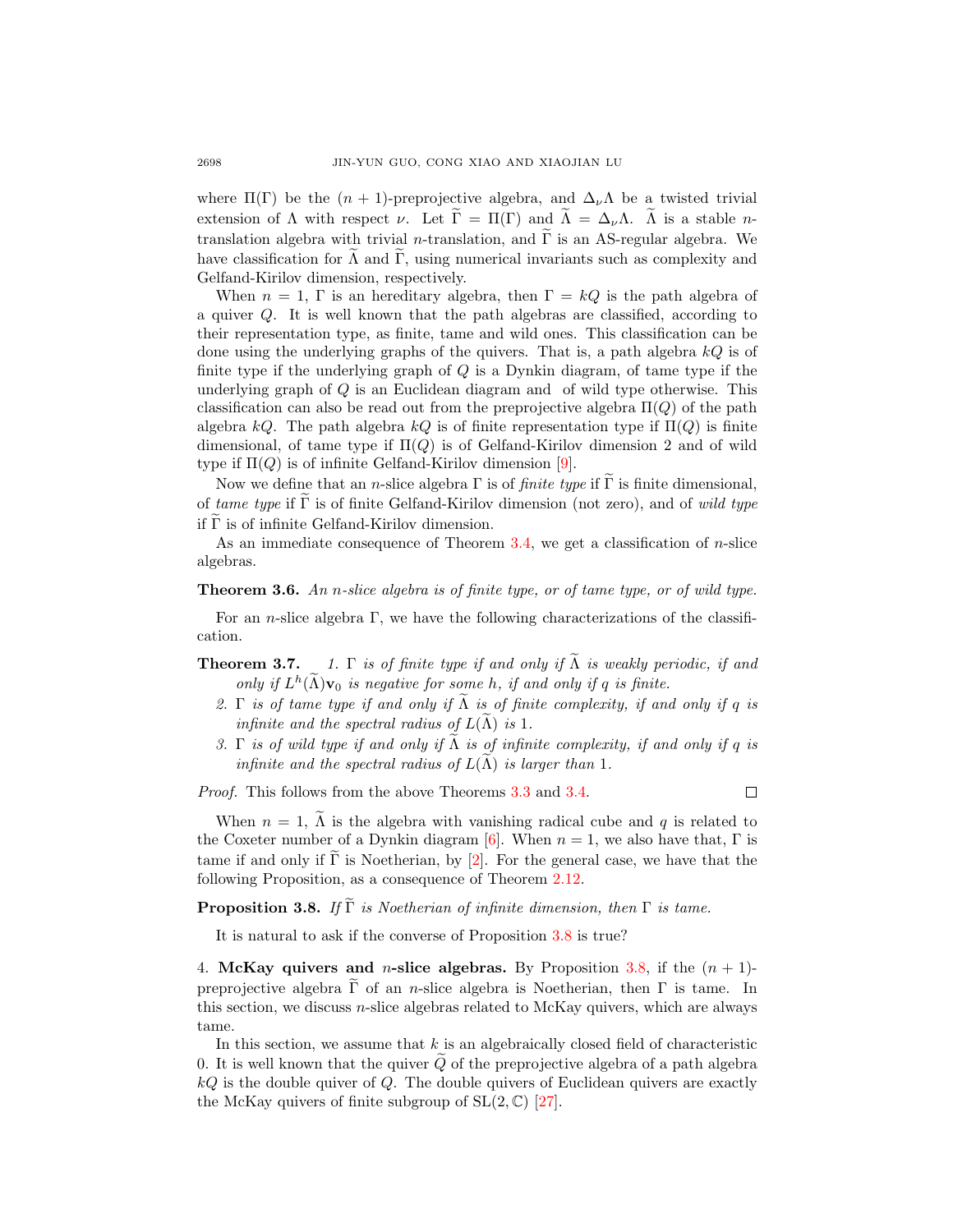McKay quiver was introduced in  $[27]$ . Let V be an *n*-dimensional vector space over C and let  $G \subset GL(n, \mathbb{C}) = GL(V)$  be a finite subgroup. V is naturally a faithful representation of G. Let  $\{S_i | i = 1, 2, ..., l\}$  be a complete set of irreducible representations of G over  $\mathbb C$ . For each  $S_i$ , decompose the tensor product  $V \otimes S_i$  as a direct sum of irreducible representations, i.e.,

$$
V \otimes S_i = \bigoplus_j S_j^{a_{i,j}}, \qquad 1 \le i \le l,
$$

here  $S_j^{a_{i,j}}$  denotes a direct sum of  $a_{i,j}$  copies of  $S_j$ . The McKay quiver  $\widetilde{Q} = \widetilde{Q}(G)$  of G is defined as follows. The vertex set  $\tilde{Q}_0$  is the set of (indices of) the isomorphism classes of irreducible representations of  $G$ , and there are  $a_{i,j}$  arrows from the vertex  $i$  to the vertex  $j$ .

We recall some results on the McKay quivers of Abelian groups and on the relationship between McKay quivers of same group in  $GL(n, \mathbb{C})$  and in  $SL(n+1, \mathbb{C})$ [\[10,](#page-30-14) [11\]](#page-30-15).

Let  $G$  be an Abelian group, then

$$
G = G(r_1, \dots, r_m) = C_{r_1} \times \dots \times C_{r_m}
$$

is a direct product of m cyclic groups of order  $r_1, \ldots, r_m$ . Write  $diag(x_1, \cdots, x_m)$ for the diagonal matrices with diagonal entries  $x_1, \dots, x_m$ . Let  $\xi_r$  be the rth root of the unit, embed G into  $SL(m + 1, \mathbb{C})$  by sending

$$
(\xi_{r_1}^{i_1}, \xi_{r_2}^{i_2}, \cdots, \xi_{r_m}^{i_m}) \longrightarrow \text{diag}(\xi_{r_1}^{i_1}, \xi_{r_2}^{i_2}, \cdots, \xi_{r_m}^{i_m}),
$$

for  $\mathbf{i} = (i_1, \dots, i_m) \in \mathbb{Z}/r_1\mathbb{Z} \times \dots \times \mathbb{Z}/r_m\mathbb{Z}$ . Let  $\mathbf{e}_t = (0, \dots, 0, 1, 0 \dots, 0) \in$  $\mathbb{Z}/r_1\mathbb{Z} \times \cdots \times \mathbb{Z}/r_m\mathbb{Z}$  be the element with 1 of  $\mathbb{Z}/r_t\mathbb{Z}$  at the tth position, and 0 otherwise, and  $\mathbf{e} = \sum_{t=1}^{m} \mathbf{e}_t$ . The following Proposition can be proved by using Proposition 3.2 of  $[11]$  and Section 3 of  $[10]$ . We give an inductive proof to show how such quiver is constructed.

<span id="page-12-0"></span>**Proposition 4.1.** The McKay quiver  $\tilde{Q}(r_1, \dots, r_m)$  of the group  $G(r_1, \dots, r_m)$  in  $SL(m+1,\mathbb{C})$  is the quiver with the vertex set

$$
\widetilde{Q}_0(r_1, \cdots, r_m) = \mathbb{Z}/r_1\mathbb{Z} \times \cdots \times \mathbb{Z}/r_m\mathbb{Z}
$$
\n(11)

and the arrow set

$$
\widetilde{Q}_1(r_1,\dots,r_m) = \{ \alpha_{i,t} : \mathbf{i} \to \mathbf{i} + \mathbf{e}_t | \mathbf{i} \in \mathbb{Z}/r_1\mathbb{Z} \times \dots \times \mathbb{Z}/r_m\mathbb{Z}, 1 \le t \le m \}
$$
\n
$$
\cup \{ \alpha_{i,m+1} : \mathbf{i} \to \mathbf{i} - \mathbf{e} | \mathbf{i} \in \mathbb{Z}/r_1\mathbb{Z} \times \dots \times \mathbb{Z}/r_m\mathbb{Z} \}. \tag{12}
$$

Proof. We prove by induction on m.

The Abelian subgroup in  $SL(1, \mathbb{C})$  is trivial and its McKay quiver is a loop. So Proposition holds for  $m = 0$ .

Assume Proposition holds for  $m = h$ .

Embed the group  $G(r_1, \dots, r_h, r_{h+1})$  in  $GL(h+1, \mathbb{C})$  by sending

$$
(\xi_{r_1}^{i_1},\cdots,\xi_{r_h}^{i_h})\longrightarrow \mathrm{diag}(\xi_{r_1}^{i_1},\cdots,\xi_{r_h}^{i_h},\xi_{r_{h+1}}^{i_{h+1}}),
$$

then group  $G(r_1, \dots, r_h)$  is a subgroup of  $G(r_1, \dots, r_h, r_{h+1})$  with

$$
G(r_1,\cdots,r_h,r_{h+1})\cap \mathrm{SL}(h+1,\mathbb{C})=G(r_1,\cdots,r_h),
$$

and we have

$$
G(r_1, \cdots, r_h, r_{h+1}) = G(r_1, \cdots, r_h) \times C'_{r_{h+1}},
$$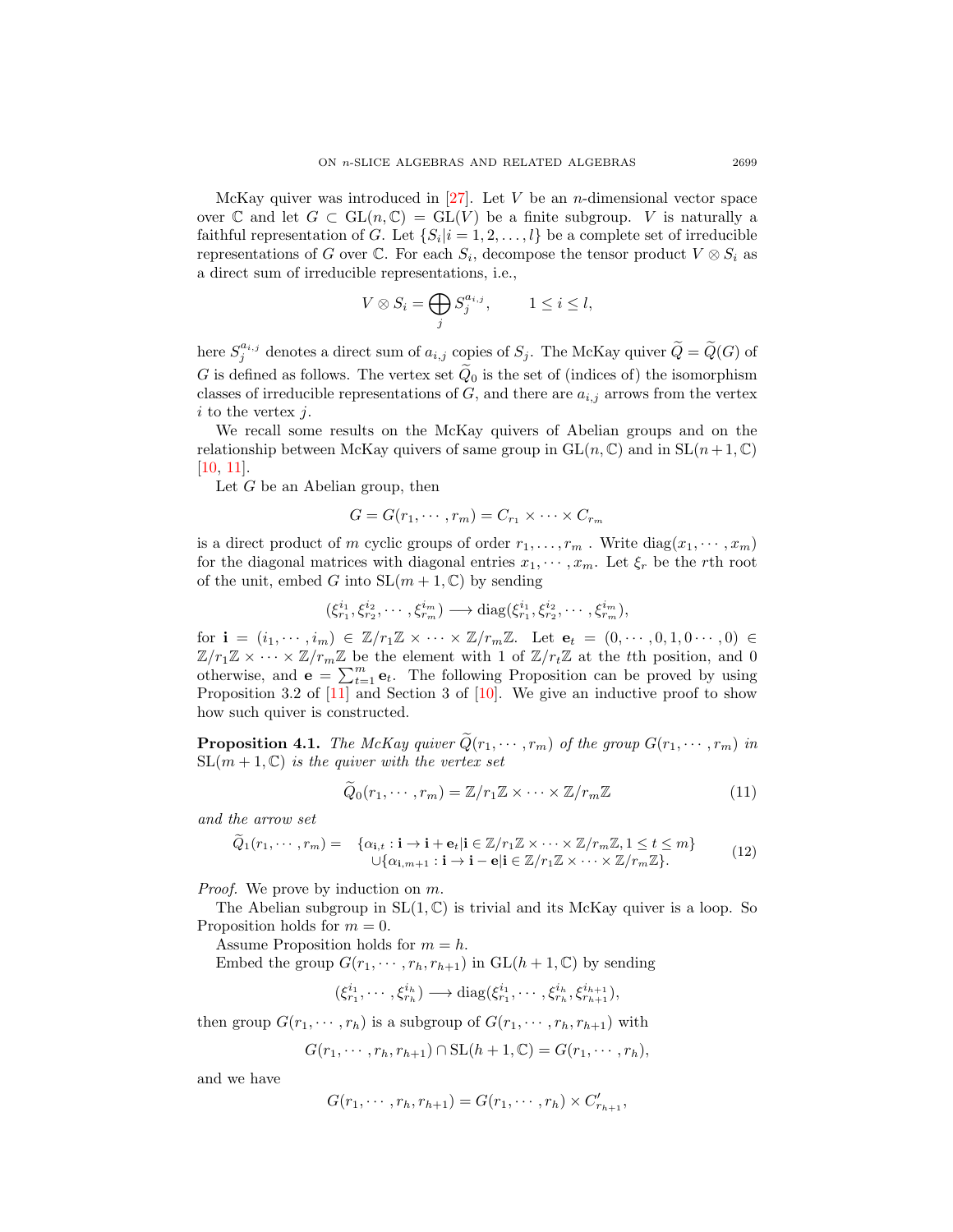where  $C'_{r_{h+1}} = (\text{diag}(1, \dots, 1, \xi_{r_{h+1}}))$  is the cyclic group generated by the element diag( $1, \dots, 1, \xi_{r_{h+1}}$ ). So

$$
G(r_1, \cdots, r_h, r_{h+1})/G(r_1, \cdots, r_h, r_{h+1}) \cap SL(h+1, \mathbb{C}) \simeq (\xi_{r_{h+1}}).
$$

By Theorem 1.2 of [\[11\]](#page-30-15), the McKay quiver of  $G(r_1, \dots, r_h, r_{h+1})$  in  $GL(h+1, \mathbb{C})$ is a regular covering of the McKay quiver of  $G(r_1, \dots, r_h)$  in  $SL(h + 1, \mathbb{C})$  with the automorphism group the cyclic group  $(\xi_{r_{h+1}})$  of order  $r_{h+1}$ , whose generator is induced by the Nakayama permutation. So the vertex set of the McKay quiver  $\widetilde{Q}'(r_1,\dots,r_h,r_{h+1})$  for  $G(r_1,\dots,r_h,r_{h+1})$  in  $GL(h+1,\mathbb{C})$  is  $r_{h+1}$  copies of  $\widetilde{Q}(r_1,\dots,r_h)$ , indexed by  $\mathbb{Z}/r_{h+1}\mathbb{Z}$ . Write  $\mathbf{v}^{(h)}$  for a vector  $\mathbf{v}$  to indicate that its dimension is h. Since the arrows given by the vector  $e^{(h)}$  represents the Nakayama transformation, it induces arrows

$$
\alpha_{\mathbf{i},h+1} : (\mathbf{i}^{(h)}, t) \to (\mathbf{i}^{(h)} - \mathbf{e}^{(h)}, t+1)
$$

from one copy  $\widetilde{Q}(r_1, \dots, r_h)$  to the next in  $\widetilde{Q}'(r_1, \dots, r_h, r_{h+1})$ . The other arrows are determined by the representations of  $G(r_1, \dots, r_h)$ , so the arrows given by the vectors  $\mathbf{e}_t^{(h)}$  induce arrows inside each copy. Changing the indices by subtracting  $(e^{(h)}, 0)$  from the indices of all the vertices, we may take

$$
\widetilde{Q}'_1(r_1,\dots,r_h,r_{h+1}) = \{ \alpha_{\mathbf{i},t} : \mathbf{i} \to \mathbf{i} + \mathbf{e}_t^{(h+1)} \mid \mathbf{i} \in \mathbb{Z}/r_1\mathbb{Z} \times \dots \times \mathbb{Z}/r_{h+1}\mathbb{Z}, 1 \le t \le h+1 \}
$$

as the arrow set.

Now embed  $G(r_1, \dots, r_h, r_{h+1})$  to  $SL(h+2, \mathbb{C})$  by sending

$$
(\xi_{r_1}^{i_1},\cdots,\xi_{r_{h+1}}^{i_{h+1}}) \longrightarrow \text{diag}(\xi_{r_1}^{i_1},\cdots,\xi_{r_{h+1}}^{i_{h+1}},\xi_{r_1}^{-i_1}\cdots\xi_{r_{h+1}}^{-i_{h+1}}).
$$

Since Nakayama permutation  $\sigma$  of  $\tilde{Q}'(r_1, \dots, r_h, r_{h+1})$  sends each vertex i to the ending vertex of a path of length  $h+1$  with arrows defined by different  $e_t$ 's, that is, sending i to i−e. Then by Theorem 3.1 of [\[11\]](#page-30-15), the McKay quiver  $\tilde{Q}(r_1, \dots, r_h, r_{h+1})$ of  $G(r_1, \dots, r_h, r_{h+1})$  in  $SL(h+2, \mathbb{C})$  is obtained from the quiver  $\widetilde{Q}'(r_1, \dots, r_h, r_{h+1})$ by adding an arrow  $\alpha_{i,m+2}$  from **i** to **i** – **e** for each vertex **i** in  $\ddot{Q}_0(r_1, \dots, r_h, r_{h+1})$ . This shows that Proposition holds for  $h + 1$  and finishes the proof.

Note that the Nakayama permutation for the subgroup of a special linear group is

trivial. As a direct consequence of Proposition 3.1 of  $[11]$ , we also have the following Proposition to describe the McKay quiver of finite group G in  $SL(m+1, \mathbb{C})$  obtained by embed  $SL(m, \mathbb{C})$  into  $SL(m + 1, \mathbb{C})$ .

<span id="page-13-1"></span>**Proposition 4.2.** Let G be a finite subgroup of  $SL(m, \mathbb{C})$  with McKay quiver  $\widetilde{Q}^m(G)$ . Then there is an embedding of G into  $SL(m+1,\mathbb{C})$  such that the McKay quiver  $\widetilde{Q}^{m+1}(G)$  of G, as a subgroup of  $SL(m+1,\mathbb{C})$ , is obtained from  $\widetilde{Q}^m(G)$  by adding a loop at each vertex of  $\widetilde{Q}^m(G)$ .

Let V be an  $(n+1)$  dimensional vector space over k. let  $k[V] = k[x_0, x_1, \dots, x_n]$ be the polynomial algebra of  $n + 1$  variables over k and ∧V be exterior algebra of V. In fact, both k[V] and  $\wedge V$  are quotient algebras of the tensor algebra  $T_k(V)$ of V over quadratic ideals, and they are quadratic dual of each other. Let G be a finite subgroup of  $GL(V) \simeq GL(n+1, \mathbb{C})$ . The following is the Theorem 1.8 of [\[16\]](#page-30-9).

<span id="page-13-0"></span>**Theorem 4.3.** Let  $\tilde{Q}$  be the McKay quiver of G in  $GL(V)$ , the skew group algebra  $T_k(V) * G$  is Morita equivalent to kQ.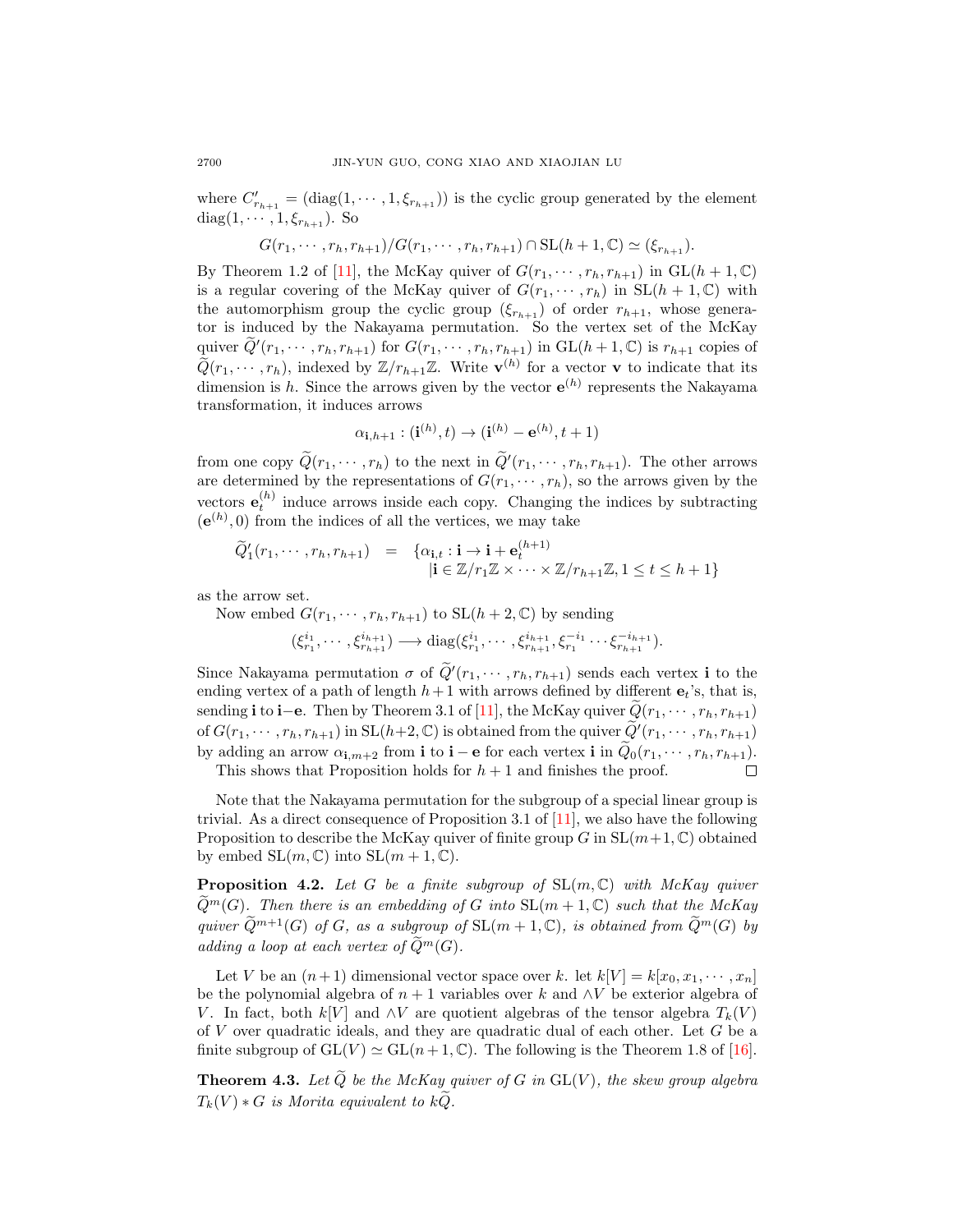Let  $k[V] * G$  and  $\wedge V * G$  be the skew group algebras of G over  $k[V]$  and over  $\wedge V$ , respectively. Let  $\Gamma = \Gamma(G)$  be the basic algebra Morita equivalent to  $k[V] * G$  and let  $\widetilde{\Lambda} = \widetilde{\Lambda}(G)$  be the basic algebra Morita equivalent to  $\wedge V * G$ . By Theorem [4.3,](#page-13-0) the quivers of both  $\widetilde{\Gamma}$  and  $\widetilde{\Lambda}$  are the McKay quiver  $\widetilde{Q} = \widetilde{Q}(G)$  of G in  $GL(n+1,\mathbb{C})$ .

Note that  $\wedge V$  is the Yoneda algebra of  $k[V]$ , and both are Koszul algebra. By Theorem 10 of [\[26\]](#page-31-5),  $\wedge V * G$  is the Yoneda algebra of  $k[V] * G$ , and by Theorem 14 of [\[26\]](#page-31-5), they are both Koszul. This shows that  $\Gamma$  and  $\Lambda$  are Yoneda algebras from each other, so they are quadratic dual of each other. By Lemma 13 of [\[26\]](#page-31-5),  $k[V] * G$  is an AS-regular algebra(called generalized Auslander algebra there) and  $\wedge V * G$  is a self-injective algebra. By choosing a quadratic relation  $\tilde{\rho} = \tilde{\rho}(G)$  of  $\tilde{Q}(G)$  such that  $\Lambda \simeq k\tilde{Q}/(\tilde{\rho})$ . The following Proposition follows from the definition of *n*-translation algebra.

**Proposition 4.4.** Let G be the finite subgroup of  $GL(n + 1, \mathbb{C})$ , then its McKay quiver  $\widetilde{Q}(G) = (\widetilde{Q}_0, \widetilde{Q}_1, \widetilde{\rho})$  is an n-translation quiver and  $\widetilde{\Lambda}(G)$  is a Koszul stable n-translation algebra.

Starting with a finite group  $G \subseteq GL(n + 1, \mathbb{C})$ , we have a pair of bound quivers  $Q(G)$  and  $Q^{\perp}(G)$  associated to the McKay quiver of G. The bound quiver  $Q(G)$ defines a stable *n*-translation algebra  $\widetilde{\Lambda}(G)$  and  $\widetilde{Q}^{\perp}(G)$  defines an AS-regular algebra  $\widetilde{\Gamma}(G) = k\widetilde{Q}/(\rho^{\perp}).$  We call  $\widetilde{\Lambda}(G)$  a stable n-translation algebra associated to  $\widetilde{Q}(G)$ and  $\widetilde{\Gamma}(G)$  an AS-regular algebra associated to  $\widetilde{Q}(G)$ .

Let  $Q^N(G) = \mathbb{Z}_\infty \widetilde{Q}[0,n]$ , then by Theorem 5.1 of [\[12\]](#page-30-11), the algebra  $\Lambda^N$  defined by the bound quiver  $Q^N$  is the Beilinson algebra of  $\widetilde{\Lambda}(G)$ . Let  $\widetilde{\Lambda}(G) \#^{\prime} k \mathbb{Z}^*$  be the smash product of  $\widetilde{\Lambda}(G)$  with respect to the usual gradation (see [\[13\]](#page-30-10)). Write  $\widehat{\Lambda}$  for the repetitive algebra of an algebra  $\Lambda$  of finite global dimension, then by Theorem 5.12 of [\[12\]](#page-30-11), we have  $\widetilde{\Lambda}(G) \#^{\prime} k \mathbb{Z}^* \simeq \widehat{\Lambda^N}$ .

Let  $Q = Q(G)$  be a connected component of a complete  $\tau$ -slice of  $\mathbb{Z}_q\widetilde{Q}$ , then Q is a quadratic n-nicely-graded quiver. Let  $Q^{\perp}$  be its quadratic dual quiver, and  $Q^{\perp}$ is a nicely-graded *n*-slice. We have that  $\mathbb{Z}|_{n-1}Q(G)$  is a connected component of  $\mathbb{Z}_{\infty}\widetilde{Q}(G)$ , and use the notations of the vertices and arrows in  $\mathbb{Z}_{\infty}\widetilde{Q}(G)$  for the vertices and arrows in  $\mathbb{Z}|_{n-1}Q(G)$ . Let  $Q'$  be the full subquiver of  $\mathbb{Z}|_{n-1}Q(G)$  defined by the vertex set  $\{(i,m) \in (\mathbb{Z}|_{n-1}Q(G))_0 | 0 \leq m \leq n\}$ . Then  $Q'$  is a complete  $\tau$ -slice in  $\mathbb{Z}|_{n-1}Q(G)$  and Q is obtained by a sequence of  $\tau$ -mutations from  $Q'$ . Let  $\Lambda'$  be the  $\tau$ -slice algebra defined by  $Q'$ , then by Theorem 6.8,  $\Delta(\Lambda') \simeq \Delta(\Lambda) = \Delta(G)$ . So the bound quiver of  $\Delta(G)$  is the returning arrow quiver  $\widetilde{Q}'$  of  $Q'$  whose vertex set is indexed as

$$
\{(i,\bar{m})|(i,m)\in\mathbb{Z}|_{n-1}Q(G),\bar{m}\in\mathbb{Z}/(n+1)\mathbb{Z}\}.
$$

For a path  $p = \alpha_l \cdots \alpha_l \in \widetilde{Q}_l(G)$  and  $\overline{m} \in \mathbb{Z}/(n+1)\mathbb{Z}$ , write  $p[\overline{m}]$  for the path  $(\alpha_l, \overline{m+l-1})\cdots(\alpha_1, \overline{m})$  of length l in  $\Delta(G)$ . Then we have that  $\sum_{p,\overline{m}} a_{p,\overline{m}} p[\overline{m}] =$ 0 if and only if  $\sum_{p,\overline{m}=\overline{m'}} a_{p,\overline{m}} p = 0$  for all  $\overline{m'} \in \mathbb{Z}/(n+1)\mathbb{Z}$ .

<span id="page-14-1"></span>**Proposition 4.5.**  $\Gamma(G) = kQ^{\perp}/(\rho^{\perp})$  is a tame n-slice algebra.

*Proof.* For any  $i \in \widetilde{Q}(G)$ , we have a minimal projective resolution

<span id="page-14-0"></span>
$$
\longrightarrow \tilde{P}^t \xrightarrow{f_t} \tilde{P}^{t-1} \xrightarrow{f_{t-1}} \cdots \tilde{P}^1 \xrightarrow{f_1} \tilde{P}^0 \longrightarrow \tilde{\Lambda}_0(G)e_i \longrightarrow 0 \tag{13}
$$

for the simple  $\widetilde{\Lambda}(G)$ -module  $\widetilde{\Lambda}_0(G)e_i$ , such  $\widetilde{P}^t$  is generated in degree t. We may assume that  $\tilde{P}^t = \bigoplus_{s=1}^{h_t} \tilde{\Lambda}(G) e_{i_{t,s}}$  for a sequence  $I_t = (i_{t,1}, \ldots, i_{t,h_t})$  of vertices in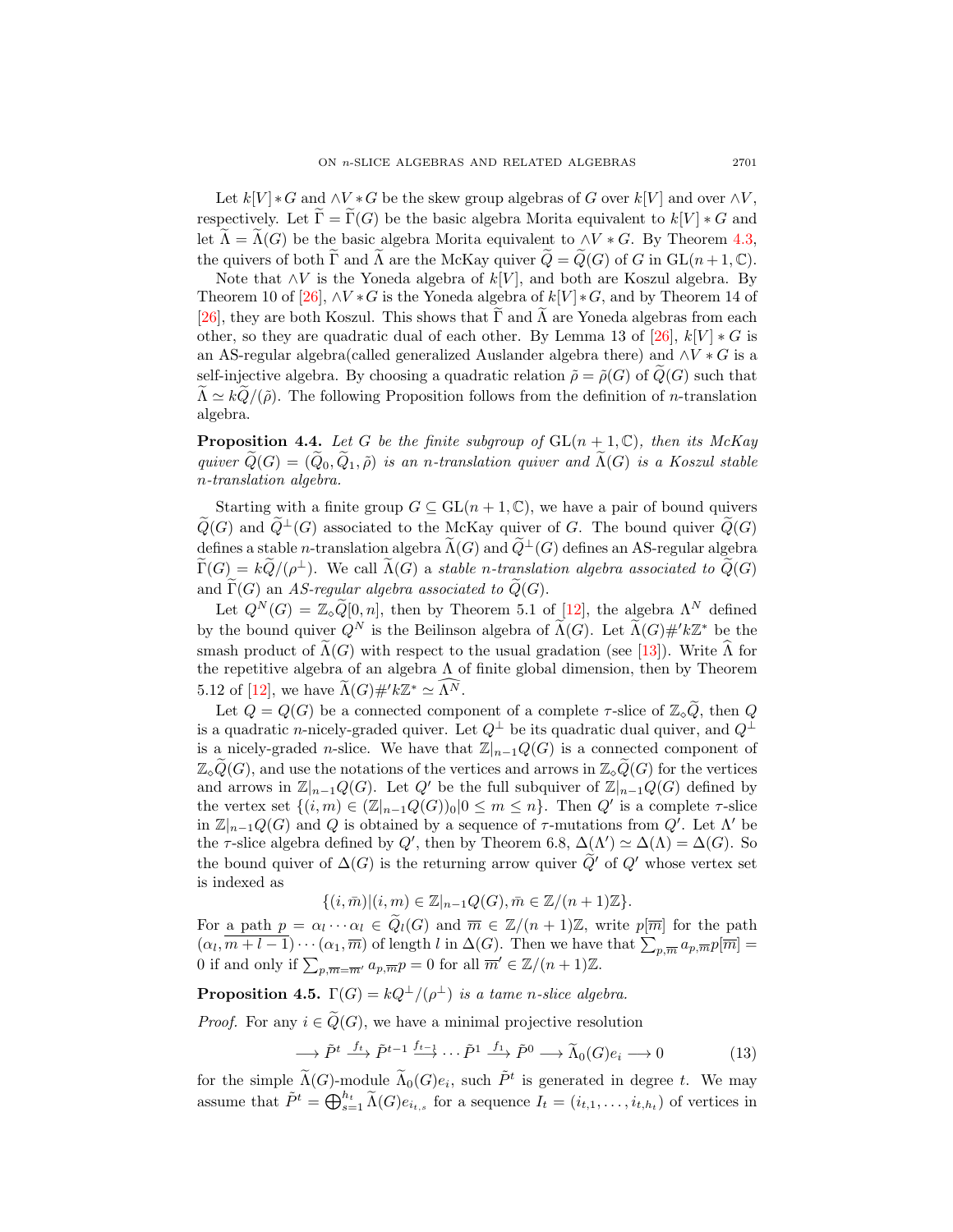$\widetilde{Q}_0(G)$ . Then  $f_t$  is presented as a matrix  $C_t = (c_{u,v}^{(t)})$  of size  $h_t \times h_{t-1}$ . We have that elements  $c_{u,v}^{(t)}$  of  $C_t$  are all in  $\sum_{s\geq 1} \widetilde{\Lambda}_s(G)$  for  $1 \leq u \leq h_{t-1}, 1 \leq v \leq h_t$ .

Clearly [\(13\)](#page-14-0) is exact if and only if  $C_t C_{t+1} = 0$  and if  $(d_1, \dots, d_{h_t}) C_t = 0$  for some  $(d_1, \dots, d_{h_t}) \in \bigoplus_{s=1}^{h_t} \widetilde{\Lambda}(G) e_{i_{t,s}},$  then there is  $(d'_1, \dots, d'_{h_{t+1}}) \in \bigoplus_{s=1}^{h_{t+1}} \widetilde{\Lambda}(G) e_{i_{t+1,s}}$ such that

 $(d_1, \dots, d_{h_t}) = (d'_1, \dots, d'_{h_{t+1}})C_{t+1}.$ 

Now for any  $(i, \overline{m}) \in \Delta(G)$ , define  $\tilde{P}^t[\overline{m}] = \bigoplus_{s=1}^{h_t} \Delta(G) e_{i_{t,s}, \overline{m+t}}$ , and let  $\tilde{f}_t[\overline{m}]$ be the map defined by the  $h_t \times h_{t-1}$  matrix  $C_t[\overline{m}] = (c_{u,v}^{(t)}[\overline{m+1}])$ . Then we get immediately a sequence

<span id="page-15-0"></span>
$$
\cdots \longrightarrow \tilde{P}^t[\overline{m}] \stackrel{\tilde{f}_t[\overline{m}]}{\longrightarrow} \tilde{P}^{t-1}[\overline{m}] \stackrel{\tilde{f}_{t-1}[\overline{m}]}{\longrightarrow} \cdots \tilde{P}^0[\overline{m}] \stackrel{\tilde{f}_1[\overline{m}]}{\longrightarrow} \tilde{P}^0 \longrightarrow \Delta(G)e_{i,\overline{m}} \longrightarrow 0. \quad (14)
$$

By comparing the matrices defining the sequences [\(13\)](#page-14-0) and [\(14\)](#page-15-0), we see that [\(13\)](#page-14-0) is exact if and only if [\(14\)](#page-15-0) is exact. That is, [\(13\)](#page-14-0) is a projective resolution of simple  $\Lambda(G)$ -module  $\Lambda_0(G)e_i$  if and only if  $(14)$  is a projective resolution of simple  $\Delta(G)$ -module  $\Delta_0(G)e_{i,\overline{m}}$  for any  $\overline{m} \in \mathbb{Z}/(n+1)\mathbb{Z}$ .

Since  $\widetilde{\Lambda}(G)$  is Koszul,  $P^t$  is generated in degree t, so  $c_{u,v}^{(t)} \in \widetilde{\Lambda}_1(G)$  and hence  $c_{u,v}^{(t)}[\overline{m+t}] \in \Delta_1(G)$  and  $\tilde{P}^t[\overline{m}]$  is generated in degree t, for all  $(i,\overline{m})$ . This shows that  $\Delta(G)$  is Koszul and  $\widetilde{\Gamma}(G)$  is an *n*-slice algebra.

By comparing [\(13\)](#page-14-0) and [\(14\)](#page-15-0), the simple modules  $\Delta_0(G)e_{i,\overline{m}}$  has the same complexity as  $\Lambda_0(G)e_i$ . By Theorem [2.12](#page-9-4) and Theorem [3.2,](#page-9-3)  $\Lambda(G)$  is of finite complexity, so  $\Delta(G)$  has finite complexity. So by Theorem [3.7,](#page-0-0)  $\Gamma(G)$  is a tame n-slice algebra.  $\Box$ 

We call  $\Gamma(G)$  an *n*-slice algebra associated to the McKay quiver  $Q(G)$ .

It is interesting to know if the converse of Proposition [4.5](#page-14-1) is true, that is, for an indecomposable nicely graded tame n-slice algebra  $\Gamma$ , if there is a finite subgroup  $G \subset GL(n+1,\mathbb{C})$ , such that  $\Gamma \simeq \Gamma(G)$  for some connected component Q of a complete  $\tau$ -slice in  $\mathbb{Z}_{\circ}\widetilde{Q}(G)$ ? The quiver  $Q(G)$  is not unique by the definition, but they can be related by a sequences of  $\tau$ -mutations. Thus *n*-slice algebra  $\Gamma(G)$ associated to the McKay quiver of  $G$  is not unique, and such algebras are related by a sequence of n-APR tilts (see [\[17\]](#page-30-4)). Let  $\Gamma^{N} = \Lambda^{N, l, op}$  be the quadratic dual of  $\Lambda^N$ . We remark that  $\Gamma(G)$  can be obtained from a direct summand of  $\Gamma^N$  by a sequence of *n*-APR tilts.

For the three pairs of quadratic duals of algebras:  $(\widetilde{\Lambda}(G), \widetilde{\Gamma}(G)), (\widehat{\Lambda^N}, \widehat{\Gamma^N})$  and  $(\Lambda^N, \Gamma^N)$ . We can construct  $\Lambda^N$  from  $\widetilde{\Lambda}(G)$  by smash product, and  $\Lambda^N$  from  $\Lambda^N$ by taking  $\tau$ -slice algebra, we don't know how to get back  $\Lambda(G)$  from  $\Lambda(G)$ .

For an AS-regular algebra  $\tilde{\Gamma}$ , denote by qgr $\tilde{\Gamma}$  the non-commutative projective scheme of  $\Gamma$  (see [[1\]](#page-30-16)). We have the following equivalences of triangulate categories related to McKay quiver.

<span id="page-15-1"></span>Theorem 4.6. The following categories are equivalent as triangulate categories:

- 1. the bounded derived category  $\mathcal{D}^b$ (qgr $\widetilde{\Gamma}(G)$ ) of the non-commutative projective scheme of  $\widetilde{\Gamma}(G)$ ;
- 2. the bounded derived category  $\mathcal{D}^b(\Gamma^N)$  of the finitely generated  $\Gamma^N$ -modules;
- 3. the bounded derived category  $\mathcal{D}^b(\Lambda^N)$  of the finitely generated  $\Lambda^N$ -modules;
- 4. the stable category grmod $\widetilde{\Lambda}(G)$  of finitely generated graded  $\widetilde{\Lambda}(G)$ -modules;
- 5. the stable category mod $\widehat{\Lambda^N}$  of finitely generated  $\widehat{\Lambda^N}$ -modules: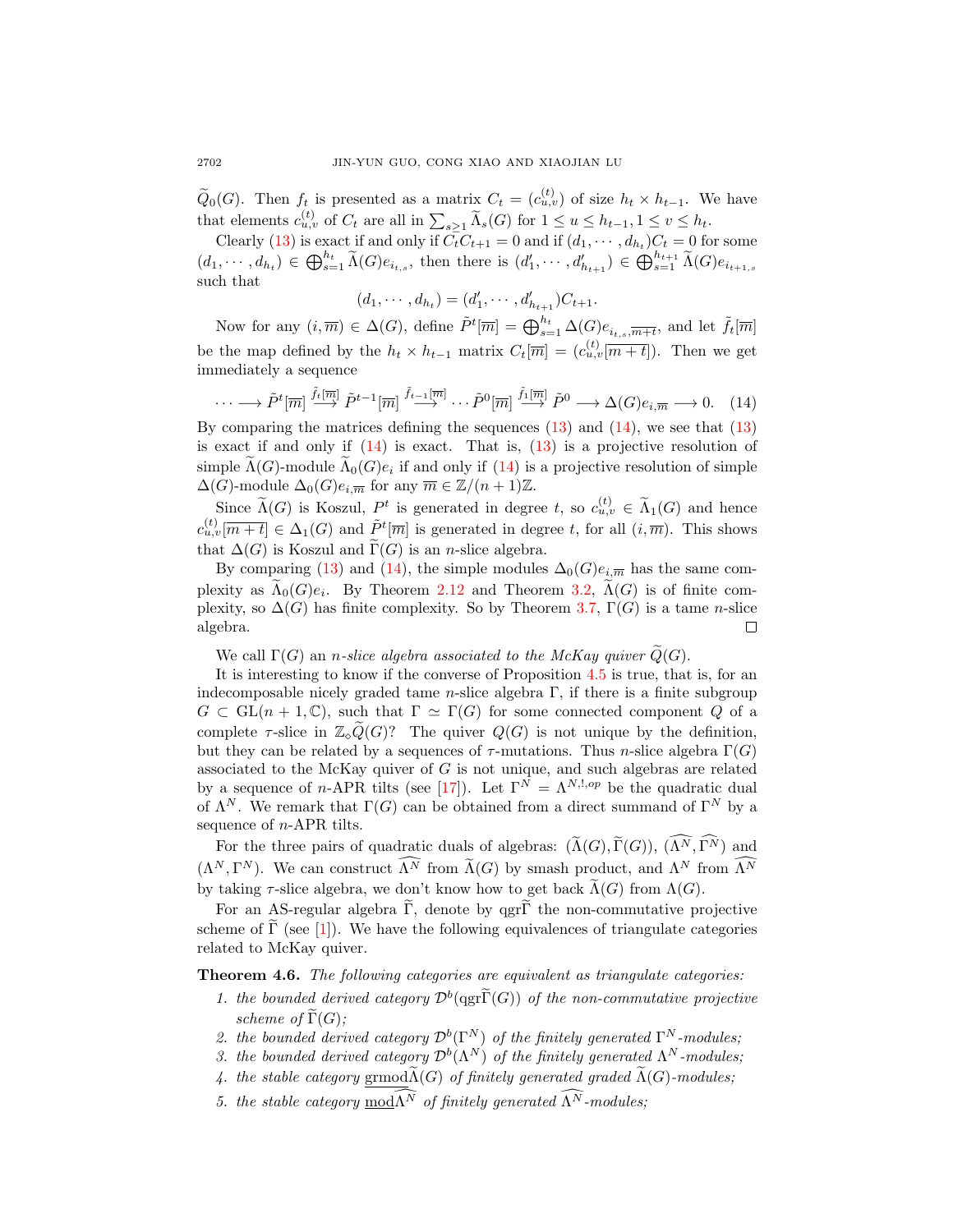6. the stable category mod $\widehat{\Gamma}^{\tilde{N}}$  of finitely generated  $\widehat{\Gamma}^{\tilde{N}}$ -modules.

If the lengths of the oriented circles in  $\widetilde{Q}(G)$  is coprime, they are also equivalent to the following triangulate categories:

- (7) the bounded derived category  $\mathcal{D}^b$ (qgr $\Pi(G)$ ) of the non-commutative projective scheme of the  $(n + 1)$ -preprojective algebra  $\Pi(G)$  of  $\Gamma(G)$ ;
- (8) the stable category grmod $\Delta_{\nu}(G)$  of finitely generated graded modules over the (twisted) trivial extension  $\Delta_{\nu}(G)$  of  $\Lambda(G)$ .

*Proof.* By Theorem 4.14 of [\[28\]](#page-31-6), we have that  $\mathcal{D}^b(\text{qgr}\tilde{\Gamma}(G))$  is equivalent to  $\mathcal{D}^b(\Gamma^N)$ as triangulate categories, since  $\Gamma(G)$  is AS-regular.

By Theorem 1.1 of [\[7\]](#page-30-17), we have that grmod $\widetilde{\Lambda}(G)$  and grmod $\Delta(\Lambda^N)$  are equivalent, thus grmod $\widetilde{\Lambda}(G)$  and grmod $\Delta(\Lambda^N)$  are equivalent as triangulated categories.

By Corollary 1.2 of [\[7\]](#page-30-17), we have that  $\underline{\mathrm{grmod}}\tilde{\Lambda}(G)$  and  $\mathcal{D}^b(\mathrm{mod}\,\Lambda^N)$  are equivalent as triangulated categories.

On the other hand, we have  $\Gamma^{N} \simeq \Lambda^{N,1,op}$  is Koszul by Propositions 2.6 and 6,5 of [\[14\]](#page-30-3). By Proposition 2.5, and Corollary 2.4 of [14], we have that  $\mathcal{D}^b(\text{mod }\Gamma^N)$  and  $\mathcal{D}^b(\text{mod }\Lambda^N)$  are equivalent to the orbit categories of  $\mathcal{D}^b(\text{gr }\Gamma^N)$  and of  $\mathcal{D}^b(\text{gr }\Lambda^N)$ , respectively, using the proof Theorem 2.12.1 of [\[3\]](#page-30-18) (see the arguments before The-orem 6.7 of [\[14\]](#page-30-3)). So by Theorem 2.12.6 of [\[3\]](#page-30-18),  $\mathcal{D}^b(\text{mod }\Gamma^N)$  and  $\mathcal{D}^b(\text{mod }\Lambda^N)$  are equivalent as triangulated categories. Similar to the proof of Theorem 6.7 of  $[14]$ , we also get that  $\mathcal{D}^b(\text{qgr}\tilde{\Gamma}(G))$  and  $\underbrace{\text{grmod}\tilde{\Lambda}(G)}$  are equivalent as triangulated categories.

By Lemma II.2.4 of [\[19\]](#page-30-19), mod  $\widehat{\Lambda^N}$  and grmod $\Delta(\Lambda^N)$  are equivalent, so  $\text{mod } \widehat{\Lambda^N}$ and grmod $\Delta(\Lambda^N)$  are equivalent as triangulated categories. By Theorem II.4.9 of [\[19\]](#page-30-19),  $\mathcal{D}^b(\text{mod }\Lambda^N)$  and  $\text{mod }\Lambda^N$  are equivalent as triangulated categories.

Similarly,  $\mathcal{D}^b(\text{mod }\Gamma^N)$  and  $\text{mod }\Gamma^N$  are equivalent as triangulated categories.

When the lengths of the oriented circles in  $\tilde{Q}(G)$  is coprime, then  $\mathbb{Z}_{\text{o}}\tilde{Q}(G)$  has only one connected component by Proposition [2.1.](#page-0-0) So  $\Lambda^N = \Lambda(G)$  and equivalences for  $(2),(3),(7)$  and  $(8)$  follow from Theorem 6.7 of [\[14\]](#page-30-3).  $\Box$ 

We remark that the equivalence of (1) and (2) can be regarded as a McKay quiver version of Beilinson correspondence and the equivalence of  $(1)$  and  $(4)$  can be regarded as a McKay quiver version of Berstein-Gelfand-Gelfand correspondence  $[5, 4]$  $[5, 4]$  $[5, 4]$ . So we have the following analog to  $(6)$ , for the equivalences of the triangulate categories in Theorem [4.6:](#page-15-1)



5. 2-slice algebras associated to McKay quivers. In the classical representation theory, we take a slice from the translation quiver and view the path algebra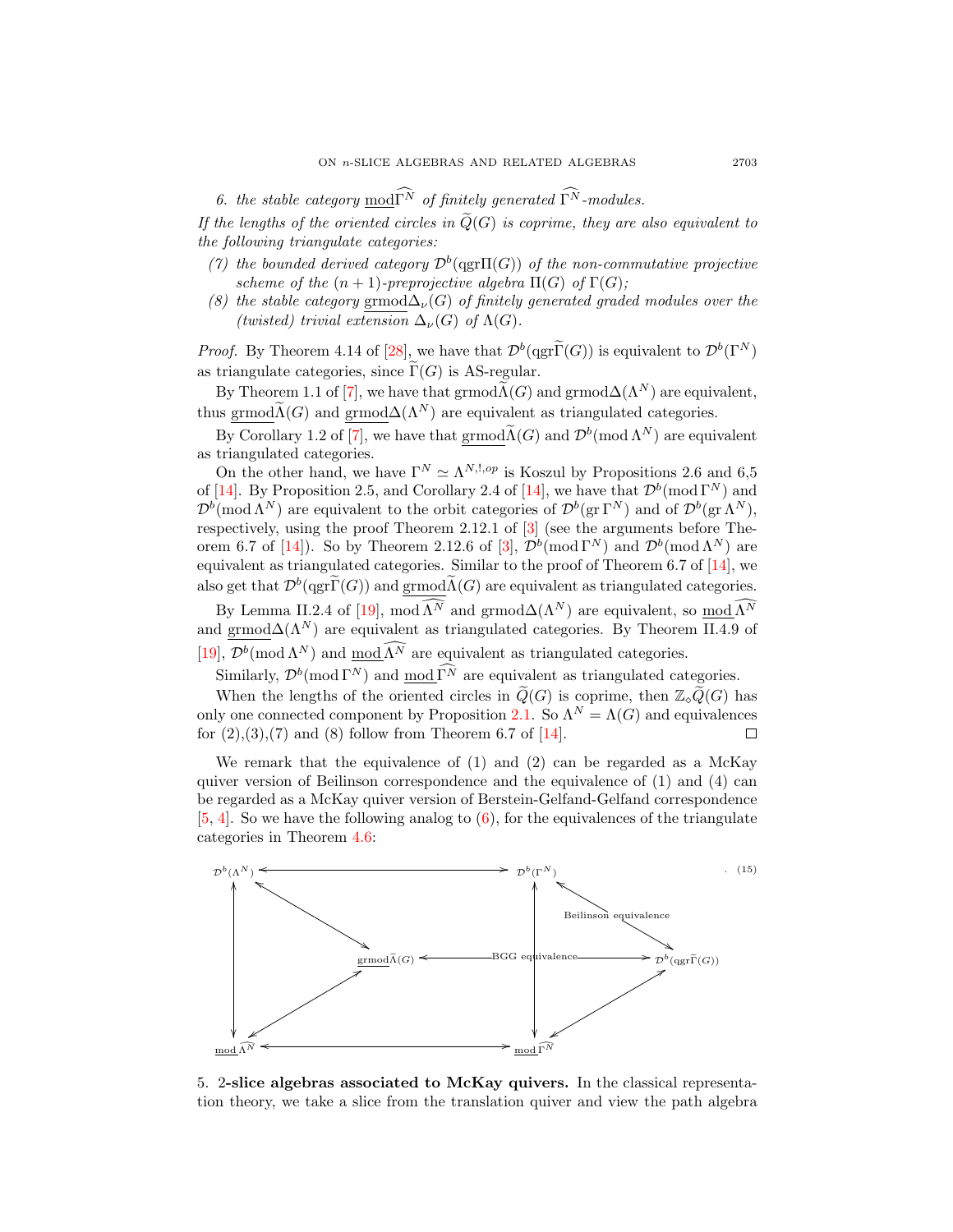as 1-slice algebra. For  $n \geq 2$ , we need to know both quiver and the relations for a *n*-slice algebra, especially for the tame ones. For any *n*, we can construct tame n-slice algebras using the McKay quivers.

Now we consider the case of  $n = 2$ , by writing down their quivers and relations. We first determine the relations which produce stable 2-translation algebra of finite complexity for a given McKay quiver  $\tilde{Q}$ . By constructing the bound quiver  $\mathbb{Z}_{\diamond} \tilde{Q}$ and taking a complete  $\tau$ -slice, then taking the quadratic dual, we get the related 2-slice quiver and 2-slice algebra.

Assume that  $\tilde{Q} = \tilde{Q}(G) = (\tilde{Q}_0, \tilde{Q}_1)$  is a McKay quiver of finite subgroup G of SL(3, C). Let  $\widetilde{\Lambda} = k\widetilde{Q}/I$  be a stable 2-translation algebra of finite complexity. Note that  $\widetilde{\Lambda} = \sum_{t=1}^{3} \widetilde{\Lambda}_t$  is a stable 2-translation algebra with trivial 2-translation. Now we want to determine the relation  $\tilde{\rho}$  such that  $I = (\rho)$ .

Since  $\tilde{\Lambda}$  is Koszul,  $\tilde{\rho} \subset k\tilde{Q}_2$ , the k-space spanned by the paths of length 2. By Lemma 2.1 of [\[18\]](#page-30-7), we have dim  $_{k}e_{i}\tilde{\Lambda}_{1}e_{j} = \dim_{k}e_{j}\tilde{\Lambda}_{2}e_{i}$  and  $\tilde{\Lambda}_{3}e_{i} \simeq \tilde{\Lambda}_{0}e_{i}$  as  $\tilde{\Lambda}_{0}$ module. Let  $M(\widetilde{Q})$  be the adjacent matrix of  $\widetilde{Q}$ , that is, an  $|\widetilde{Q}_0| \times |\widetilde{Q}_0|$  matrix with the  $(i, j)$  entry the number of arrows from i to j, then the Loewy matrix of  $\Lambda$  is

<span id="page-17-2"></span>
$$
L(\widetilde{\Lambda}) = \begin{pmatrix} M(\widetilde{Q}) & -E & 0 \\ M'(\widetilde{Q}) & 0 & -E \\ E & 0 & 0 \end{pmatrix}.
$$
 (16)

This is exactly the Loewy matrix of  $\Lambda(G)$ , the basic algebra Morita equivalent to  $\wedge$ [ $x_0, x_1, x_2$ ]  $\ast$  G. Therefore we have the following Proposition.

<span id="page-17-1"></span>**Proposition 5.1.** Let  $i, j \in \tilde{Q}_0$ . Then

- 1. If there is an arrow from i to j, then there is a bound path of length 2 from j to i in  $\Lambda$ ;
- 2. If there is only one arrow from  $i$  to  $j$ , any two paths of length 2 from  $j$  to  $i$ are linearly dependent in  $\Lambda$ .

 $\Box$ *Proof.* The proposition follows directly from dim  $_{k}e_{i}\Lambda_{1}e_{j} = \dim_{k}e_{j}\Lambda_{2}e_{i}$ .

Therefore the number of arrows from  $i$  to  $j$  is exactly the order of the set of maximal linearly independent sets of bound paths of length 2 from  $j$  to  $i$ .

We also have the following Proposition.

<span id="page-17-0"></span>**Proposition 5.2.** If  $\alpha : i \to j, \beta : j \to h$  are arrows in Q with i, j, h different vertices in Q and there is no arrow from h to i, then  $\beta \alpha = 0$  in  $\Lambda$ .

*Proof.* Due to that there is no arrow from h to i,  $\dim_k e_h \widetilde{\Lambda}_1 e_i = 0$ . Since  $\widetilde{Q}$  is a 2-translation quiver with  $\tau i = i$ , thus by definition, dim  $_{k}e_{i}\tilde{\Lambda}_{2}e_{h} = \dim_{k}e_{h}\tilde{\Lambda}_{1}e_{i} = 0$ .<br>Thus for any arrows  $\alpha : i \to j, \beta : j \to h$ , we have  $\beta \alpha = 0$  in  $\tilde{\Lambda}$ . Thus for any arrows  $\alpha : i \to j, \beta : j \to h$ , we have  $\beta \alpha = 0$  in  $\tilde{\Lambda}$ .

Now we determine the relations for the McKay quiver of finite Abelian subgroup of  $SL(3,\mathbb{C})$  and of the subgroup which is a finite subgroup of  $SL(2,\mathbb{C})$  embedded in  $SL(3,\mathbb{C})$ . Due to Proposition [5.2,](#page-17-0) we excluded the McKay quivers of Abelian group which has a direct summand of  $\mathbb{Z}/3\mathbb{Z}$ .

Let  $s \geq 4, r \geq 4$  and let  $G(s, r)$  be the finite subgroup of  $SL(3, \mathbb{C})$  obtained from the Abelian groups  $\mathbb{Z}/s\mathbb{Z} \times \mathbb{Z}/r\mathbb{Z}$ , using the embedding in Proposition [4.1.](#page-12-0) Write  $\Xi$ for  $A_l, D_l, E_6, E_7$  and  $E_8$  with  $l \geq 5$ . Let  $G(\Xi)$  be the finite subgroup of  $SL(3,\mathbb{C})$ obtained from finite subgroup  $G(\Xi)$  of  $SL(2,\mathbb{C})$  with McKay quiver of type  $\Xi$ , using the embedding in Proposition [4.2.](#page-13-1) Let  $Q(G)$  be the McKay quiver of subgroup G,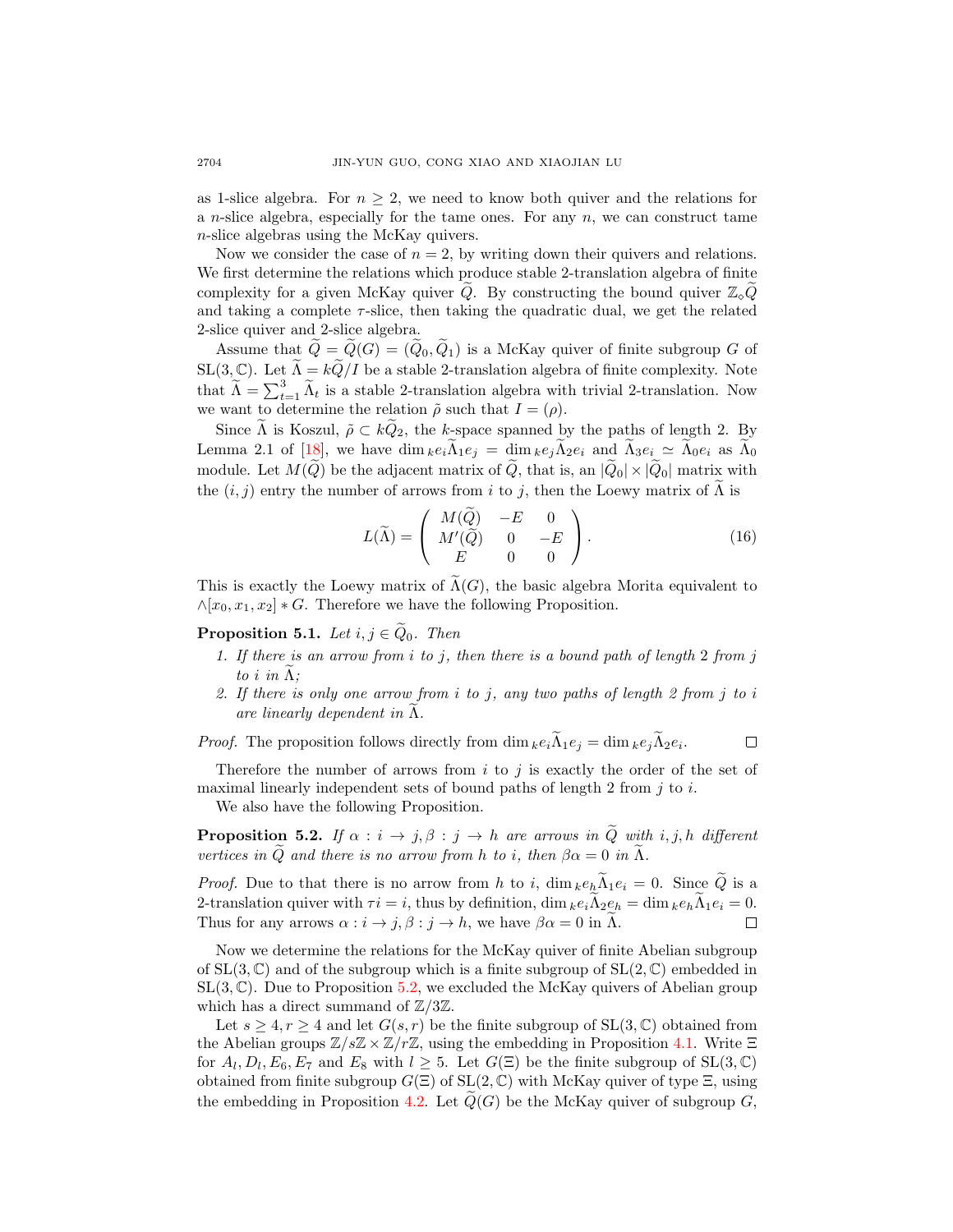now we determine the relations for the stable 2-translation algebras with McKay quiver  $\tilde{Q}(G)$  as their quivers and for the 2-slice algebras defined by the quiver  $\tilde{Q}(G)$ . Denote by  $k^*$  the set of nonzero elements in k. Write the McKay quiver for  $G(s, r)$ as  $\widetilde{Q}(s,r)$  and the one for  $G(\Xi)$  as  $\widetilde{Q}(\Xi)$ .

5.1. Relations for  $\widetilde{Q}(s,r)$ . Let  $\widetilde{Q} = \widetilde{Q}(s,r)$  be the McKay quiver of an Abelian group which is a direct sum of cyclic group of order  $s$  and  $r$ . By Proposition [4.1,](#page-12-0) its vertex set  $\tilde{Q}_0 = \mathbb{Z}/s\mathbb{Z} \times \mathbb{Z}/r\mathbb{Z}$ , and the arrows are described as follows: for each vertex  $\mathbf{i} \in \tilde{Q}_0$ , there is an arrow  $\alpha_i$  from  $\mathbf{i}$  to  $\mathbf{i} + \mathbf{e}_1$ , an arrow  $\beta_i$  from  $\mathbf{i}$  to  $\mathbf{i} + \mathbf{e}_2$  and an arrow  $\gamma_i$  from i to i – e. So the McKay quiver  $\tilde{Q}(s, r)$  is as follows:



For each vertex  $\mathbf{i} \in \widetilde{Q}_0$ , write

$$
z(\gamma, \mathbf{i}, c_{\mathbf{i}}) = c_{\mathbf{i}} \beta_{\mathbf{i}+e_1} \alpha_{\mathbf{i}} + \alpha_{\mathbf{i}+xe_2} \beta_{\mathbf{i}},
$$
  
\n
$$
z(\beta, \mathbf{i}, b_{\mathbf{i}}) = b_{\mathbf{i}} \alpha_{\mathbf{i}-e} \gamma_{\mathbf{i}} + \gamma_{\mathbf{i}+e_1} \alpha_{\mathbf{i}},
$$

and

$$
z(\alpha, \mathbf{i}, a_{\mathbf{i}}) = a_{\mathbf{i}}\beta_{\mathbf{i} - \mathbf{e}}\gamma_{\mathbf{i}} + \gamma_{\mathbf{i} + \mathbf{e}_2}\beta_{\mathbf{i}},
$$

for  $a_{\mathbf{i}}, b_{\mathbf{i}}, c_{\mathbf{i}} \in k^*$ . Let  $C(a, b, c) = \{a_{\mathbf{i}}, b_{\mathbf{i}}, c_{\mathbf{i}} | \mathbf{i} \in \widetilde{Q}_0\}$  be a subset of  $k^*$  and let

$$
\tilde{\rho}_{comm}(s,r,C(a,b,c)) = \{z(\alpha, \mathbf{i}, a_{\mathbf{i}}), z(\beta, \mathbf{i}, b_{\mathbf{i}}), z(\gamma, \mathbf{i}, c_{\mathbf{i}})|\mathbf{i} \in \tilde{Q}_0\} \n\tilde{\rho}_{zero}(s,r) = \{\alpha_{\mathbf{i}+\mathbf{e}_1}\alpha_{\mathbf{i}}, \beta_{\mathbf{i}+\mathbf{e}_2}\beta_{\mathbf{i}}, \gamma_{\mathbf{i}-\mathbf{e}}\gamma_{\mathbf{i}}|\mathbf{i} \in \tilde{Q}_0\},
$$

and let

<span id="page-18-0"></span>
$$
\tilde{\rho}(s,r,C(a,b,c)) = \tilde{\rho}_{comm}(s,r,C(a,b,c)) \cup \tilde{\rho}_{zero}(s,r). \tag{17}
$$

<span id="page-18-1"></span>**Proposition 5.3.** If the quotient algebra  $\widetilde{\Lambda}(s,r) = k\widetilde{Q}(s,r)/I$  is a 2-translation algebra, then there is  $\{a_i, b_i, c_i | i \in \tilde{Q}_0\} \subseteq k^*$ , such that I is generated by the set  $\tilde{\rho}(s, r, C(a, b, c))$  in [\(17\)](#page-18-0).

*Proof.* Assume that  $\widetilde{\Lambda}(s,r) = k\widetilde{Q}/I$  is a 2-translation algebra.

Consider the square with vertices  $\mathbf{i}, \mathbf{i} + \mathbf{e}_1, \mathbf{i} + \mathbf{e}_2, \mathbf{i} + \mathbf{e}$ . Since there is an arrow  $\gamma_{\mathbf{i}}$  from **i** to **i** – **e**, one gets that there are  $c_{\mathbf{i}}, c'_{\mathbf{i}}$  such that

$$
c_{\mathbf{i}}\beta_{\mathbf{i}+\mathbf{e}_1}\alpha_{\mathbf{i}}+c'_{\mathbf{i}}\alpha_{\mathbf{i}+\mathbf{e}_2}\beta_{\mathbf{i}}\in I,
$$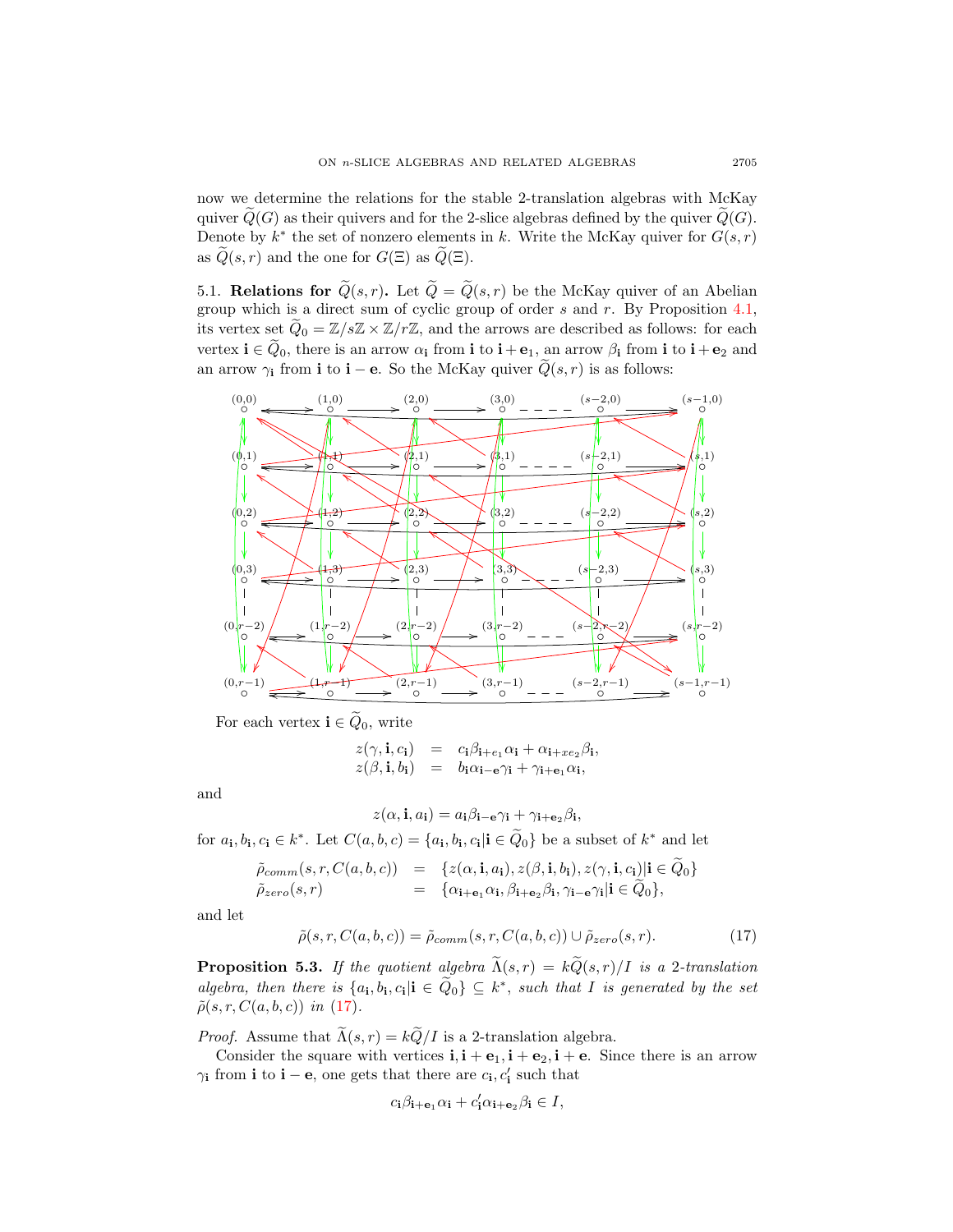by (2) of Proposition [5.1.](#page-17-1) Since  $\widetilde{Q}(G)$  is 2-translation quiver with trivial 2-translation and  $e_i\widetilde{\Lambda}_1(G)e_{i+\mathbf{e}} \times e_{i+\mathbf{e}}\widetilde{\Lambda}_2(G)e_i \to e_i\widetilde{\Lambda}_3e_i$  defines an non-degenerated bilinear form, we have that  $c_i \neq 0 \neq c'_i$ . And we may take  $c'_i = 1$ , so we get

$$
z(\gamma, \mathbf{i}, c_{\mathbf{i}}) = z(\gamma, \mathbf{i}, c_{\mathbf{i}}, 1) \in I.
$$

Similarly, there are  $a_i, b_i \in k^*$  such that

$$
z(\beta, \mathbf{i}, b_{\mathbf{i}}) = b_{\mathbf{i}} \alpha_{\mathbf{i} - \mathbf{e}} \gamma_{\mathbf{i}} + \gamma_{\mathbf{i} + \mathbf{e}_1} \alpha_{\mathbf{i}} \in I,
$$

and

$$
z(\alpha, \mathbf{i}, a_{\mathbf{i}}) = a_{\mathbf{i}}\beta_{\mathbf{i}-\mathbf{e}}\gamma_{\mathbf{i}} + \gamma_{\mathbf{i}+\mathbf{e}_2}\beta_{\mathbf{i}} \in I.
$$

For each  $\mathbf{i} \in \widetilde{Q}_0$ , since  $\mathbf{i} \neq \mathbf{i} + 2\mathbf{e}_t$  for  $1 \leq t \leq 3$ , we have that

$$
\alpha_{\mathbf{i}+\mathbf{e}_1}\alpha_{\mathbf{i}}, \beta_{\mathbf{i}+\mathbf{e}_2}\beta_{\mathbf{i}}, \gamma_{\mathbf{i}-\mathbf{e}}\gamma_{\mathbf{i}} \in I,
$$

by Proposition [5.2.](#page-17-0)

So  $\tilde{\rho}(s, r, C(a, b, c)) \subset I$ .

Let  $\widetilde{\Lambda} = k\widetilde{Q}/(\widetilde{\rho}(s,r,C(a,b,c)))$ , then  $\widetilde{\Lambda}(s,r)$  is a factor algebra of  $\Lambda$ . Then we have that  $\dim_k e_j \widetilde{\Lambda}_1 e_i = \dim_k e_j \widetilde{\Lambda}_1(G(s,r)) e_i$  for all  $i, j$  since  $\widetilde{\Lambda}$  and  $\widetilde{\Lambda}(s,r)$  have the same quiver. In fact, by using the same notation for a path in  $\tilde{Q}$  and its image in  $\Lambda$ , for each  $\mathbf{i} \in \mathcal{Q}_0 = \mathbb{Z}/s\mathbb{Z} \times \mathbb{Z}/r\mathbb{Z}$ , we have that

$$
e_{\mathbf{i}}\Lambda_2 = k\beta_{\mathbf{i}-\mathbf{e}_2}\alpha_{\mathbf{i}-\mathbf{e}} + k\gamma_{\mathbf{i}+\mathbf{e}}\beta_{\mathbf{i}+be_1} + k\gamma_{\mathbf{i}+\mathbf{e}}\alpha_{\mathbf{i}+be_2},
$$

and

$$
\Lambda_3 e_{\mathbf{i}} = k \gamma_{\mathbf{i} + \mathbf{e}} \beta_{\mathbf{i} + \mathbf{e}_1} \alpha_{\mathbf{i}},
$$

by computing directly using the relations in  $\tilde{\rho}(s,r,C(a,b,c))$ . So we have

$$
\dim_k e_i \Lambda_3 e_i \le 1 = \dim_k e_i \Lambda_3(G(s, r)) e_i,
$$

and

$$
\dim_k e_i \widetilde{\Lambda}_2 e_{i'} \begin{cases} \leq 1, & \text{for } i' = i - e, i + e_1, i + e_2; \\ = 0, & \text{otherwise.} \end{cases}
$$

This implies that

$$
\dim_k e_{\mathbf{i}} \Lambda_2 e_{\mathbf{i'}} \le \dim_k e_{\mathbf{i}} \Lambda_2 e_{\mathbf{i'}},
$$

for any **i**, **i'**, by comparing the Loewy matrix of  $\tilde{\Lambda}(s,r)$ . So

$$
e_{\mathbf{i}'}\widetilde{\Lambda}_t e_{\mathbf{i}} = e_{\mathbf{i}'}\widetilde{\Lambda}_t(G(s,r))e_{\mathbf{i}}
$$

 $\Box$ 

for all **i**, **i'** and  $\widetilde{\Lambda} = \widetilde{\Lambda}(s, r)$ .

This proves  $I = (\tilde{\rho}(s, r, C(a, b, c)))$  is generated by  $\tilde{\rho}(s, r, C(a, b, c))$ .

For the quadratic dual quiver  $\tilde{Q}^{\perp}(s, r)$ , we have the following Proposition describe its relations, by an easy calculation.

<span id="page-19-0"></span>**Proposition 5.4.** If the quotient algebra  $\widetilde{\Gamma}(s,r) = k\widetilde{Q}(s,r)/I'$  is Koszul AS-regular algebra of finite Gelfand-Kirilov dimension, then the relation set can be chosen as

$$
\tilde{\rho}^{\perp}(s, r, C(a, b, c)) = \{z(\alpha, \mathbf{i}, -a_{\mathbf{i}}^{-1}), z(\beta, \mathbf{i}, -b_{\mathbf{i}}^{-1}), z(\gamma, \mathbf{i}, -c_{\mathbf{i}}^{-1}) | \mathbf{i} \in \tilde{Q}_0\}.
$$
 (18)

*Proof.* Let  $\widetilde{\Lambda}(s,r) = k\widetilde{Q}(s,r)/(\widetilde{\rho}(s,r))$  for some  $\widetilde{\rho}(s,r,C(a,b,c))$  as defined in [\(17\)](#page-18-0). It is immediate that  $\tilde{\rho}(s,r,C(a,b,c))$  and  $\tilde{\rho}^{\perp}(s,r,C(a,b,c))$  are both linear independent sets of elements in the subspace  $k\widetilde{Q}_2(s,r)$  spanned by paths of length 2, and by identifying the space  $k\tilde{Q}_2(s,r)$  of the paths of length 2 in  $\tilde{Q}(s,r)$  with its dual space, i.e.,  $x(y) = 0$  for  $x \in \tilde{\rho}^{\perp}(s, r, C(a, b, c))$  and  $y \in \tilde{\rho}(s, r, C(a, b, c))$ . For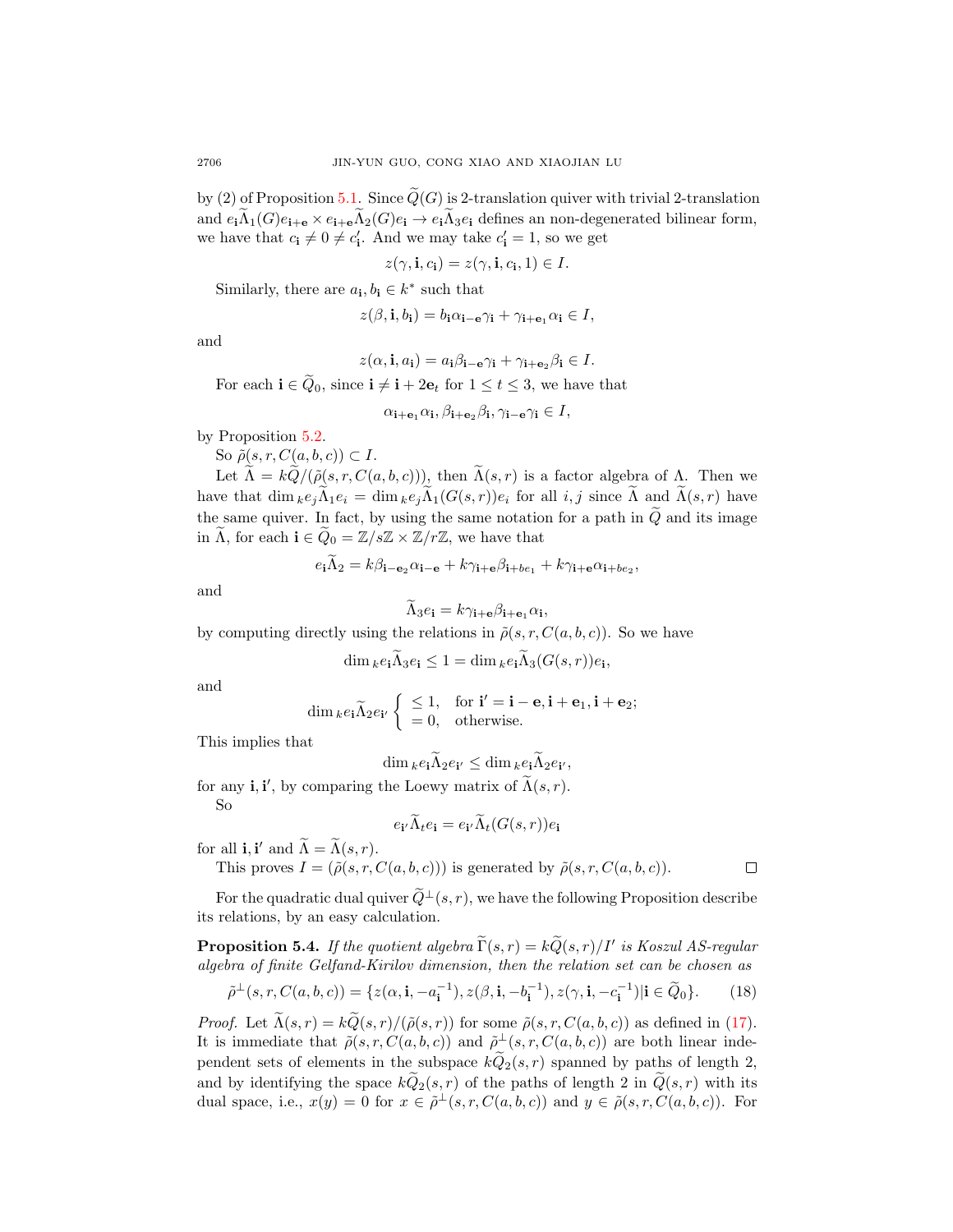each pair  $\mathbf{i}, \mathbf{j} \in \tilde{Q}_0(s,r)$ , it is immediate that  $\dim_k k \tilde{Q}_2(s,r) = |\tilde{\rho}_{\mathbf{i},\mathbf{j}}^{\perp}(s,r,C(a,b,c))| +$  $|\tilde{\rho}_{i,j}(s,r,C(a,b,c))|$ , so  $\tilde{\rho}(s,r,C(a,b,c))$  and  $\tilde{\rho}^{\perp}(s,r,C(a,b,c))$  span orthogonal subspaces in  $k\widetilde{Q}_2(s,r)$ . By Proposition [5.3,](#page-18-1) we have that if  $\widetilde{\Lambda}(s,r) = k\widetilde{Q}(s,r)/I$  is a Koszul 2-translation algebra then I is generated by  $\tilde{\rho}(s,r,C(a,b,c))$ . Thus if  $\widetilde{\Gamma}(s,r) = k\widetilde{Q}(s,r)/I'$  is Koszul AS-regular algebra of finite Gelfand-Kirilov dimension then I' is generated by  $\tilde{\rho}^{\perp}(s, r, C(a, b, c))$  for some  $C(a, b, c) \subset k^*$ , by Theorem 5.1 of [\[25\]](#page-31-7).  $\Box$ 

Now construct the quiver  $\mathbb{Z}_{\infty}\widetilde{Q}(s,r)$  from  $\widetilde{Q}(s,r)$ , this is an infinite stable acyclic 2-translation quiver. It has 3 connected components when  $s, r$  are both multiples of 3, and has only one connected component otherwise.

Recall by [\(2\)](#page-4-0), the relation set for  $\mathbb{Z}_{\diamond}\tilde{Q}(s,r)$  is defined as  $\rho_{\mathbb{Z}_{\diamond}\tilde{Q}} = {\{\zeta[m]|\zeta \in \tilde{\rho}, m \in \mathbb{Z}\}}$ Z}. Write

$$
z(\gamma, (\mathbf{i}, t), c_{\mathbf{i}}) = c_{\mathbf{i}}\beta_{\mathbf{i}+\mathbf{e}_1, t} + \alpha_{\mathbf{i}+\mathbf{e}_2, t+1}\beta_{\mathbf{i}, t},
$$
  
\n
$$
z(\beta, (\mathbf{i}, t), b_{\mathbf{i}}) = b_{\mathbf{i}}\alpha_{\mathbf{i}-\mathbf{e}, t+1}\gamma_{\mathbf{i}, t} + \gamma_{\mathbf{i}+\mathbf{e}_1, t+1}\alpha_{\mathbf{i}, t},
$$

and

$$
z(\alpha, (\mathbf{i}, t), a_{\mathbf{i}}) = a_{\mathbf{i}} \beta_{\mathbf{i} - \mathbf{e}, t+1} \gamma_{\mathbf{i}, t} + \gamma_{\mathbf{i} + \mathbf{e}_2, t+1} \beta_{\mathbf{i}, t},
$$

for  $a_i, b_i, c_i \in k^*$ . So we have for each  $t \in \mathbb{Z}$ ,

$$
\tilde{\rho}_{\text{comm}}(s,r,C(a,b,c))[t] = \{z(\alpha,(i,t),a_i),z(\beta,(i,t),b_i),z(\gamma,(i,t),c_i)|i \in Q_0\} \n\tilde{\rho}_{\text{zero}}(s,r)[t] = \{\alpha_{i+\mathbf{e}_1,t+1}\alpha_{i,t},\beta_{i+\mathbf{e}_2,t+1}\beta_{i,t},\gamma_{i-\mathbf{e},t+1}\gamma_{i,t}|i \in \widetilde{Q}_0\},
$$

and let

$$
\rho_{\mathbb{Z}_{\diamond}\widetilde{Q}(s,r)} = \bigcup_{t \in \mathbb{Z}} (\widetilde{\rho}_{comm}(s,r,C(a,b,c))[t] \cup \widetilde{\rho}_{zero}(s,r)[t]). \tag{19}
$$

By taking a connected component  $Q(s, r)$  in the complete  $\tau$ -slice  $\mathbb{Z}_{\diamond} \widetilde{Q}(s, r)[0, 2]$ of  $\mathbb{Z}_\diamond \widetilde{Q}(s,r)$ , one obtains a 2-nicely-graded quiver  $Q(s,r)$  as follows:



.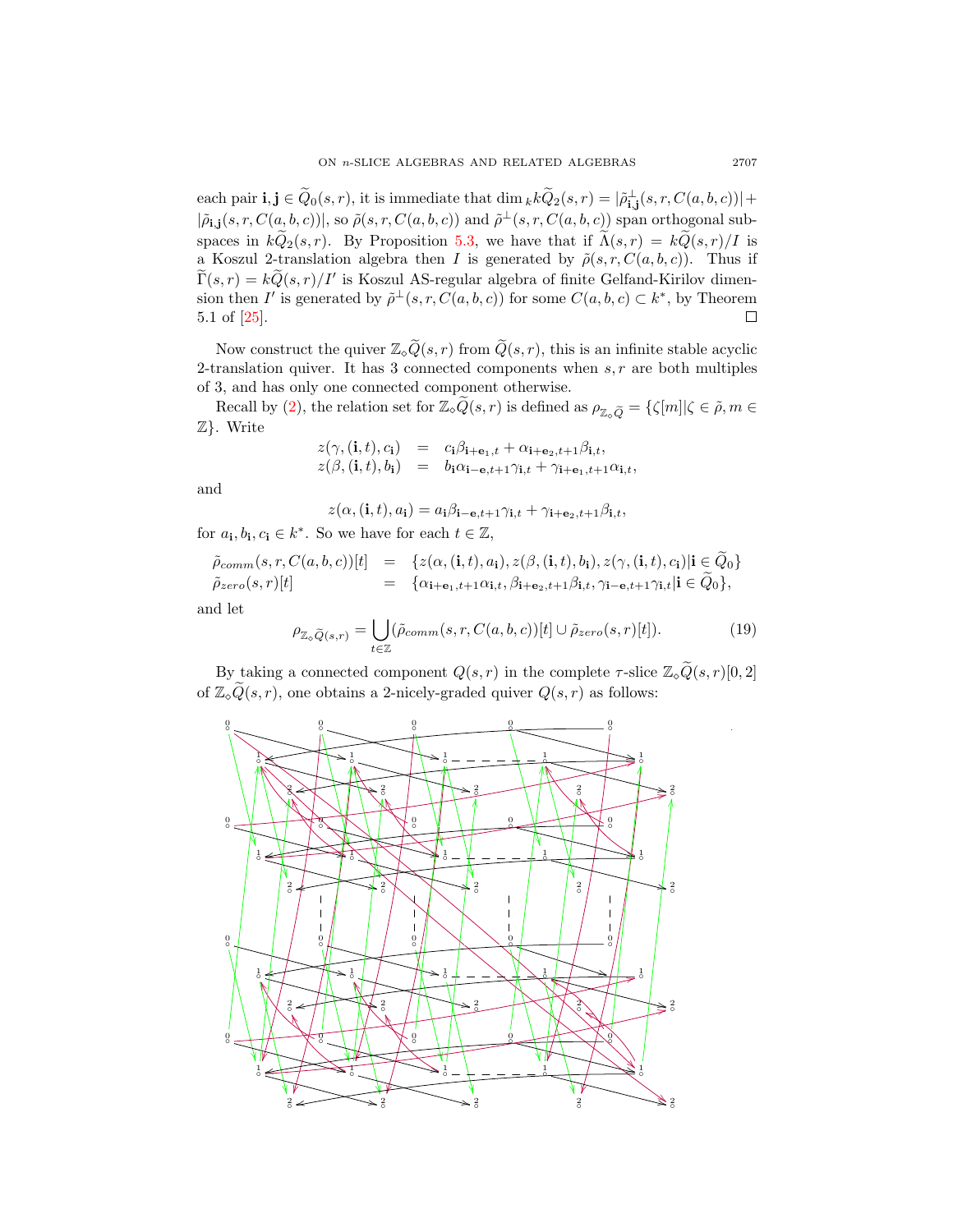Here we denote by  $\stackrel{d}{\circ}$  the vertex  $(i, d)$  in  $\mathbb{Z}_9 \widetilde{Q}$ , so  $\alpha_{i, d}$  is the arrow from  $(i, d)$  to  $(i + e_1, d + 1)$ ,  $\beta_{i,d}$  is the arrow from  $(i, d)$  to  $(i + e_2, d + 1)$  and  $\gamma_{i,d}$  is the arrow from  $(i, d)$  to  $(i - e, d + 1)$ .

Let  $e_{[0,2]} = \sum_{\mathbf{i} \in \mathbb{Z}_\circ \widetilde{Q}_0(s,r)[0,2]} e_{\mathbf{i}},$  the relation set

$$
\rho(s,r) = \{x \in \rho_{\mathbb{Z}_\circ \widetilde{Q}(s,r)} | e_{[0,2]} x e_{[0,2]} = x\}
$$
  
=  $\tilde{\rho}_{comm}(s,r,C(a,b,c))[0] \cup \tilde{\rho}_{zero}(s,r)[0].$ 

Since any sequence of relations in  $\tilde{\rho}_{comm}(s, r)[0]$  such that the successive pair share an arrow does not form a circle, by changing the representative for the arrows, the coefficient in the commutative relations in  $\rho(s, r)$  can all be taken as -1, and

$$
\rho(s,r) = \begin{cases}\n\alpha_{\mathbf{i}+\mathbf{e}_1,1}\alpha_{\mathbf{i},0}, \beta_{\mathbf{i}+\mathbf{e}_2,1}\beta_{\mathbf{i},0}, \gamma_{\mathbf{i}-\mathbf{e}_1,1}\gamma_{\mathbf{i},0}|\mathbf{i} \in \mathbb{Z}/s\mathbb{Z} \times \mathbb{Z}/r\mathbb{Z}\n\end{cases}\n\cup \{\alpha_{\mathbf{i}+\mathbf{e}_2,1}\beta_{\mathbf{i},0} - \beta_{\mathbf{i}+\mathbf{e}_1,1}\alpha_{\mathbf{i},0}, \alpha_{\mathbf{i}-\mathbf{e}_1,1}\gamma_{\mathbf{i},0} - \gamma_{\mathbf{i}+\mathbf{e}_1,1}\alpha_{\mathbf{i},0},\n\alpha_{\mathbf{i}-\mathbf{e}_1,1}\gamma_{\mathbf{i},0} - \gamma_{\mathbf{i}+\mathbf{e}_1,1}\alpha_{\mathbf{i},0}|\mathbf{i} \in \mathbb{Z}/s\mathbb{Z} \times \mathbb{Z}/r\mathbb{Z}\}.\n\tag{20}
$$

**Proposition 5.5.** If the quotient algebra  $\Lambda(s,t) = kQ(s,t)/I$  is a 2-properly-graded algebra, then the ideal I is generated by  $\rho(s,r)$ .

The quadratic dual quiver  $Q^{\perp}(s,r) = (Q_0(s,r), Q_1(s,r), \rho^{\perp}(s,r))$  is a 2-slice quiver associated to the McKay quiver  $\widetilde{Q}(s, r)$ . It is easy to check that

$$
\rho^{\perp}(s,r) = \{ \alpha_{\mathbf{i}+\mathbf{e}_2,d+1}\beta_{\mathbf{i},d_1} = \beta_{\mathbf{i}+\mathbf{e}_1,d+1}\alpha_{\mathbf{i},d}, \alpha_{\mathbf{i}-\mathbf{e},1}\gamma_{\mathbf{i},0} + \gamma_{\mathbf{i}+\mathbf{e}_1,1}\alpha_{\mathbf{i},0}, \alpha_{\mathbf{i}-\mathbf{e}_1,1}\gamma_{\mathbf{i},0} + \gamma_{\mathbf{i}+\mathbf{e}_1,1}\alpha_{\mathbf{i},0} | \mathbf{i} \in \mathbb{Z}/s\mathbb{Z} \times \mathbb{Z}/r\mathbb{Z} \}.
$$
\n(21)

<span id="page-21-0"></span>**Proposition 5.6.** If the quotient algebra  $\Gamma(s,t) = kQ(s,t)/I'$  is a 2-slice algebra then I' is generated by  $\rho^{\perp}(s,r)$ .

So the relations for the n-slice algebra are independent of the parameter set.

5.2. Relations for  $\widetilde{Q}(\Xi)$ . Let  $G(\Xi)$  be a subgroup of  $SL(2,\mathbb{C})$  with McKay quiver Ξ. Let  $\widetilde{Q}(\Xi)$  be the McKay quiver obtained by embedding  $G(\Xi)$  in SL(3, C) as in Proposition [4.2.](#page-13-1) Then  $Q(\Xi)$  is one of the following quivers:

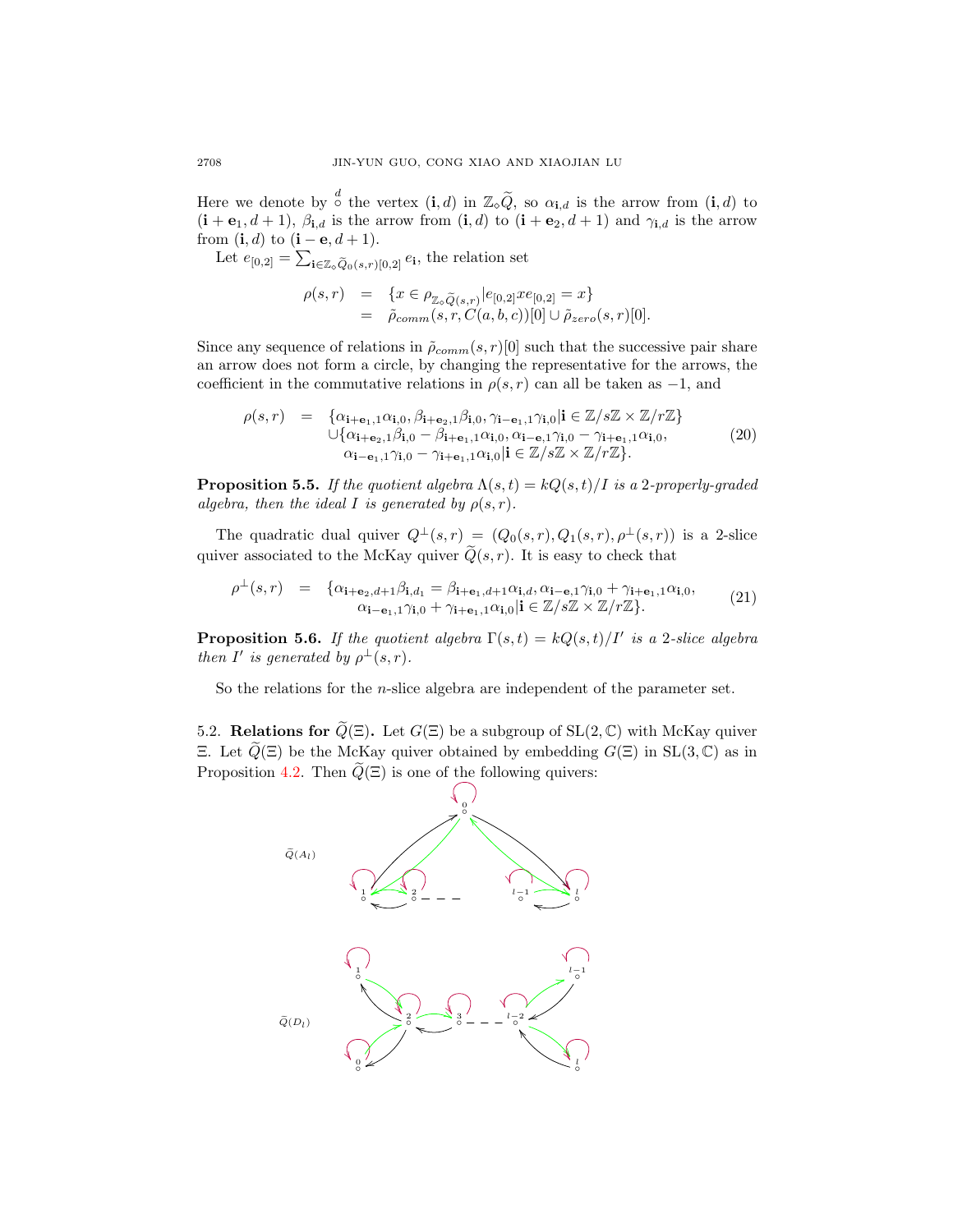

The vertices for  $\tilde{Q}(A_l)$  are indexed by  $\mathbb{Z}/(l+1)\mathbb{Z}$ . Write  $\gamma_i$  for the loop at the vertex i,  $\alpha_{i,j}$  for the arrow from i to j with  $j > i$  (j = i + 1 in the case  $A_n$ ) and  $\beta_{i,j}$  for the arrow from i to j with  $j < i$  ( $j = i - 1$  in the case  $A_n$ ). For the sake of writing down the arrows properly, we do not follow the convention to index the vertices.

We have immediate the following on the arrows of these McKay quivers.

<span id="page-22-1"></span>**Lemma 5.7.** Let  $Q(\Xi)$  be the McKay quiver defined above for  $\Xi = A_l, D_l, E_6, E_7,$  $E_8, l \geq 5$ . Then

- 1. There is a loop at each vertex of  $\widetilde{Q}(\Xi)$ ;
- 2. There is at most one arrow from i to j for any two vertices i, j in  $\widetilde{Q}(\Xi)$ ;
- 3. There is an arrow  $\alpha_{i,j}$  from i to j if and only if there is an arrow  $\beta_{j,i}$  from j to i;
- 4. There are at most 3 arrows leaving a vertex, and at most 3 arrows heading to a vertex.

Let  $\Lambda(\Xi) \simeq kQ(\Xi)/I(\Xi)$  be a 2-translation algebra for the ideal  $I(\Xi)$ , we determine relations  $\tilde{\rho}(\Xi)$  for  $\Xi \neq A_2, A_3, A_4, D_4$ .

<span id="page-22-0"></span>**Lemma 5.8.** If  $i \neq h$ , then

$$
\alpha_{j,h}\alpha_{i,j}, \beta_{j,h}\beta_{i,j}, \alpha_{j,h}\beta_{i,j}, \beta_{j,h}\alpha_{i,j} \in I(\Xi)
$$

if such paths exist.

*Proof.* If  $\alpha_{i,j}, \alpha_{j,h} \in Q_1(\Xi)$ , one sees from the quivers that  $\alpha_{j,h}\alpha_{i,j}$  is the only path of length 2 from i to h, and there is no arrow from h to i. By using Proposition [5.2,](#page-17-0) we have that

$$
\alpha_{j,h}\alpha_{i,j}\in I(\Xi).
$$

Similarly we have

$$
\beta_{j,h}\beta_{i,j}, \alpha_{j,h}\beta_{i,j}, \beta_{j,h}\alpha_{i,j} \in I(\Xi)
$$

if such paths exist.

 $\Box$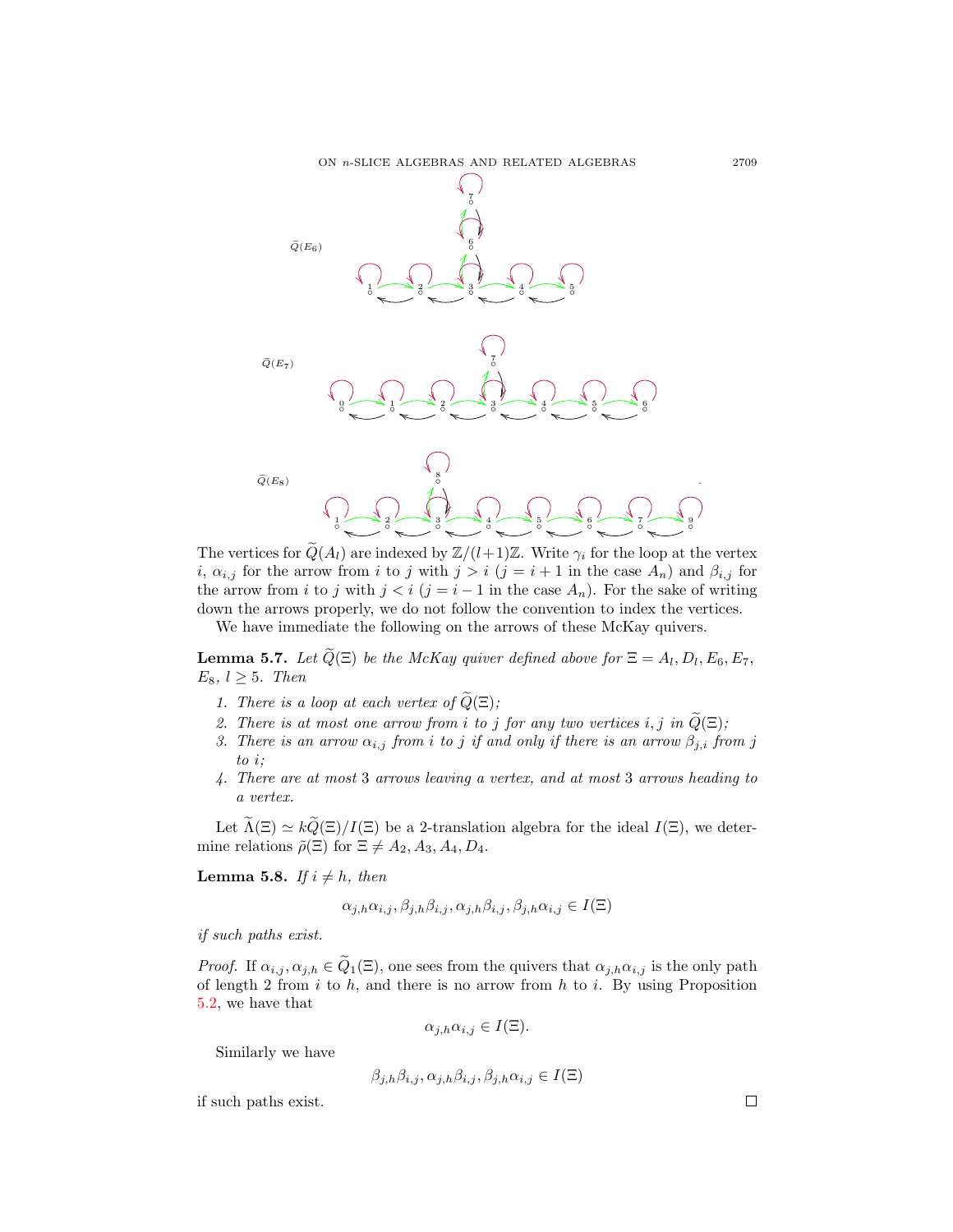Write

$$
\tilde{\rho}_{11}(\Xi) = \{ \alpha_{j,h} \alpha_{i,j} | i, h, j \in Q_0(\Xi), i \neq h \}, \n\tilde{\rho}_{12}(\Xi) = \{ \alpha_{j,h} \beta_{i,j} | i, h, j \in \widetilde{Q}_0(\Xi), i \neq h \}, \n\tilde{\rho}_{21}(\Xi) = \{ \alpha_{j,h} \beta_{i,j} | i, h, j \in \widetilde{Q}_0(\Xi), i \neq h \}, \n\tilde{\rho}_{22}(\Xi) = \{ \beta_{j,h} \beta_{i,j} | i, h, j \in \widetilde{Q}_0(\Xi), i \neq h \}.
$$

Take

$$
\tilde{\rho}_p(\Xi) = \tilde{\rho}_{11}(\Xi) \cup \tilde{\rho}_{12}(\Xi) \cup \tilde{\rho}_{21}(\Xi) \cup \tilde{\rho}_{22}(\Xi). \tag{22}
$$

As a corollary of Lemma [5.8,](#page-22-0) we get the following.

## <span id="page-23-1"></span>**Proposition 5.9.**  $\tilde{\rho}_p(\Xi) \subseteq I(\Xi)$ .

Let  $C_a = \{a_{i,j} \in k^* | \alpha_{i,j} \in \tilde{Q}_1(\Xi)\}\$ , that is, choose a nonzero number  $a_{i,j}$  for each arrow  $\alpha_{i,j}$ , and set

$$
\tilde{\rho}_a(\Xi, C_a) = \{ \alpha_{i,j}\gamma_i - \gamma_j \alpha_{i,j}, \beta_{j,i}\gamma_j - \gamma_i \beta_{j,i} | \alpha_{i,j} \in \tilde{Q}_1, a_{i,j} \in C_a, i < j \}. \tag{23}
$$

<span id="page-23-2"></span>**Proposition 5.10.** By choosing the representatives of the arrows suitably, we have a set  $C_a \subset k^*$  such that

$$
\tilde{\rho}_a(\Xi, C_a) \subseteq I(\Xi).
$$

*Proof.* By Lemma [5.7,](#page-22-1) there is an arrow  $\alpha_{i,j}$  from i to j if and only if there is an arrow  $\beta_{j,i}$  from j to i in  $\widetilde{Q}(\Xi)$ . By Proposition [5.1,](#page-17-1) we see that for each arrow  $\alpha_{i,j}$ , we have that  $\beta_{j,i}\gamma_j, \gamma_i\beta_{j,i}$  are bound paths and

$$
\beta_{j,i}\gamma_j - b_{j,i}\gamma_i\beta_{j,i} \in I(\Xi),
$$

for some  $b_{j,i} \neq 0$ , similar to the proof of Proposition [5.3.](#page-18-1) Now apply Proposition [5.1](#page-17-1) for the arrow  $\beta_{j,i}$ , we have that  $\alpha_{i,j}\gamma_j, \gamma_j\alpha_{i,j}$  are bound paths and

$$
\alpha_{i,j}\gamma_i - a'_{i,j}\gamma_j\alpha_{i,j} \in I(\Xi),
$$

for some  $a'_{i,j} \neq 0$ . Take  $C_a = \{a'_{i,j} | \beta_{j,i} \in \tilde{Q}_1(\Xi) \}.$ 

Starting from  $i = 0$  in cases  $\Xi = A_l, D_l, E_7$  and from  $i = 0$  in cases  $\Xi = E_6, E_8$ , by changing the representatives of arrows  $\gamma_j$  by  $b_{j,i}\gamma_j$  one by one, we get  $b_{j,i} = 1$ for all  $\alpha_{i,j}$ . That is,

$$
\beta_{j,i}\gamma_j-\gamma_i\beta_{j,i}\in I(\Xi)
$$

for all arrows  $\alpha_{i,j}$  in  $\widetilde{Q}(\Xi)$ .

This proves that by choosing the representatives of the arrows suitably, we have  $\tilde{\rho}_a(\Xi, C_a) \subseteq I(\Xi).$ 

Write  $\widetilde{Q}_{t}^{i,j}(\Xi)$  for the set of paths of length t from i to j in  $\widetilde{Q}(\Xi)$ . The set  $\widetilde{Q}_{t}^{i,j}(\Xi)$ is a orthogonal basis of the subspace  $k\widetilde{Q}^{i,j}_t(\Xi)$  spanned by the paths of length t in  $kQ(\Xi)$ . We have immediately the following.

<span id="page-23-0"></span>**Lemma 5.11.** For each arrow  $\alpha_{i,j}$  and nonzero  $a_{i,j} \in k^*$ ,  $a_{i,j} \alpha_{i,j} \gamma_i + \gamma_j \alpha_{i,j}$ ,  $\beta_{j,i} \gamma_j + \gamma_j \alpha_{i,j}$  $\gamma_i\beta_{j,i}$  is a basis of the orthogonal subspace of  $\{\alpha_{i,j}\gamma_i-a_{i,j}\gamma_j\alpha_{i,j},\beta_{j,i}\gamma_j-\gamma_i\beta_{j,i}\}\;$  in the space  $k\widetilde{Q}_2^{i,j}(\Xi)$  spanned by paths of length 2 of  $k\widetilde{Q}(\Xi)$ .

Write

$$
\tilde{\rho}_a^{\perp}(\Xi, C_a) = \{a_{i,j}\alpha_{i,j}\gamma_i + \gamma_j\alpha_{i,j}, \beta_{j,i}\gamma_j + \gamma_i\beta_{j,i}|\alpha_{i,j} \in \tilde{Q}_1, a_{i,j} \in C_a, i < j\}.\tag{24}
$$

Now consider  $\tilde{\rho}_{i,i}(\Xi)$ . By Lemma [5.7,](#page-22-1) for each vertex i in  $\tilde{Q}(\Xi)$ , there is a loop at i and the number of arrows heading to i and the number of arrows leaving i are the same, and there are at most 3 arrows leaving i.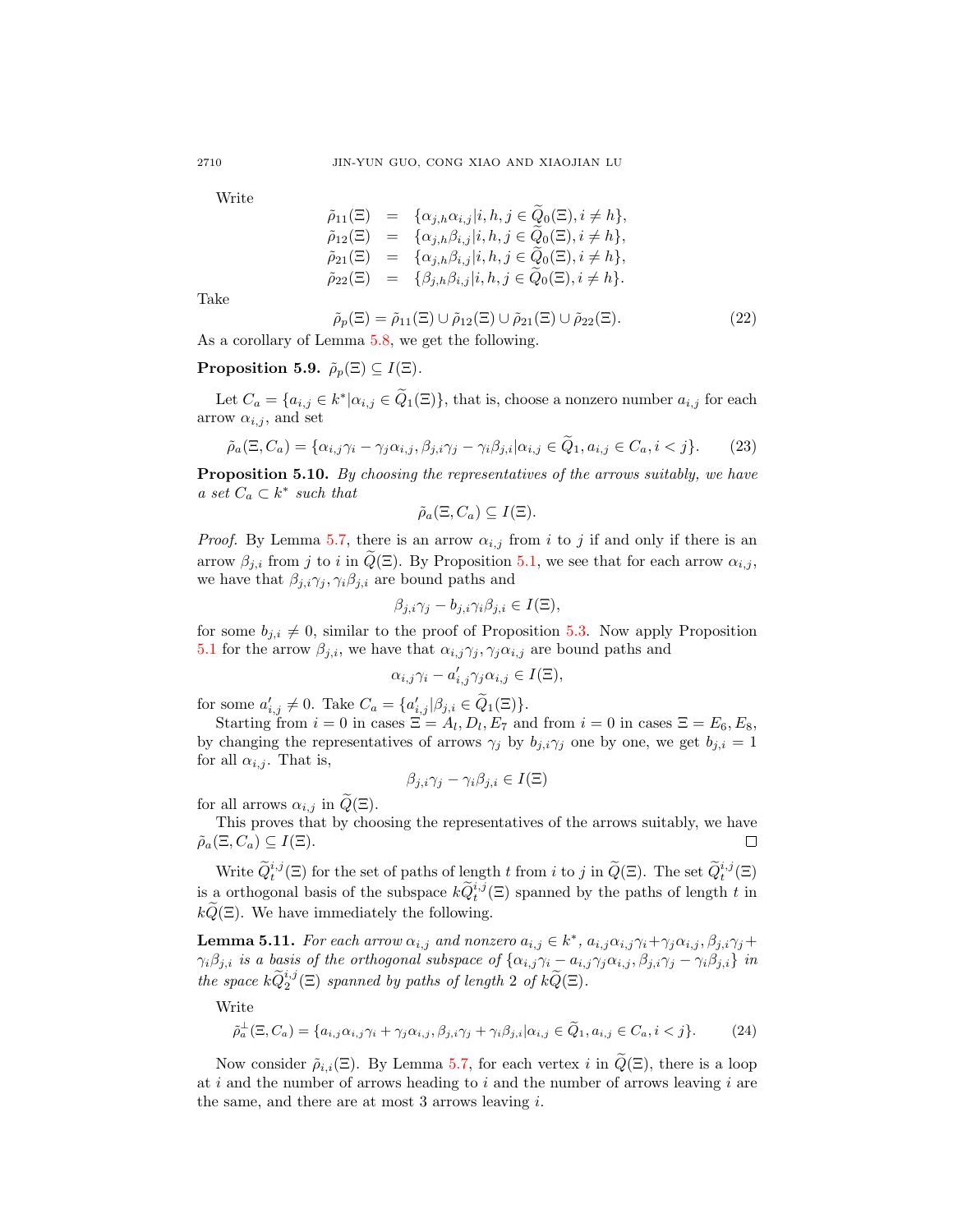Fix  $i \in \widetilde{Q}_0(\Xi)$ , write

$$
\mu_{i,j} = \begin{cases} \alpha_{i,j} & i < j, \\ \beta_{i,j} & i > j, \end{cases} \quad \text{and } \zeta_{j,i} = \begin{cases} \beta_{j,i} & i < j, \\ \alpha_{j,i} & i > j. \end{cases} \tag{25}
$$

Then  $\mu_{i,j}$  is an arrow starting at i and  $\zeta_{j,i}$  is an arrow heading to i. Consider the following cases.

<span id="page-24-0"></span>**Lemma 5.12.** Assume that there is only one arrow  $\mu_{i,j}$  leaves i.

1. If  $\gamma_i^2 \notin I(\Xi)$ , then there is a  $c_i \in k^*$ , such that  $\gamma_i^2 - c_i \zeta_{j,i} \mu_{i,j} \in I(\Xi)$ ; 2. We have  $|\widetilde{Q}_2^{i,i}(\Xi)| = 2$  and for any  $c_i \in k^*$ 

$$
\{\gamma_i^2 - c_i \zeta_{j,i} \mu_{i,j}, c_i \gamma_i^2 + \zeta_{j,i} \mu_{i,j}\}\
$$
 (26)

is a orthogonal basis for  $kQ_2^{i,i}(\Xi)$ .

*Proof.* Apply Proposition [5.1](#page-17-1) for the arrow  $\gamma_i$ , the image of  $\gamma_i^2$  and  $\zeta_{j,i}\mu_{i,j}$  are linearly dependent. So there is a  $c \in k^*$  such that  $\gamma_i^2 - c_i \zeta_{j,i} \mu_{i,j}$ .

The second assertion follows from direct computation.

 $\Box$ 

<span id="page-24-1"></span>**Lemma 5.13.** Assume that there are exactly two arrows  $\mu_{i,j_1}, \mu_{i,j_2}$  leave i.

1. There is a  $b_i \in k^*$ , such that  $b_i \zeta_{j_1,i} \mu_{i,j_1} + \zeta_{j_2,i} \mu_{i,j_2} \in I(\Xi)$ .

2. If  $\gamma_i^2 \notin I(\Xi)$ , then there is a  $0 \neq c_i \in k$  such that  $\gamma_i^2 + c_i \zeta_{j_1,i} \mu_{i,j_1} \in I(\Xi)$ .

3. We have  $|\widetilde{Q}_2^{i,i}(\Xi)|=3$  and for any  $b_i, c_i \in k^*$ 

$$
\{b_i\zeta_{j_1,i}\mu_{i,j_1} + \zeta_{j_2,i}\mu_{i,j_2}, \zeta_{j_1,i}\mu_{i,j_1} - b'_i\zeta_{j_2,i}\mu_{i,j_2}, \gamma_i^2\}
$$
  
and  

$$
\{b_i\zeta_{j_1,i}\mu_{i,j_1} - \zeta_{j_2,i}\mu_{i,j_2}, c_i\zeta_{j_1,i}\mu_{i,j_1} - \gamma_i^2, \zeta_{j_1,i}\mu_{i,j_1} + b_i\zeta_{j_2,i}\mu_{i,j_2} + c_i\gamma_i^2\}
$$
  
are orthogonal bases for  $kQ_2^{i,i}(\Xi)$ . (27)

*Proof.* By Proposition [5.1,](#page-17-1) we have that the images of  $\zeta_{j_1,i}\mu_{i,j_1}$  and of  $\zeta_{j_2,i}\mu_{i,j_2}$ are bound paths and they are linearly dependent. So there is a  $b_i \in k^*$  such that  $\zeta_{j_1,i}\mu_{i,j_1} - b_i\zeta_{j_2,i}\mu_{i,j_2} \in I(\Xi).$ 

If  $\gamma_i^2 \notin I(\Xi)$ , then its image is linearly dependent on  $\zeta_{j_1,i}\mu_{i,j_1}$ , so there is a  $c_i \in k^*$ such that  $\zeta_{j_1,i}\mu_{i,j_1} - b_i\gamma_i^2 \in I(\Xi)$ .

The rest follows from direct computations.

 $\Box$ 

<span id="page-24-2"></span>**Lemma 5.14.** Assume that there are three arrows  $\mu_{i,j_1}, \mu_{i,j_2}, \mu_{i,j_3}$  leave i with  $j_1 < j_2 < j_3$ .

1. There are  $b_i, b'_i \in k^*$ , such that

$$
b_i\zeta_{j_1,i}\mu_{i,j_1} + \zeta_{j_2,i}\mu_{i,j_2}, b_i'\zeta_{j_1,i}\mu_{i,j_1} + \zeta_{j_3,i}\mu_{i,j_3} \in I(\Xi).
$$

2. If  $\gamma_i^2 \notin I(\Xi)$ , then there is a  $c_i \in k^*$  such that  $\gamma_i^2 - c_i \zeta_{j_1,i} \mu_{i,j_1} \in I(\Xi)$ . 3. We have  $|\widetilde{Q}_2^{i,i}(\Xi)| = 4$  and for any  $b_i, b'_i, c_i \in k^*$ ,

$$
\{b_{i}\zeta_{j_{1},i}\mu_{i,j_{1}} - \zeta_{j_{2},i}\mu_{i,j_{2}}, b'_{i}\zeta_{j_{1},i}\mu_{i,j_{1}} - \zeta_{j_{3},i}\mu_{i,j_{3}},\n\gamma_{i}^{2} - c_{i}\zeta_{j_{1},i}\mu_{i,j_{1}}, c_{i}\gamma_{i}^{2} + \zeta_{j_{1},i}\mu_{i,j_{1}} + b_{i}\zeta_{j_{2},i}\mu_{i,j_{2}} + b'_{i}\zeta_{j_{3},i}\mu_{i,j_{3}}\}\nand\n\{\gamma^{2}, b_{i}\zeta_{j_{1},i}\mu_{i,j_{1}} - \zeta_{j_{2},i}\mu_{i,j_{2}}, b'_{i}\zeta_{j_{1},i}\mu_{i,j_{1}} - \zeta_{j_{3},i}\mu_{i,j_{3}},\n\zeta_{j_{1},i}\mu_{i,j_{1}} + b_{i}\zeta_{j_{2},i}\mu_{i,j_{2}} + b'_{i}\zeta_{j_{3},i}\mu_{i,j_{3}}, \gamma^{2}\}
$$
\n(28)

are orthogonal bases of  $k\widetilde{Q}_2^{i,i}(\Xi)$ .

Proof. The lemma follows from Proposition [5.1,](#page-17-1) similar to above two lemmas.  $\Box$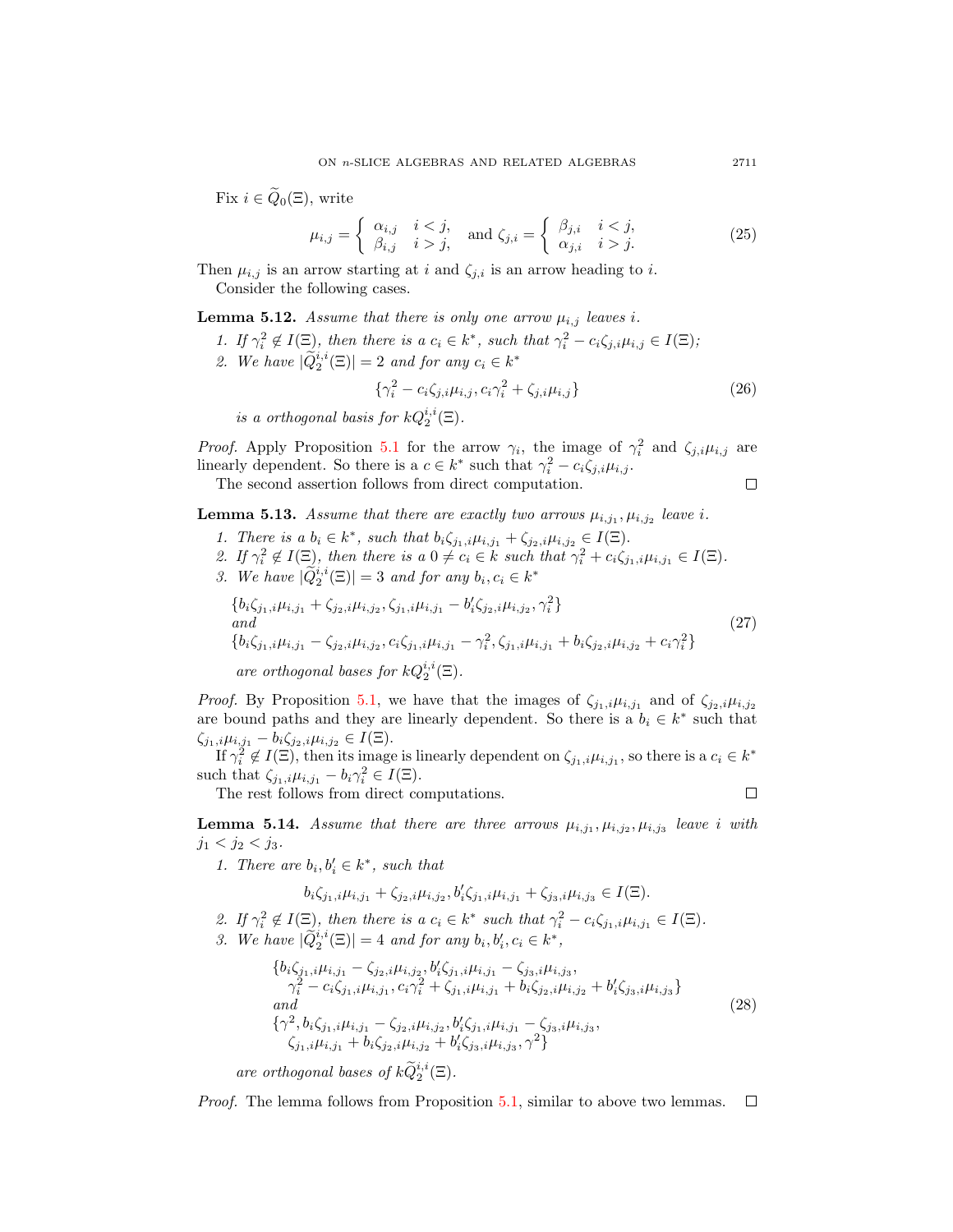Denote by  $\widetilde{Q}_{01}(\Xi)$  the set of vertices in  $\widetilde{Q}(\Xi)$  from which only one arrow leaves,  $\widetilde{Q}_{02}(\Xi)$  the set of vertices in  $\widetilde{Q}(\Xi)$  from which exact two arrows leave and  $\widetilde{Q}_{03}(\Xi)$ the set of vertices in  $\widetilde{Q}(\Xi)$  from which three arrows leave. Set

<span id="page-25-0"></span>
$$
C_i = \begin{cases} \{c_i\} \subset k^* & i \in \widetilde{Q}_{01}(\Xi), \\ \{c_i, b_i\} \subset k^* & i \in \widetilde{Q}_{02}(\Xi), \\ \{c_i, b_i, b_i'\} \subset k^* & i \in \widetilde{Q}_{03}(\Xi), \end{cases}
$$
(29)

and set

<span id="page-25-1"></span>
$$
C'_{i} = \begin{cases} \emptyset & i \in \widetilde{Q}_{01}(\Xi), \\ \{b_{i}\} \subset k^{*} & i \in \widetilde{Q}_{02}(\Xi), \\ \{b_{i}, b'_{i}\} \subset k^{*} & i \in \widetilde{Q}_{03}(\Xi). \end{cases}
$$
(30)

 $\sim$ 

Let

$$
U_i(C_i) = \begin{cases} \n\{c_i \gamma_i^2 + \zeta_{j,i} \mu_{i,j}\} & i \in \tilde{Q}_{01}(\Xi), \\
\{\zeta_{j_1,i} \mu_{i,j_1} - b_i \zeta_{j_2,i} \mu_{i,j_2}, \gamma_i^2 - c_i \zeta_{j_1,i} \mu_{i,j_1}\} & i \in \tilde{Q}_{02}(\Xi), \\
\{b_i \zeta_{j_1,i} \mu_{i,j_1} - \zeta_{j_2,i} \mu_{i,j_2}, b'_i \zeta_{j_1,i} \mu_{i,j_1} - \zeta_{j_3,i} \mu_{i,j_3}, \\
\gamma_i^2 - c_i \zeta_{j_1,i} \mu_{i,j_1}\} & i \in \tilde{Q}_{03}(\Xi). \n\end{cases}
$$
\n(31)

and let

$$
U_i^-(C_i') = \begin{cases} \{\zeta_{j,i}\mu_{i,j}\} & i \in Q_{01}(\Xi), \\ \{\gamma^2, \zeta_{j1,i}\mu_{i,j1} - b_i\zeta_{j2,i}\mu_{i,j2}\} & i \in \widetilde{Q}_{02}(\Xi), \\ \{\gamma_i^2, b_i\zeta_{j1,i}\mu_{i,j1} - \zeta_{j2,i}\mu_{i,j2}, b_i'\zeta_{j1,i}\mu_{i,j1} - \zeta_{j3,i}\mu_{i,j3}\} & i \in \widetilde{Q}_{03}(\Xi). \end{cases}
$$
(32)

<span id="page-25-2"></span>**Lemma 5.15.** A basis of the orthogonal subspace of  $U_i(C_i)$  and of  $U_i^-(C_i')$  are respectively: J.

$$
U_i^{\perp}(C_i) = \begin{cases} {\{\zeta_{j,i}\mu_{i,j} + c_i\gamma_i^2\}} & i \in \widetilde{Q}_{01}(\Xi), \\ {\{\zeta_{j1,i}\mu_{i,j1} + b_i^{-1}\zeta_{j2,i}\mu_{i,j2} + c_i^{-1}\gamma_i^2\}} & i \in \widetilde{Q}_{02}(\Xi), \\ {\{\zeta_{j1,i}\mu_{i,j1} + b_i^{-1}\zeta_{j2,i}\mu_{i,j2} + b'_i^{-1}\zeta_{j3,i}\mu_{i,j3} + c_i\gamma_i^2\}} & i \in \widetilde{Q}_{03}(\Xi). \end{cases}
$$
(33)

and let

$$
U_{i}^{-,\perp}(C_{i}') = \begin{cases} \{\zeta_{j,i}\mu_{i,j}\} & i \in \widetilde{Q}_{01}(\Xi), \\ \{b_{i}\zeta_{j1,i}\mu_{i,j1} + \zeta_{j2,i}\mu_{i,j2}\} & i \in \widetilde{Q}_{02}(\Xi), \\ \{\zeta_{j1,i}\mu_{i,j1} + b_{i}^{-1}\zeta_{j2,i}\mu_{i,j2} + b_{i}^{\prime -1}\zeta_{j3,i}\mu_{i,j3}\} & i \in \widetilde{Q}_{03}(\Xi). \end{cases}
$$
(34)

Proof. This follow immediately from (2) of Lemma [5.12,](#page-24-0) (3) of Lemma [5.13](#page-24-1) and (3) of Lemma [5.14.](#page-24-2)  $\Box$ 

Fix  $J \subseteq Q_0(\Xi)$ , for a set

$$
C_J = C_a \cup \bigcup_{i \in Q_0 \setminus J} C_i \cup \bigcup_{i \in J} C'_i,\tag{35}
$$

for  $C_i$  and  $C'_i$  as defined in  $(29)$  and  $(30)$ , set

$$
\tilde{\rho}(\Xi, J, C_J) = \tilde{\rho}_p(\Xi) \cup \tilde{\rho}_a(\Xi, C_a) \cup \bigcup_{i \in \tilde{Q}_0 \setminus J} U_i(C_i) \cup \bigcup_{i \in J} U_i^-(C_i'). \tag{36}
$$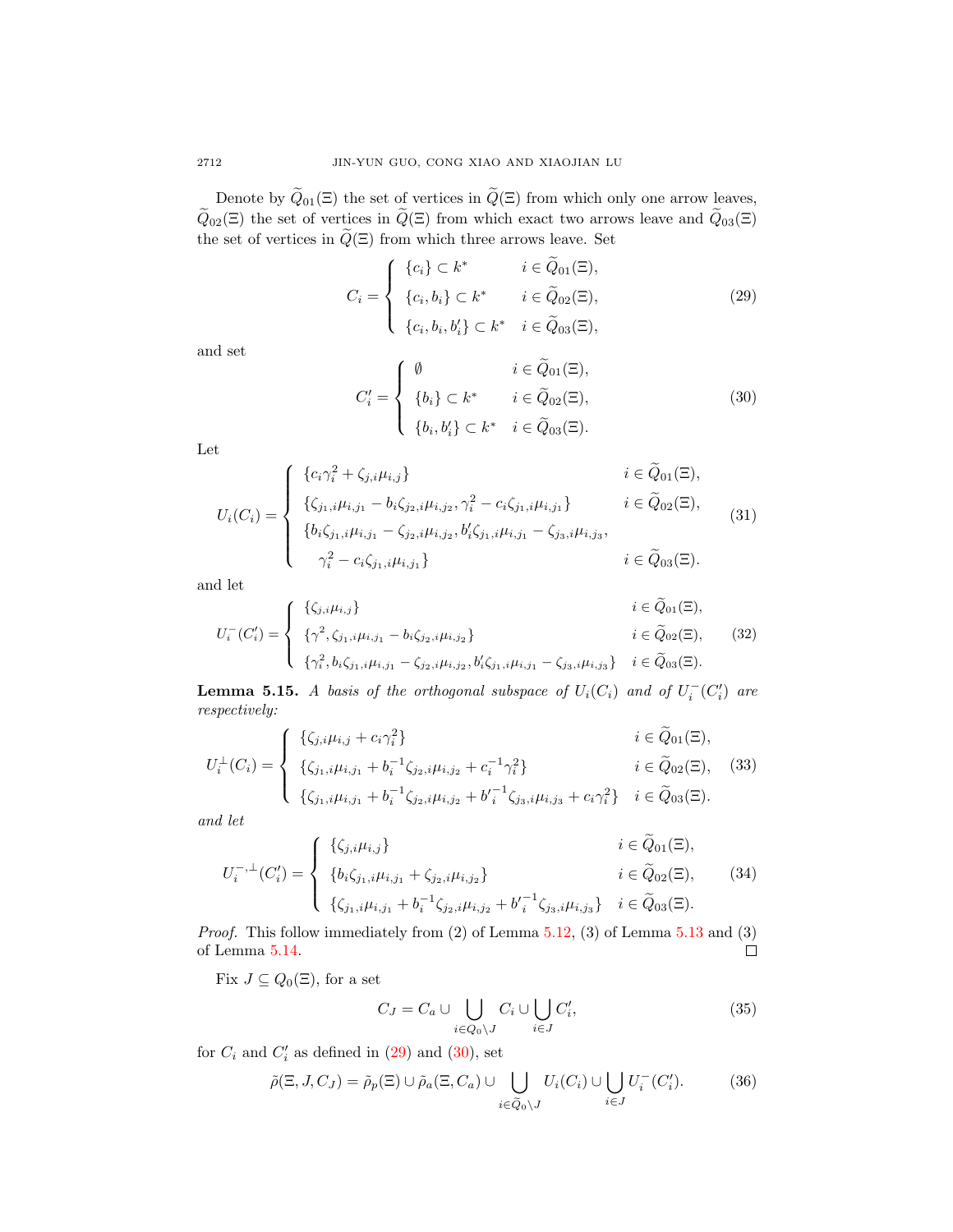By Lemma [5.11](#page-23-0) and Lemma [5.15,](#page-25-2) we have the following.

#### <span id="page-26-0"></span>Proposition 5.16.

<span id="page-26-1"></span>
$$
\tilde{\rho}^{\perp}(\Xi, J, C_J) = \tilde{\rho}_a^{\perp}(\Xi, C_a) \cup \bigcup_{i \in \tilde{Q}_0 \setminus J} U_i^{\perp}(C_i) \cup \bigcup_{i \in J} U_i^{-, \perp}(C_i). \tag{37}
$$

**Proposition 5.17.** Let  $\Xi$  be  $A_l$ ,  $D_l$ , with  $l \geq 5$ , and  $E_6, E_7, E_8$ . If  $\widetilde{\Lambda}'(\Xi) = \widetilde{\Xi}(\Xi)$  $\widetilde{Q}(\Xi)/I(\Xi)$  is 2-translation algebra then there is a subset J of  $\widetilde{Q}_0$  and a set  $C_J$  as in  $(29)$  of nonzero elements in k, such that by choosing the representatives of the arrows properly, we have  $I(\Xi)$  is generated by  $\tilde{\rho}(\Xi, J, C_J)$ .

*Proof.* Take  $J = \{i \in \tilde{Q}_0(\Xi) | \gamma_i^2 \in I(\Xi) \}$ . Then by choosing the representatives of the arrows properly, we have that there is a set  $C_J \subset k^*$  as in [\(29\)](#page-25-0), such that  $\tilde{\rho}(\Xi, J, C_J) \subset I(\Xi)$ , by Propositions [5.9,](#page-23-1) [5.10](#page-23-2) and Lemmas [5.12,](#page-24-0) [5.13](#page-24-1) and [5.14.](#page-24-2)

Let  $\widetilde{\Lambda} = k\widetilde{Q}(\Xi)/(\widetilde{\rho}(\Xi, J, C_I)).$  By Lemma [5.8,](#page-22-0) we have that  $\dim_k e_i \widetilde{\Lambda}_1 e_i =$  $\dim_k e_i \tilde{\Lambda}_2 e_j = 0$  if there is no arrow from i to j, by Lemma [5.11,](#page-23-0) we have that  $\dim_k e_j \tilde{\Lambda}_1 e_i = \dim_k e_i \tilde{\Lambda}_2 e_j = 1$  if there is an arrow from i to j and by (2) of Lemma [5.12,](#page-24-0) (3) of Lemma [5.13](#page-24-1) and (3) of Lemma [5.14,](#page-24-2) and dim  $ke_i\Lambda_1e_i = \dim ke_i\Lambda_2e_i = 1$ for all *i*. Since  $k\tilde{Q}(\Xi)/I(\Xi)$  is 2-translation and the Loewy matrix of  $k\tilde{Q}(\Xi)/I(\Xi)$ is [\(16\)](#page-17-2) with  $\widetilde{Q} = \widetilde{Q}(\Xi)$  and  $\widetilde{\rho}(\Xi, J, C_J) \subset I(\Xi)$ , this implies that  $\widetilde{\rho}(\Xi, J, C_J)$  is a generating set of  $I(\Xi)$ . generating set of  $I(\Xi)$ .

It is also immediate that  $\tilde{\rho}^{\perp}(\Xi, J, C_J)$  spans the orthogonal spaces of  $\tilde{\rho}(\Xi, J, C_J)$ in  $k\widetilde{Q}_2$ . So we have the following characterization of relations for  $\widetilde{Q}(\Xi)$ .

By Lemma [5.16,](#page-26-0) a quadratic dual relation of  $\tilde{\rho}(\Xi, J, C)$  is  $\tilde{\rho}^{\perp}(\Xi, J, C)$  defined in [\(37\)](#page-26-1). So we get the following, similar to the proof of Proposition [5.4.](#page-19-0)

**Proposition 5.18.** Let  $\Xi$  be  $A_l$ ,  $D_l$ , with  $l \geq 4$ , and  $E_6$ ,  $E_7$ ,  $E_8$ . If  $\widetilde{\Gamma} = \widetilde{Q}(\Xi)/I$ is Koszul AS-regular algebra of finite Gelfand-Kirilov dimension then there is a subset J of  $\tilde{Q}_0$  and a set C as in [\(29\)](#page-25-0) of nonzero elements in k, such that  $\tilde{\Lambda}(\Xi) \simeq$  $k\widetilde{Q}(\Xi)/(\tilde{\rho}^{\perp}(\Xi,J,C)).$ 

Now construct the nicely-graded quiver  $\mathbb{Z}_{\tilde{\varphi}}(\tilde{\varphi}(\Xi))$  over  $\tilde{Q}(\Xi)$ , it has only one connected component since  $\widetilde{Q}(\Xi)$  has loops. With the relation set

$$
\rho_{\mathbb{Z}_{\circ}\widetilde{Q}(\Xi)} = \rho_{\mathbb{Z}_{\circ}\widetilde{Q}(\Xi)}(J, C_J)
$$
  
= {z[m]|z \in \widetilde{\rho}(\Xi, J, C\_J), t \in \mathbb{Z}}

for some parameter set  $C_J = C(\Xi, J)$ ,  $\mathbb{Z}_\circ \widetilde{Q}(\Xi)$  forms a 2-translation quiver with 2-translation algebra

$$
\Lambda(\Xi, J, C) \simeq k\mathbb{Z}_{\diamond} \widetilde{Q}(\Xi)/(\rho_{\mathbb{Z}_{\diamond} \widetilde{Q}(\Xi)}(J, C_J)),
$$

if  $\widetilde{\Lambda}(\Xi)$  is an 2-translation algebra.

By taking the complete  $\tau$ -slices  $Q(\Xi) = \mathbb{Z}_\circ \widetilde{Q}(\Xi)[0,2]$ , we obtain the following quivers: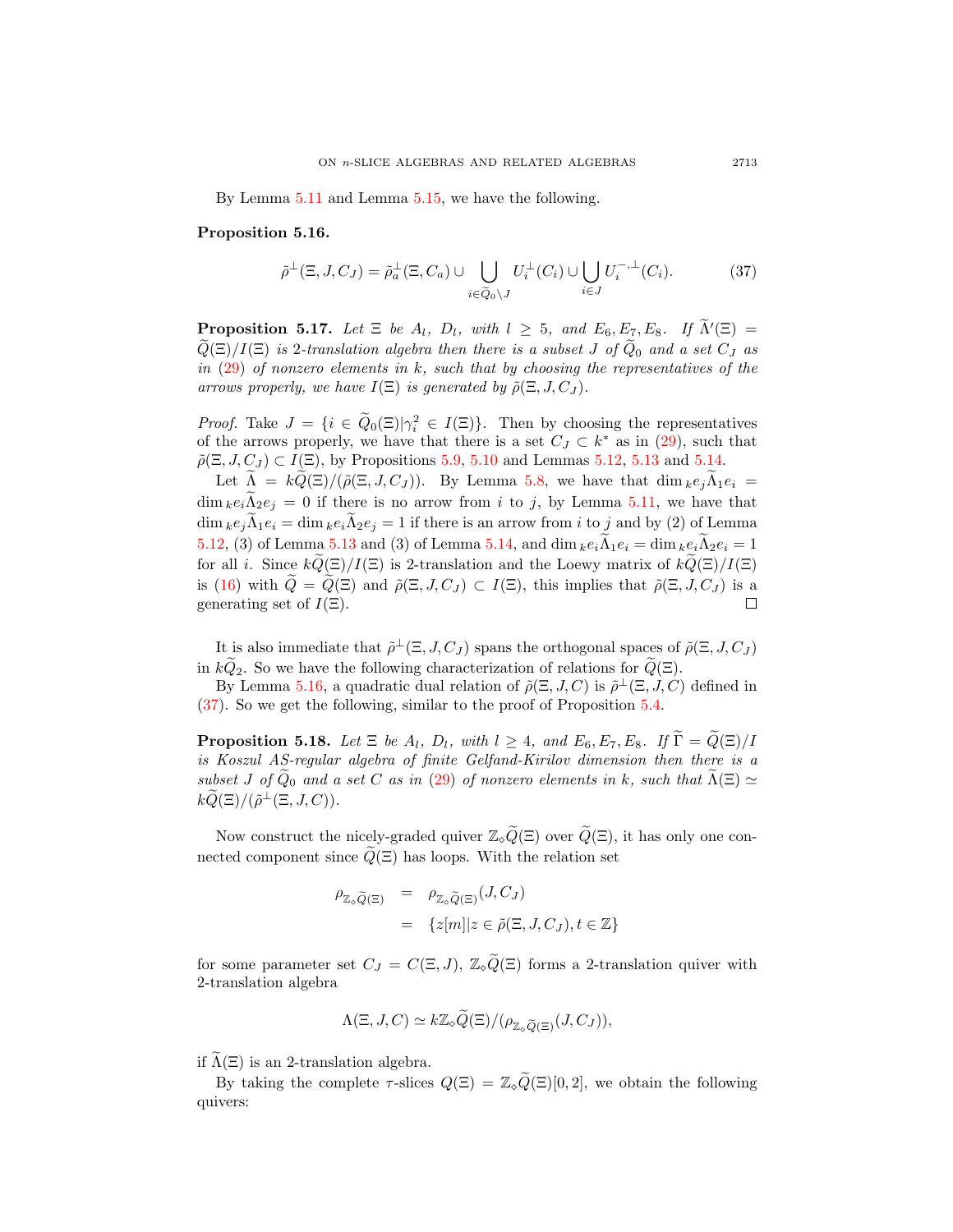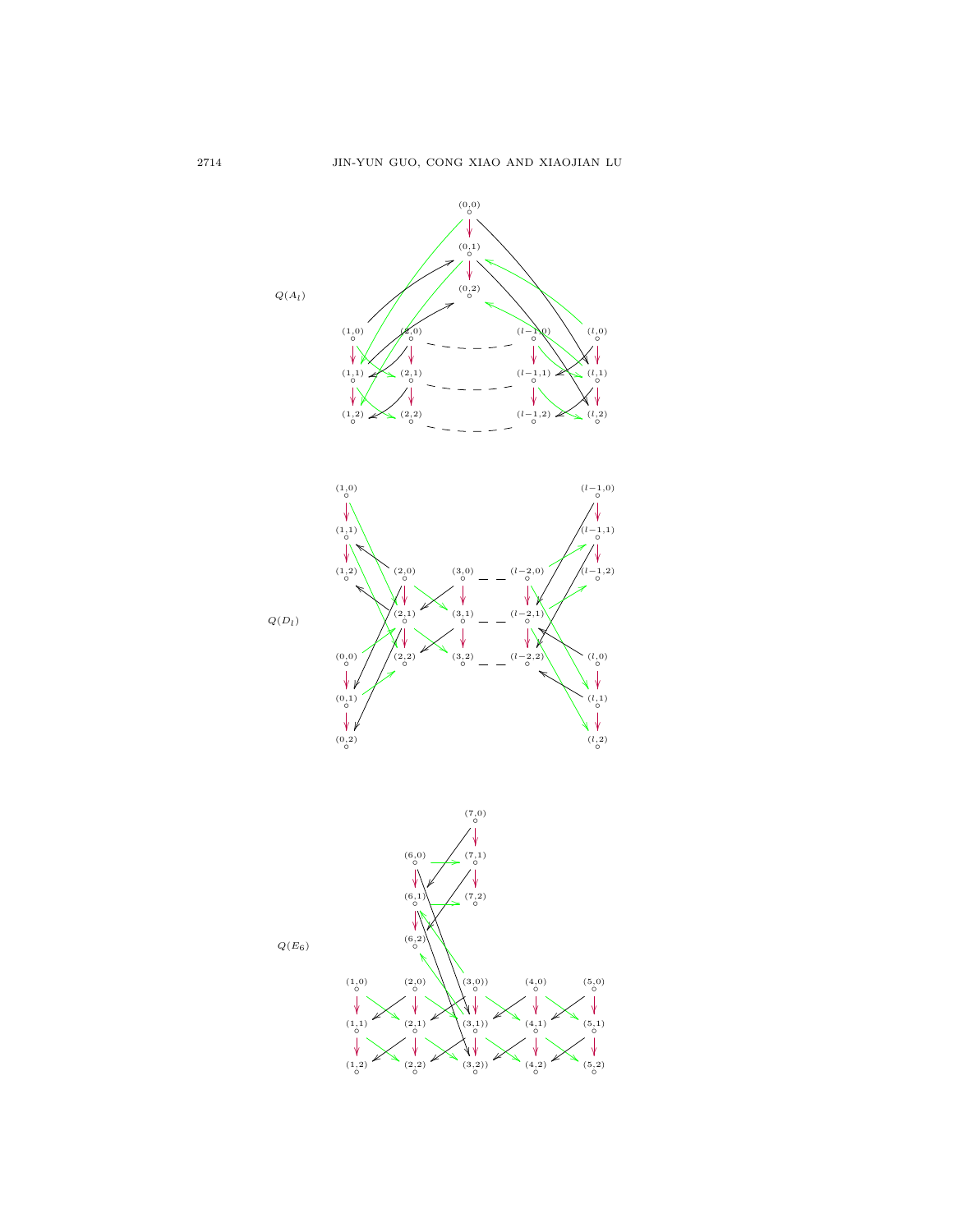

They are all nicely-graded quivers. We get  $n$ -properly-graded quivers by taking the relation

$$
\rho(\Xi, J, C) = \{z[0]| z \in \tilde{\rho}(\Xi, J, C)\}.
$$
\n(38)

For any parameter set  $C_J$ , we can replace the representatives for the arrows  $\alpha_{i,j,1}$ ,  $\beta_{j,i,1}$  and  $\gamma_{i,1}$  such that all the parameters become 1.

Write

$$
\mu_{i,j,t} = \begin{cases} \alpha_{i,j,t} & i < j, t = 0, 1, \\ \beta_{i,j,t} & i > j, t = 0, 1, \end{cases} \quad \text{and } \zeta_{j,i} = \begin{cases} \beta_{j,i,t} & i < j, t = 0, 1, \\ \alpha_{j,i,t} & i > j, t = 0, 1. \end{cases}
$$

Let

$$
U_i(C_i) = \begin{cases} \n\{\gamma_{i,1}\gamma_{i,0} + \zeta_{j,i,1}\mu_{i,j,0}\} & i \in \tilde{Q}_{01}(\Xi), \\
\{\zeta_{j_1,i,1}\mu_{i,j_1,0} - \zeta_{j_2,i,1}\mu_{i,j_2,0}, \gamma_{i,1}\gamma_{i,0} - \zeta_{j_1,i,1}\mu_{i,j_1,0}\} & i \in \tilde{Q}_{02}(\Xi), \\
\{\zeta_{j_1,i,1}\mu_{i,j_1,0} - \zeta_{j_2,i,1}\mu_{i,j_2,0}, \\
\zeta_{j_1,i,1}\mu_{i,j_1,0} - \zeta_{j_3,i,1}\mu_{i,j_3,0}, \gamma_{i,1}\gamma_{i,0} - \zeta_{j_1,i,1}\mu_{i,j_1,0}\} & i \in \tilde{Q}_{03}(\Xi),\n\end{cases}
$$
\n(39)

and let

$$
U_i^-(C_i') = \begin{cases} \{\zeta_{j,i,1}\mu_{i,j,0}\} & i \in \tilde{Q}_{01}(\Xi), \\ \{\gamma^2, \zeta_{j_1,i,1}\mu_{i,j_1,0} - \zeta_{j_2,i,1}\mu_{i,j_2,0}\} & i \in \tilde{Q}_{02}(\Xi), \\ \{\zeta_{j_1,i,1}\mu_{i,j_1,0} + \zeta_{j_2,i,1}\mu_{i,j_2,0} + \zeta_{j_3,i,1}\mu_{i,j_3,0}\} & i \in \tilde{Q}_{03}(\Xi), \end{cases}
$$
(40)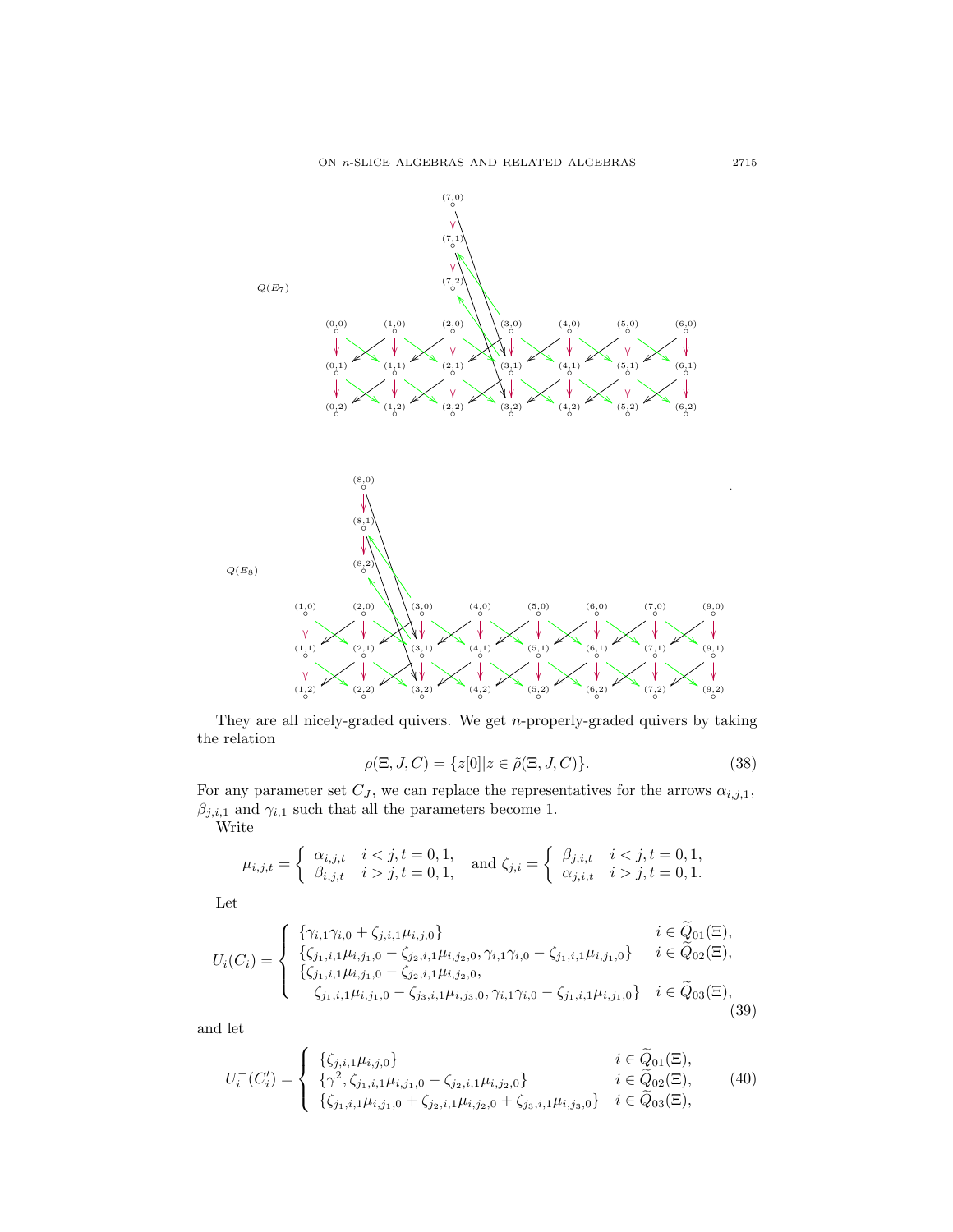2716 JIN-YUN GUO, CONG XIAO AND XIAOJIAN LU

$$
U_i^{\perp}(C_i) = \begin{cases} {\{\zeta_{j,i,1}\mu_{i,j,0} + \gamma_{i,1}\gamma_{i,0}\}} & i \in \widetilde{Q}_{01}(\Xi), \\ {\{\zeta_{j1,i,1}\mu_{i,j1,0} + \zeta_{j2,i,1}\mu_{i,j2,0} + \gamma_{i,1}\gamma_{i,0}\}} & i \in \widetilde{Q}_{02}(\Xi), \\ {\{\zeta_{j1,i,1}\mu_{i,j1,0} + b_i^{-1}\zeta_{j2,i,1}\mu_{i,j2,0} + \gamma_{i,1}\gamma_{i,0}\}} & i \in \widetilde{Q}_{03}(\Xi), \end{cases}
$$
(41)

and let

$$
U_i^{-,\perp}(C_i') = \begin{cases} {\{\zeta_{j,i,1}\mu_{i,j,0}\}} & i \in \widetilde{Q}_{01}(\Xi), \\ {\{\zeta_{j_1,i,1}\mu_{i,j_1,0} + \zeta_{j_2,i,1}\mu_{i,j_2,0}\}} & i \in \widetilde{Q}_{02}(\Xi), \\ {\{\zeta_{j_1,i,1}\mu_{i,j_1,0} + \zeta_{j_2,i,1}\mu_{i,j_2,0} + \zeta_{j_3,i,1}\mu_{i,j_3,0}\}} & i \in \widetilde{Q}_{03}(\Xi). \end{cases}
$$
(42)

Take

$$
\rho_p(\Xi) = \{ \alpha_{i,j,1} \alpha_{j,h,0} | i, h, j \in Q_0(\Xi), i \neq h \} \cup \{ \beta_{i,j,1} \beta_{j,h,0} | i, h, j \in Q_0(\Xi), i \neq h \} \n\cup \{ \beta_{i,j,1} \alpha_{j,h,0} | i, h, j \in \widetilde{Q}_0(\Xi), i \neq h \} \n\cup \{ \beta_{i,j,1} \alpha_{j,h,0} | i, h, j \in \widetilde{Q}_0(\Xi), i \neq h \},
$$

and

$$
\rho_a(\Xi) = \{ \alpha_{i,j,1} \gamma_{i,0} - \gamma_{j,1} \alpha_{i,j,0}, \beta_{j,i,1} \gamma_{j,0} - \gamma_{i,1} \beta_{j,i,0} | \alpha_{i,j} \in \widetilde{Q}_1, i < j \}.
$$

Write

$$
\rho_a^{\perp}(\Xi) = \{ \alpha_{i,j,1} \gamma_{i,0} + \gamma_{j,1} \alpha_{i,j,0}, \beta_{j,i,1} \gamma_{j,0} + \gamma_{i,1} \beta_{j,i,0} | \alpha_{i,j} \in \widetilde{Q}_1, i < j \}.
$$

They are subsets of the space  $k\widetilde{Q}_2(\Xi)$  spanned by the paths of length 2, and  $\rho_a(\Xi)$ and  $\rho_a^{\perp}(\Xi)$  span orthogonal subspaces in the subspace spanned by  $\rho_a(\Xi) \cup \rho_a^{\perp}(\Xi)$ .

Take a subset  $J \subseteq \widetilde{Q}_0(\Xi)$ . Let

$$
\rho(\Xi, J) = \rho_p(\Xi) \cup \rho_a(\Xi) \cup \bigcup_{i \in \tilde{Q}_0 \setminus J} U_{i,0} \cup \bigcup_{i \in J} U_{i,0}^-,
$$
\n(43)

and

$$
\rho^{\perp}(\Xi, J) = \rho_a^{\perp}(\Xi) \cup \bigcup_{i \in \widetilde{Q}_0 \setminus J} U_{i,0}^{\perp} \cup \bigcup_{i \in J} U_{i,0}^{-, \perp}.
$$
\n(44)

We have the following descriptions of the relation sets for the  $\tau$ -slice algebras and for the *n*-slice algebras associated to the McKay quiver  $Q(\Xi)$ .

**Proposition 5.19.** Let  $\Xi$  be  $A_l$ ,  $D_l$ , with  $l \geq 4$ , and  $E_6, E_7, E_8$ . If  $\Lambda = kQ(\Xi)/I$ is τ-slice algebra with  $\Delta\Lambda$  a 2-translation algebra then there is a subset J of  $\tilde{Q}_0(\Xi)$ such that  $I = (\rho(\Xi, J)).$ 

<span id="page-29-0"></span>**Proposition 5.20.** Let  $\Xi$  be  $A_l$ ,  $D_l$ , with  $l \geq 4$ , and  $E_6$ ,  $E_7$ ,  $E_8$ . If  $\Gamma = kQ(\Xi)/I$ is 2-slice algebra, then there is a subset J of  $\widetilde{Q}_0(\Xi)$  such that  $I = (\rho^{\perp}(\Xi, J)).$ 

### 5.3. Remarks.

1. By constructing  $\mathbb{Z}_{\diamond} \widetilde{Q}$  for given  $\widetilde{Q}(G), J, C$ , and taking a complete  $\tau$ -slice Q in one of its connected components, we get an indecomposable  $\tau$ -slice algebra  $\Lambda = kQ/(\rho)$ , and a 2-slice algebra  $kQ/(\rho^{\perp})$ . For a given complete  $\tau$ -slice, we can change the representatives of the arrows so the relation set has the same expressions, so the  $\tau$ -slice algebras and the 2-slice algebras are isomorphic, respectively (for a fixed subset J of the vertices in the case  $\tilde{Q} = \tilde{Q}(\Xi)$ ). The algebra  $\Lambda$  dependents only on the quiver  $Q$  and the set  $J$ , but is independent of the parameters in C.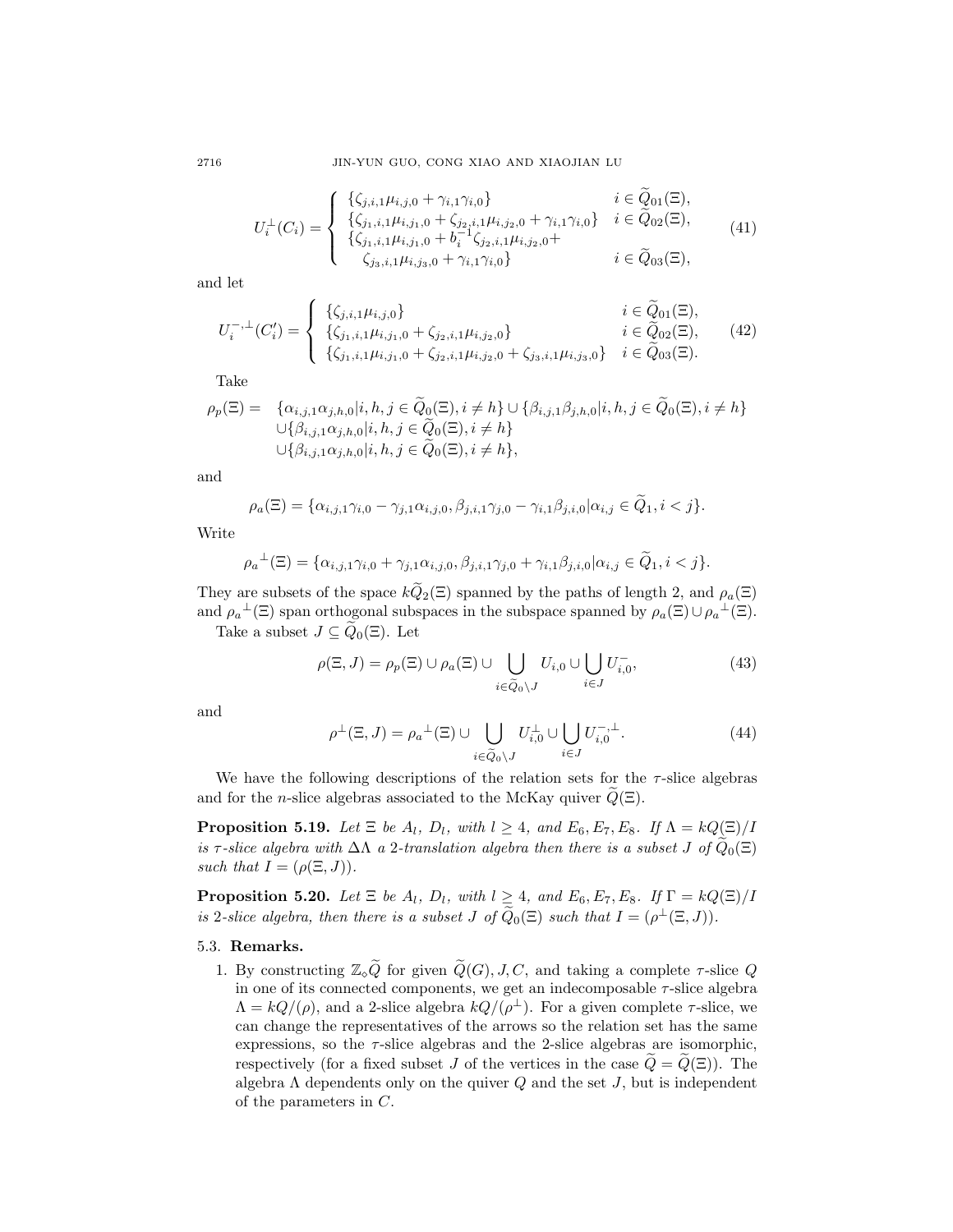- 2. The complete  $\tau$ -slices in  $\mathbb{Z}_q\widetilde{Q}$  are usually non-isomorphic as quivers. But they all can be obtained from any one of them by a sequence of  $\tau$ -mutations by [\[12\]](#page-30-11). By [\[17\]](#page-30-4), the corresponding 2-slice algebras are obtained by a sequence of 2-APR tilts from the one described in Propositions [5.6](#page-21-0) and [5.20.](#page-29-0)
- 3. Though we need the field  $k$  containing  $\mathbb C$  for defining the McKay quiver, our results in this section are valid for any field, we only need the McKay quiver and the combinatory data in the Loewy matrix related to the McKay quiver, at least in case of  $n = 2$ .

Acknowledgments. We would like to thank the referees for reading the manuscript carefully and for suggestions and comments on revising and improving the paper. They also thank the referee for bring [\[24\]](#page-31-1) to their attention.

#### **REFERENCES**

- <span id="page-30-16"></span>[\[1\]](http://www.ams.org/mathscinet-getitem?mr=MR1304753&return=pdf) M. Artin and J. J. Zhang, [Noncommutative projective schemes,](http://dx.doi.org/10.1006/aima.1994.1087) Adv. Math., 109 (1994), 228–287.
- <span id="page-30-13"></span>[\[2\]](http://www.ams.org/mathscinet-getitem?mr=MR876985&return=pdf) D. Baer, W. Geigle and H. Lenzing, [The preprojective algebra of a tame hereditary Artin](http://dx.doi.org/10.1080/00927878708823425) [algebra,](http://dx.doi.org/10.1080/00927878708823425) Comm. Algebra, 15 (1987), 425–457.
- <span id="page-30-18"></span>[\[3\]](http://www.ams.org/mathscinet-getitem?mr=MR1322847&return=pdf) A. Beilinson, V. Ginzburg and W. Soergel, [Koszul duality patterns in Representation theory,](http://dx.doi.org/10.1090/S0894-0347-96-00192-0) J. Amer. Math. Soc., 9 (1996), 473–527.
- <span id="page-30-21"></span>[\[4\]](http://www.ams.org/mathscinet-getitem?mr=MR509387&return=pdf) I. N. Bernštein, I. M. Gel'fand and S. I. Gel'fand, Algebraic vector bundles on  $\mathbf{P}^n$  and problems of linear algebras, Funktsional. Anal. i Prilozhen., 12 (1978), 66–67.
- <span id="page-30-20"></span> $[5]$  A. A. Beilinson, Coherent sheaves on  $\mathbf{P}^n$  and problems of linear algebra, Funktsional. Anal. i Prilozhen., 12 (1978), 68–69.
- <span id="page-30-12"></span>[\[6\]](http://www.ams.org/mathscinet-getitem?mr=MR1930968&return=pdf) S. Brenner, M. C. R. Butler and A. D. King, [Periodic algebras which are almost Koszul,](http://dx.doi.org/10.1023/A:1020146502185) Algebr. Represent. Theory, 5 (2002), 331–367.
- <span id="page-30-17"></span>[\[7\]](http://www.ams.org/mathscinet-getitem?mr=MR2553699&return=pdf) X.-W. Chen, [Graded self-injective algebras "are" trivial extensions,](http://dx.doi.org/10.1016/j.jalgebra.2009.05.034) J. Algebra, 322 (2009), 2601–2606.
- <span id="page-30-8"></span>[\[8\]](http://www.ams.org/mathscinet-getitem?mr=MR1620538&return=pdf) W. Crawley-Boevey and M. P. Holland, [Noncommutative deformations of Kleinian singular](http://dx.doi.org/10.1215/S0012-7094-98-09218-3)[ities,](http://dx.doi.org/10.1215/S0012-7094-98-09218-3) Duke Math. J., 92 (1998), 605–635.
- <span id="page-30-6"></span>[\[9\]](http://www.ams.org/mathscinet-getitem?mr=MR624903&return=pdf) V. Dlab and C. M. Ringel, [Eigenvalues of Coxeter transformations and the Gelfand-Kirilov](http://dx.doi.org/10.2307/2043500) [dimension of preprojective algebras,](http://dx.doi.org/10.2307/2043500) Proc. Amer. Math. Soc., 83 (1981), 228–232.
- <span id="page-30-14"></span>[\[10\]](http://www.ams.org/mathscinet-getitem?mr=MR2491769&return=pdf) J. Y. Guo, [On the McKay quivers and](http://dx.doi.org/10.1007/s11425-008-0176-y) m-Cartan matrices, Sci. China Ser. A, 52 (2009), 511–516.
- <span id="page-30-15"></span>[11] J. Y. Guo, On McKay quivers and covering spaces (in Chinese), Sci. Sin. Math., 41 (2011), 393–402, (English version: [arXiv:1002.1768](http://arxiv.org/pdf/1002.1768)).
- <span id="page-30-11"></span>[\[12\]](http://www.ams.org/mathscinet-getitem?mr=MR2889529&return=pdf) J. Y. Guo, [Coverings and truncations of graded self-injective algebras,](http://dx.doi.org/10.1016/j.jalgebra.2012.01.009) J. Algebra, 355 (2012), 9–34.
- <span id="page-30-10"></span>[\[13\]](http://www.ams.org/mathscinet-getitem?mr=MR3465360&return=pdf) J. Y. Guo, On *n*[-translation algebras,](http://dx.doi.org/10.1016/j.jalgebra.2015.08.006) *J. Algebra*, **453** (2016), 400–428.
- <span id="page-30-3"></span>[\[14\]](http://www.ams.org/mathscinet-getitem?mr=MR4040728&return=pdf) J. Y. Guo, [On trivial extensions and higher preprojective algebras,](http://dx.doi.org/10.1016/j.jalgebra.2019.11.022) J. Algebra, 547 (2020), 379–397.
- <span id="page-30-2"></span>[15] J. Y. Guo, ZQ type constructions in higher representation theory, [arXiv:1908.06546](http://arxiv.org/pdf/1908.06546).
- <span id="page-30-9"></span>[\[16\]](http://www.ams.org/mathscinet-getitem?mr=MR1883038&return=pdf) J. Y. Guo and R. Martínez-Villa, [Algebra pairs associated to McKay quivers,](http://dx.doi.org/10.1081/AGB-120013196) Comm. Algebra, bf 30 (2002), 1017–1032.
- <span id="page-30-4"></span>[17] J. Y. Guo and C. Xiao, n[-APR tilting and](http://dx.doi.org/10.1007/s10801-021-01015-z) τ-mutations, J. Algebr. Comb., (2021).
- <span id="page-30-7"></span>[\[18\]](http://www.ams.org/mathscinet-getitem?mr=MR1736772&return=pdf) J. Y. Guo and Q. Wu, [Loewy matrix, Koszul cone and applications,](http://dx.doi.org/10.1080/00927870008826869) Comm. Algebra, 28 (2000), 925–940.
- <span id="page-30-19"></span>[\[19\]](http://www.ams.org/mathscinet-getitem?mr=MR935124&return=pdf) D. Happel, [Triangulated Categories in the Representation Theory of Finite-Dimensional Al](http://dx.doi.org/10.1017/CBO9780511629228)[gebras](http://dx.doi.org/10.1017/CBO9780511629228), London Math. Soc. Lecture Note Ser., vol. 119. Cambridge University Press, Cambridge, 1988.
- <span id="page-30-1"></span>[\[20\]](http://www.ams.org/mathscinet-getitem?mr=MR3144232&return=pdf) M. Herschend, O. Iyama and S. Oppermann, n[-Representation infinite algebras,](http://dx.doi.org/10.1016/j.aim.2013.09.023) Adv. Math., 252 (2014), 292–342.
- <span id="page-30-0"></span>[\[21\]](http://www.ams.org/mathscinet-getitem?mr=MR2735750&return=pdf) O. Iyama, [Cluster tilting for higher Auslander algebras,](http://dx.doi.org/10.1016/j.aim.2010.03.004) Adv. Math., 226 (2011), 1–61.
- <span id="page-30-5"></span>[22] O. Iyama and S. Oppermann, n[-representation-finite algebras and](http://dx.doi.org/10.1090/S0002-9947-2011-05312-2) n-APR tilting, Trans. Amer. Math. Soc., 363 (2011), 6575-6614.